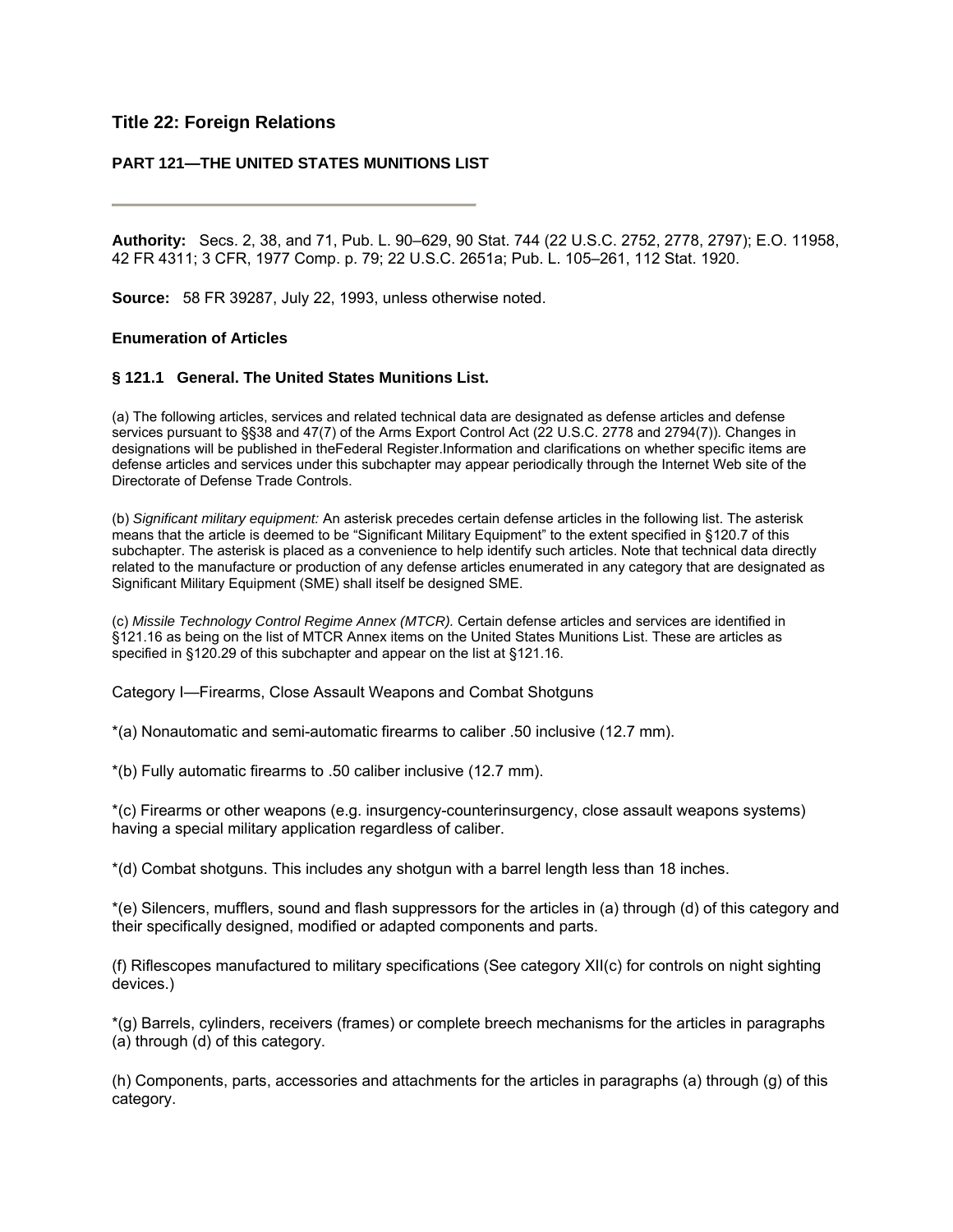(i) Technical data (as defined in §120.10 of this subchapter) and defense services (as defined in §120.9 of this subchapter) directly related to the defense articles enumerated in paragraphs (a) through (h) of this category. Technical data directly related to the manufacture or production of any defense articles enumerated elsewhere in this category that are designated as Significant Military Equipment (SME) shall itself be designated SME.

(j) The following interpretations explain and amplify the terms used in this category and throughout this subchapter:

(1) A firearm is a weapon not over .50 caliber (12.7 mm) which is designed to expel a projectile by the action of an explosive or which may be readily converted to do so.

(2) A rifle is a shoulder firearm which can discharge a bullet through a rifled barrel 16 inches or longer.

(3) A carbine is a lightweight shoulder firearm with a barrel under 16 inches in length.

(4) A pistol is a hand-operated firearm having a chamber integral with or permanently aligned with the bore.

(5) A revolver is a hand-operated firearm with a revolving cylinder containing chambers for individual cartridges.

(6) A submachine gun, "machine pistol" or "machine gun" is a firearm originally designed to fire, or capable of being fired, fully automatically by a single pull of the trigger.

Note: This coverage by the U.S. Munitions List in paragraphs (a) through (i) of this category excludes any non-combat shotgun with a barrel length of 18 inches or longer, BB, pellet, and muzzle loading (black powder) firearms. This category does not cover riflescopes and sighting devices that are not manufactured to military specifications. It also excludes accessories and attachments (e.g., belts, slings, after market rubber grips, cleaning kits) for firearms that do not enhance the usefulness, effectiveness, or capabilities of the firearm, components and parts. The Department of Commerce regulates the export of such items. See the Export Administration Regulations (15 CFR parts 730–799). In addition, license exemptions for the items in this category are available in various parts of this subchapter (e.g. §§123.17, 123.18 and 125.4).

### Category II—Guns and Armament

\*(a) Guns over caliber .50 (12.7mm, whether towed, airborne, self-propelled, or fixed, including but not limited to, howitzers, mortars, cannons and recoilless rifles.

(b) Flame throwers specifically designed or modified for military application.

(c) Apparatus and devices for launching or delivering ordnance, other than those articles controlled in Category IV.

\*(d) Kinetic energy weapon systems specifically designed or modified for destruction or rendering mission-abort of a target.

(e) Signature control materials (e.g., parasitic, structural, coatings, screening) techniques, and equipment specifically designed, developed, configured, adapted or modified to alter or reduce the signature (e.g., muzzle flash suppression, radar, infrared, visual, laser/electro-optical, acoustic) of defense articles controlled by this category.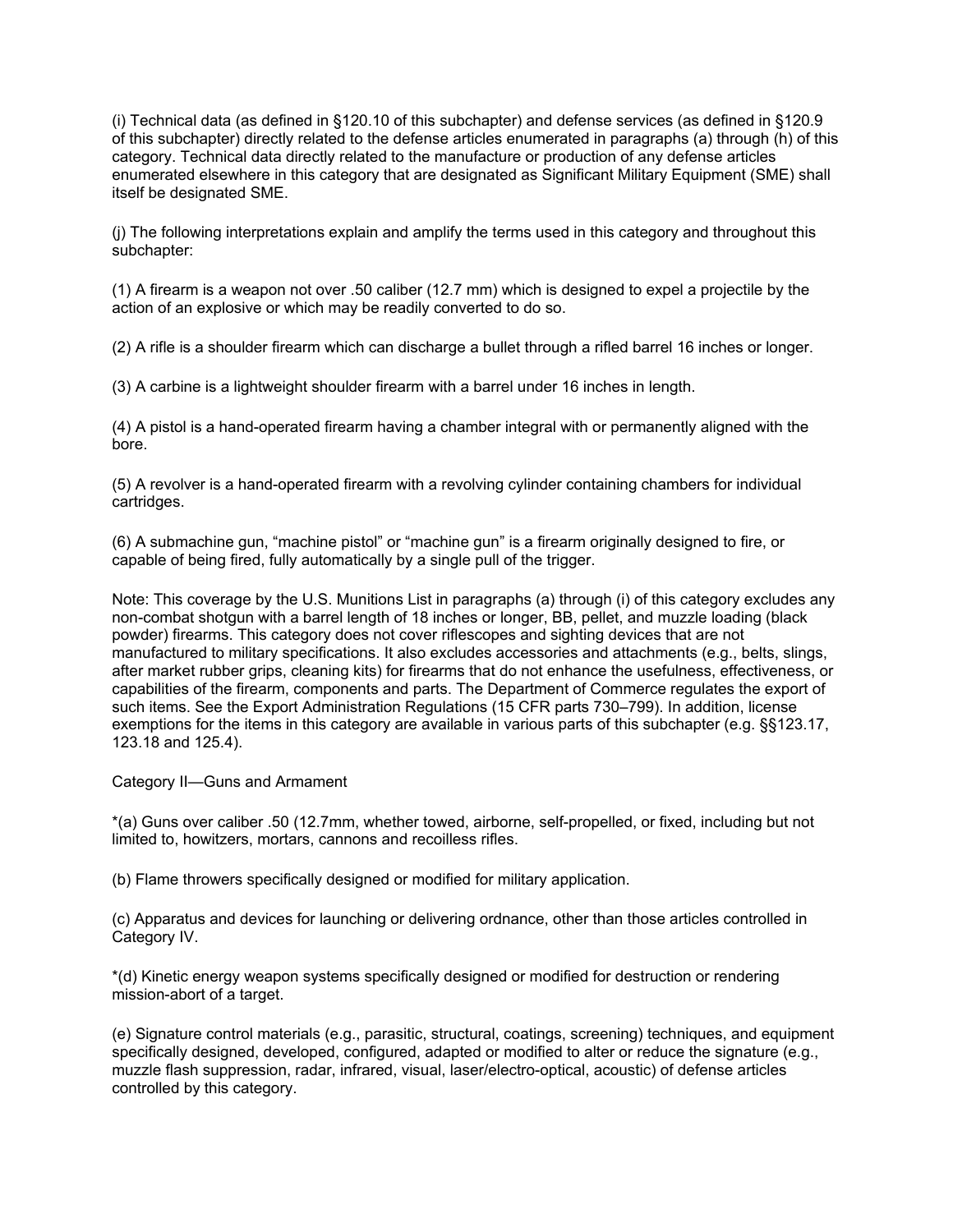\*(f) Engines specifically designed or modified for the self-propelled guns and howitzers in paragraph (a) of this category.

(g) Tooling and equipment specifically designed or modified for the production of defense articles controlled by this category.

(h) Test and evaluation equipment and test models specifically designed or modified for the articles controlled by this category. This includes but is not limited to diagnostic instrumentation and physical test models.

(i) Autoloading systems for electronic programming of projectile function for the defense articles controlled in this Category.

(j) All other components, parts, accessories, attachments and associated equipment specifically designed or modified for the articles in paragraphs (a) through (i) of this category. This includes but is not limited to mounts and carriages for the articles controlled in this category.

(k) Technical data (as defined in §120.10 of this subchapter) and defense services (as defined in §120.9 of this subchapter) directly related to the defense articles enumerated in paragraphs (a) through (j) of this category. Technical data directly related to the manufacture or production of any defense articles enumerated elsewhere in this category that are designated as Significant Military Equipment (SME) shall itself be designated SME.

(l) The following interpretations explain and amplify the terms used in this category and elsewhere in this subchapter:

(1) The kinetic energy weapons systems in paragraph (d) of this category include but are not limited to:

(i) Launch systems and subsystems capable of accelerating masses larger than 0.1g to velocities in excess of 1.6km/s, in single or rapid fire modes, using methods such as: electromagnetic, electrothermal, plasma, light gas, or chemical;

(ii) Prime power generation, electric armor, energy storage, thermal management; conditioning, switching or fuel-handling equipment; and the electrical interfaces between power supply gun and other turret electric drive function;

(iii) Target acquisition, tracking fire control or damage assessment systems; and

(iv) Homing seeker, guidance or divert propulsion (lateral acceleration) systems for projectiles.

(2) The articles in this category include any end item, component, accessory, attachment part, firmware, software or system that has been designed or manufactured using technical data and defense services controlled by this category.

(3) The articles specifically designed or modified for military application controlled in this category include any article specifically developed, configured, or adapted for military application.

Category III—Ammunition/Ordnance

\*(a) Ammunition/ordnance for the articles in Categories I and II of this section.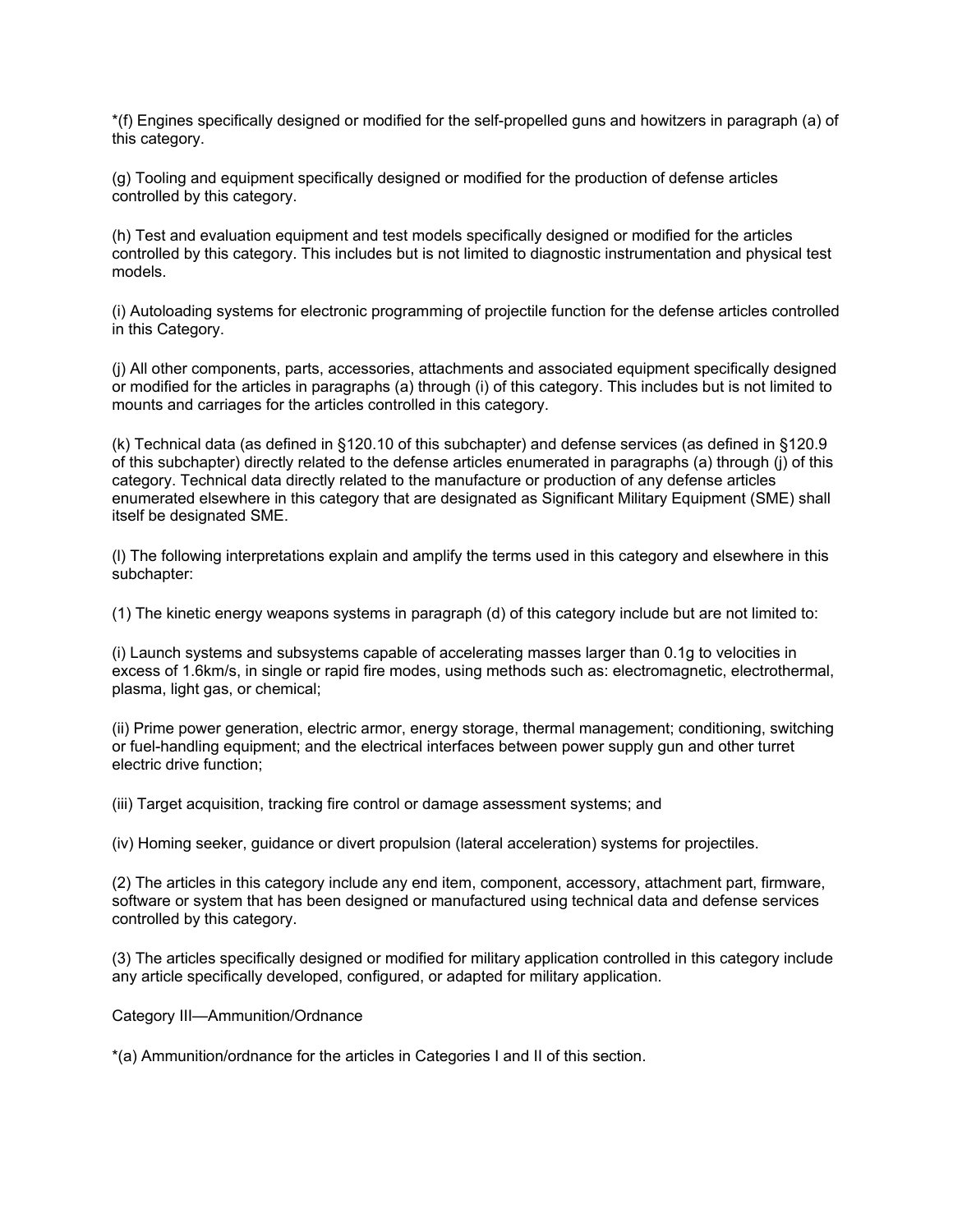(b) Ammunition/ordnance handling equipment specifically designed or modified for the articles controlled in this category, such as, belting, linking, and de-linking equipment.

(c) Equipment and tooling specifically designed or modified for the production of defense articles controlled by this category.

(d) Components, parts, accessories, attachments and associated equipment specifically designed or modified for the articles in this category:

\*(1) Guidance and control components for the articles in paragraph (a) of this category;

\*(2) Safing, arming and fuzing components (including target detection and localization devices) for the articles in paragraph (a) of this category; and

(3) All other components, parts, accessories, attachments and associated equipment for the articles in paragraphs (a) through (c) of this category.

(e) Technical data (as defined in §120.10 of this subchapter) and defense services (as defined in §120.9 of this subchapter) directly related to the defense articles enumerated in paragraphs (a) through (d) of this category. Technical data directly related to the manufacture or production of any defense articles enumerated elsewhere in this category that are designated as Significant Military Equipment (SME) shall itself be designated SME.

(f) The following explains and amplifies the terms used in this category and elsewhere in this subchapter:

(1) The components, parts, accessories and attachments controlled in this category include, but are not limited to cartridge cases, powder bags (or other propellant charges), bullets, jackets, cores, shells (excluding shotgun shells), projectiles (including canister rounds and submunitions therefor), boosters, firing components therefor, primers, and other detonating devices for the defense articles controlled in this category.

(2) This category does not control cartridge and shell casings that, prior to export, have been rendered useless beyond the possibility of restoration for use as a cartridge or shell casing by means of heating, flame treatment, mangling, crushing, cutting or popping.

(3) Equipment and tooling in paragraph (c) of this category does not include equipment for hand-loading ammunition.

(4) The articles in this category include any end item, component, accessory, attachment, part, firmware, software, or system that has been designed or manufactured using technical data and defense services controlled by this category.

(5) The articles specifically designed or modified for military application controlled in this category include any article specifically developed, configured, or adapted for military application

Category IV—Launch Vehicles, Guided Missiles, Ballistic Missiles, Rockets, Torpedoes, Bombs and Mines

\*(a) Rockets (including but not limited to meteorological and other sounding rockets), bombs, grenades, torpedoes, depth charges, land and naval mines, as well as launchers for such defense articles, and demolition blocks and blasting caps. (See §121.11.)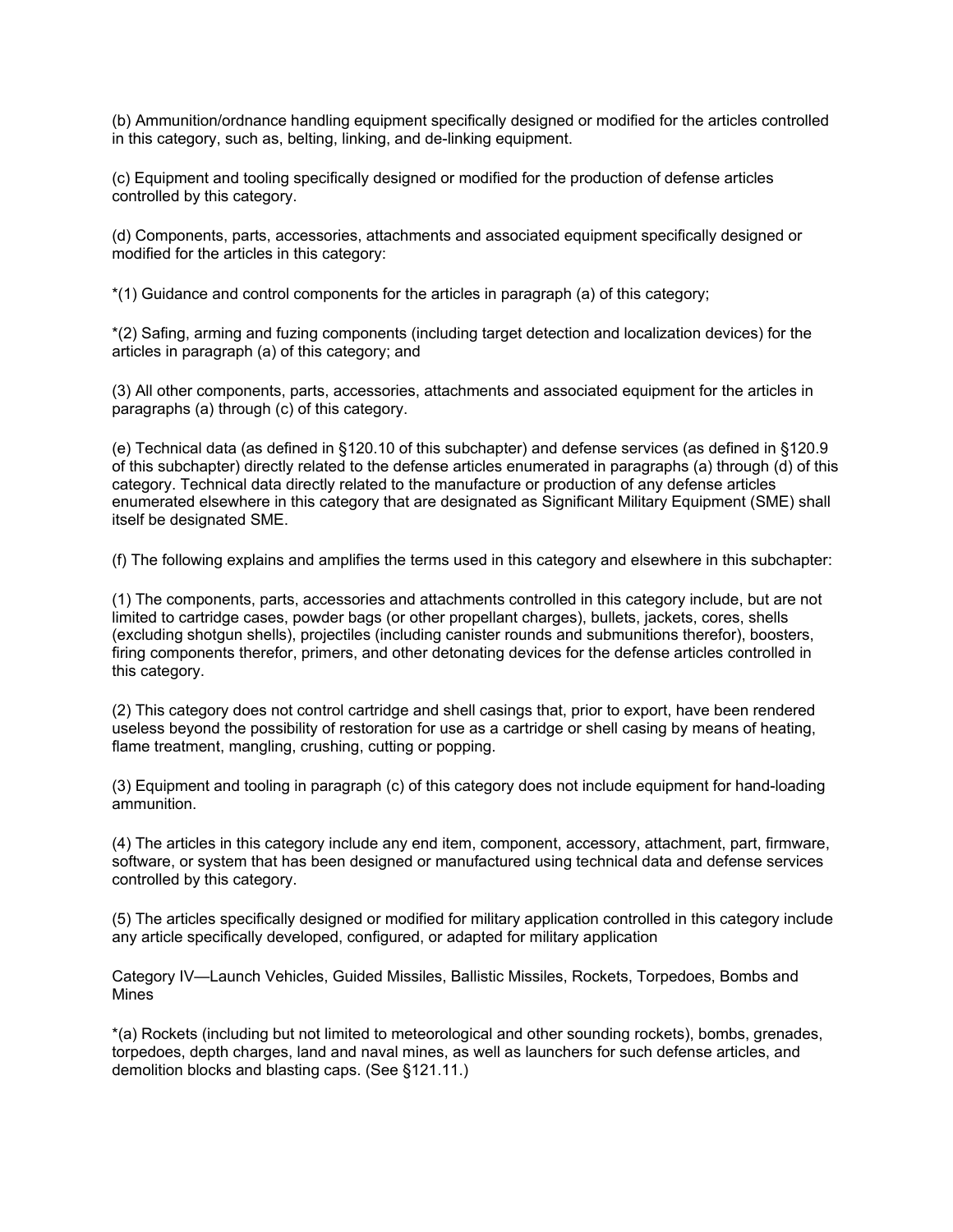\*(b) Launch vehicles and missile and anti-missile systems including but not limited to guided, tactical and strategic missiles, launchers, and systems.

(c) Apparatus, devices, and materials for the handling, control, activation, monitoring, detection, protection, discharge, or detonation of the articles in paragraphs (a) and (b) of this category. (See §121.5.)

\*(d) Missile and space launch vehicle powerplants.

\*(e) Military explosive excavating devices.

\*(f) Ablative materials fabricated or semi-fabricated from advanced composites (e.g., silica, graphite, carbon, carbon/carbon, and boron filaments) for the articles in this category that are derived directly from or specifically developed or modified for defense articles.

\*(g) Non/nuclear warheads for rockets and guided missiles.

(h) All specifically designed or modified components, parts, accessories, attachments, and associated equipment for the articles in this category.

(i) Technical data (as defined in §120.10 of this subchapter) and defense services (as defined in §120.9 of this subchapter) directly related to the defense articles enumerated in paragraphs (a) through (h) of this category. (See §125.4 of this subchapter for exemptions.) Technical data directly related to the manufacture or production of any defense articles enumerated elsewhere in this category that are designated as Significant Military Equipment (SME) shall itself be designated SME.

Category V—Explosives and Energetic Materials, Propellants, Incendiary Agents and Their Constituents

\*(a) Explosives, and mixtures thereof:

(1) ADNBF (aminodinitrobenzofuroxan or 7-Amino 4,6-dinitrobenzofurazane-1-oxide) (CAS 97096–78–1);

(2) BNCP (cis-bis (5-nitrotetrazolato) tetra amine-cobalt (III) perchlorate) (CAS 117412–28–9);

(3) CL–14 (diamino dinitrobenzofuroxan or 5,7-diamino-4,6-dinitrobenzofurazane-1-oxide) (CAS 117907– 74–1);

(4) CL–20 (HNIW or Hexanitrohexaazaisowurtzitane); (CAS 135285–90-4); chlathrates of CL–20 (see paragraphs (g)(3) and (4) of this category);

(5) CP (2-(5-cyanotetrazolato) penta aminecobalt (III) perchlorate); (CAS 70247–32–4);

(6) DADE (1,1-diamino-2,2-dinitroethylene, FOX7);

(7) DDFP (1,4-dinitrodifurazanopiperazine);

(8) DDPO (2,6-diamino-3,5-dinitropyrazine-1-oxide, PZO); (CAS 194486–77–6);

(9) DIPAM (3,3′-Diamino-2,2′,4,4′,6,6′-hexanitrobiphenyl or dipicramide) (CAS 17215–44–0);

(10) DNGU (DINGU or dinitroglycoluril) (CAS 55510–04–8);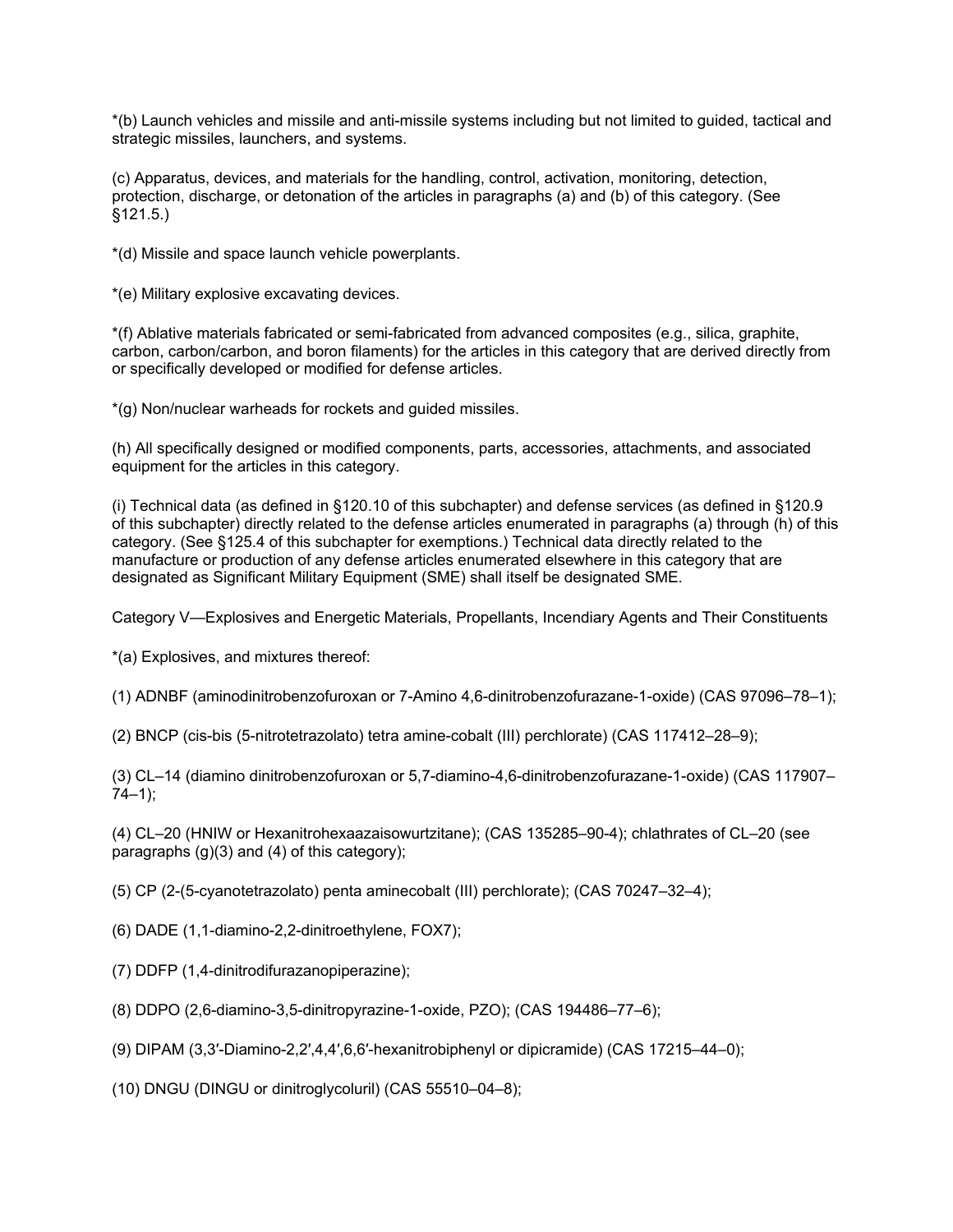(11) Furazans, as follows:

- (i) DAAOF (diaminoazoxyfurazan);
- (ii) DAAzF (diaminoazofurazan) (CAS 78644–90–3);
- (12) HMX and derivatives (see paragraph (g)(5) of this category):

(i) HMX (Cyclotetramethylenetetranitramine; octahydro-1,3,5,7-tetranitro-1,3,5,7-tetrazine; 1,3,5,7 tetranitro-1,3,5,7-tetraza-cyclooctane; octogen, octogene) (CAS 2691–41–0);

(ii) Diflouroaminated analogs of HMX;

(iii) K–55 (2,4,6,8-tetranitro-2,4,6,8-tetraazabicyclo [3,3,0]-octanone-3, tetranitrosemiglycouril, or ketobicyclic HMX) (CAS 130256-72–3);

- (13) HNAD (hexanitroadamantane) (CAS 143850–71–9);
- (14) HNS (hexanitrostilbene) (CAS 20062–22–0);
- (15) Imidazoles, as follows:
- (i) BNNII (Octohydro-2,5-bis(nitroimino) imidazo [4,5-d]Imidazole);
- (ii) DNI (2,4-dinitroimidazole) (CAS 5213–49–0);
- (iii) FDIA (1-fluoro-2,4-dinitroimidazole);
- (iv) NTDNIA (N-(2-nitrotriazolo)-2,4-dinitro-imidazole);
- (v) PTIA (1-picryl-2,4,5-trinitroimidazole);
- (16) NTNMH (1-(2-nitrotriazolo)-2-dinitromethylene hydrazine);
- (17) NTO (ONTA or 3-nitro-1,2,4-triazol-5-one) (CAS 932–64–9);
- (18) Polynitrocubanes with more than four nitro groups;
- (19) PYX (2,6-Bis(picrylamino)-3,5-dinitropyridine) (CAS 38082–89–2);
- (20) RDX and derivatives:

(i) RDX (cyclotrimethylenetrinitramine), cyclonite, T4, hexahydro-1,3,5-trinitro-1,3,5-triazine, 1,3,5-trinitro-1,3,5-triaza-cyclohexane, hexogen, or hexogene) (CAS 121–82–4);

- (ii) Keto-RDX (K–6 or 2,4,6-trinitro-2,4,6-triazacyclohexanone (CAS 115029–35–1);
- (21) TAGN (Triaminoguanidinenitrate) (CAS 4000–16–2);
- (22) TATB (Triaminotrinitrobenzene) (CAS 3058–38–6) (see paragraph (g)(7) of this category);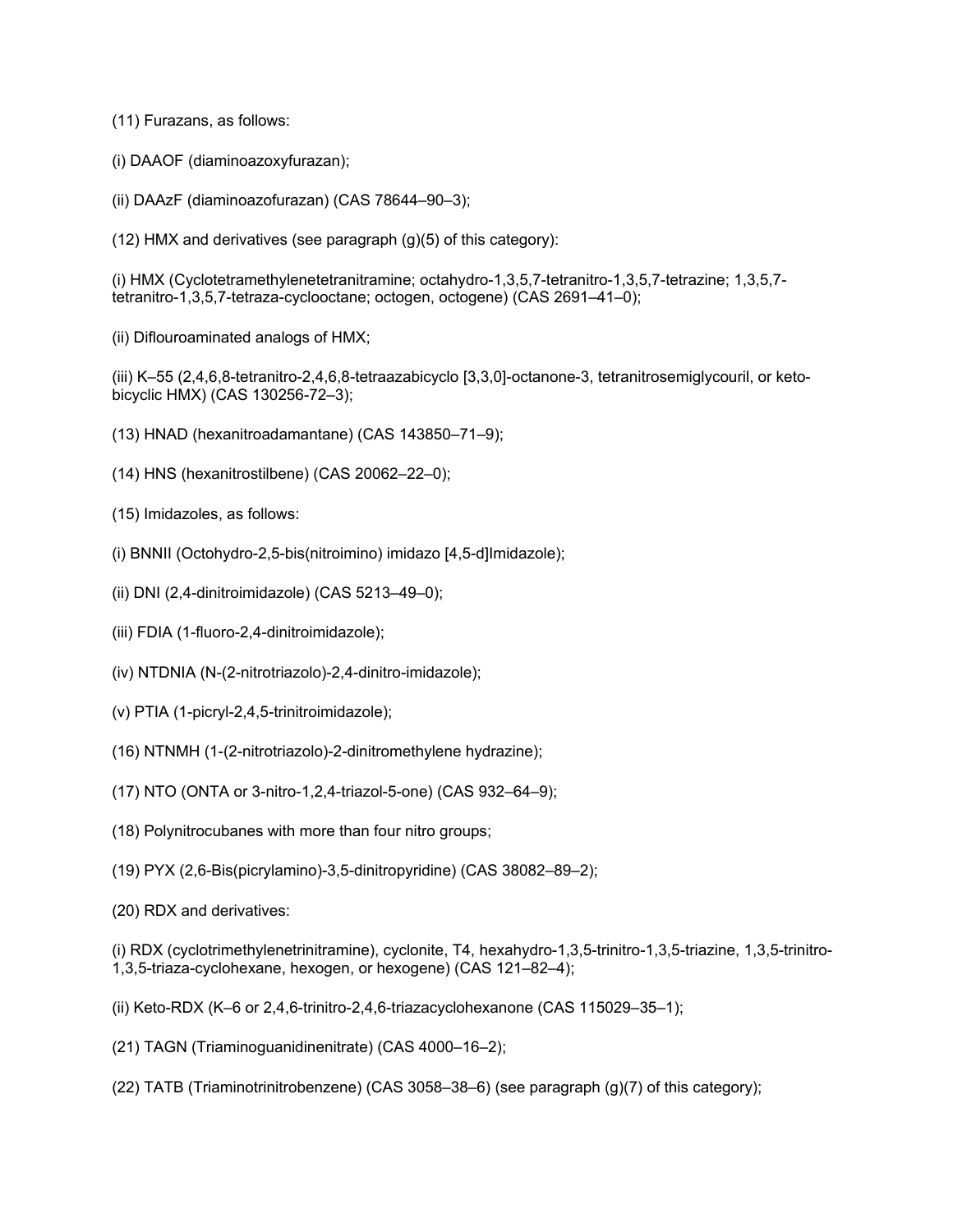- (23) TEDDZ (3,3,7,7-tetrabis(difluoroamine) octahydro-1,5-dinitro-1,5-diazocine;
- (24) Tetrazoles, as follows:
- (i) NTAT (nitrotriazol aminotetrazole);
- (ii) NTNT (1-N-(2-nitrotriazolo)-4-nitrotetrazole);
- (25) Tetryl (trinitrophenylmethylnitramine) (CAS 479–45–8);

(26) TNAD (1,4,5,8-tetranitro-1,4,5,8-tetraazadecalin) (CAS 135877-16–6)(see paragraph (g)(6) of this category);

- (27) TNAZ (1,1,3-trinitroazetidine) (CAS 97645–24–4) (see paragraph (g)(2) of this category);
- (28) TNGU (SORGUYL or tetranitroglycoluril) (CAS 55510–03–7);
- (29) TNP (1,4,5,8-tetranitro-pyridazino [4,5-d] pyridazine) (CAS 229176–04–9);
- (30) Triazines, as follows:
- (i) DNAM (2-oxy-4,6-dinitroamino-s-triazine) (CAS 19899–80–0);
- (ii) NNHT (2-nitroimino-5-nitro-hexahydro-1,3,5 triazine) (CAS 130400–13–4);
- (31) Triazoles, as follows:
- (i) 5-azido-2-nitrotriazole;
- (ii) ADHTDN (4-amino-3,5-dihydrazino-1,2,4-triazole dinitramide)(CAS 1614–08–0);
- (iii) ADNT (1-amino-3,5-dinitro-1,2,4-triazole);
- (iv) BDNTA ([Bis-dinitrotriazole]amine);
- (v) DBT (3,3′-dinitro-5,5-bi-1,2,4-triazole) (CAS 30003–46–4);
- (vi) DNBT (dinitrobistriazole) (CAS 70890–46–9);
- (vii) NTDNA (2-nitrotriazole 5-dinitramide) (CAS 75393–84–9);
- (viii) NTDNT (1-N-(2-nitrotriazolo) 3,5-dinitro-triazole);
- (ix) PDNT (1-picryl-3,5-dinitrotriazole);
- (x) TACOT (tetranitrobenzotriazolobenzotriazole) (CAS 25243–36–1);

(32) Any explosive not listed elsewhere in paragraph (a) of this category with a detonation velocity exceeding 8,700m/s at maximum density or a detonation pressure exceeding 34 Gpa (340 kbar).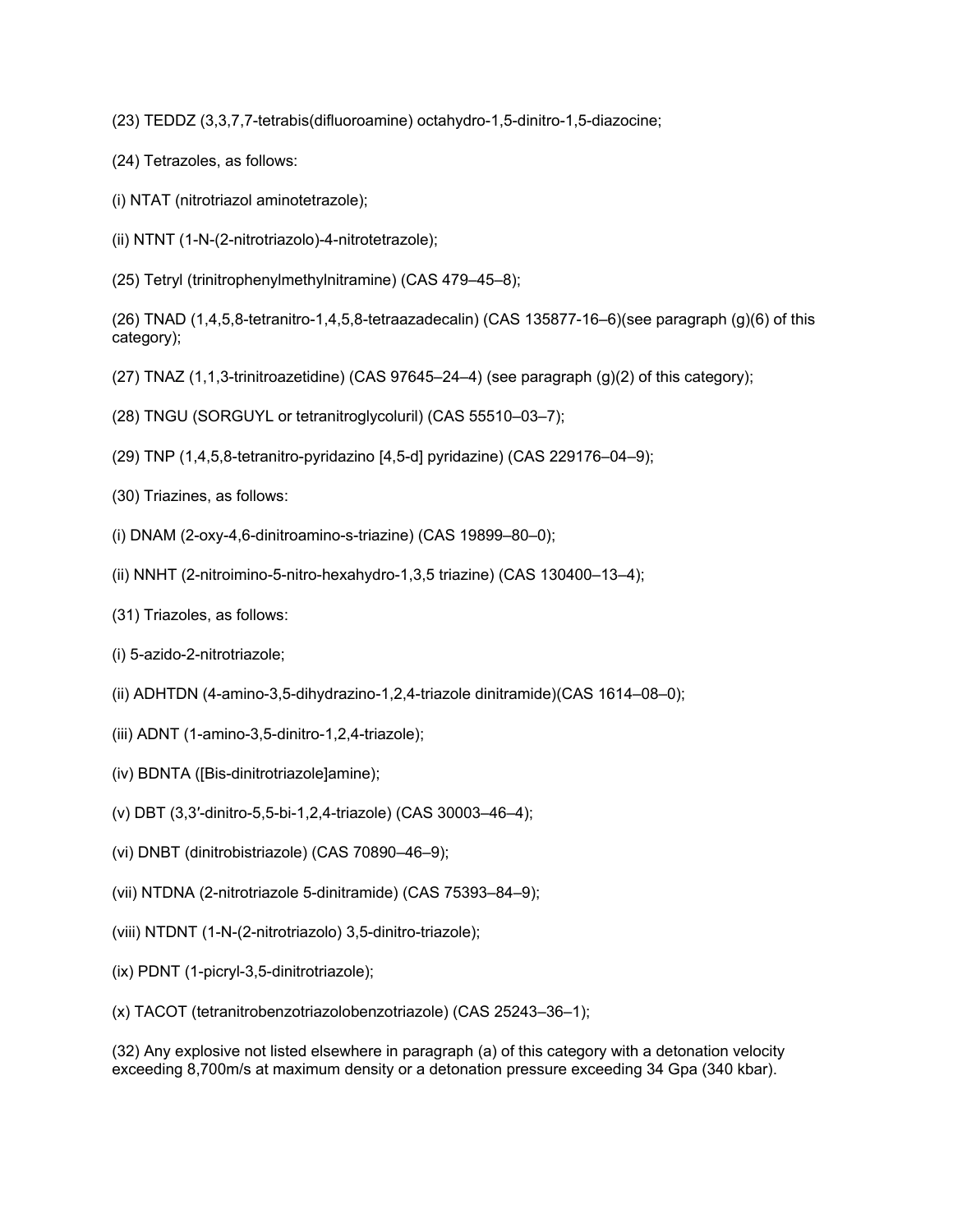(33) Other organic explosives not listed elsewhere in paragraph (a) of this category yielding detonation pressures of 25 Gpa (250 kbar) or more that will remain stable at temperatures of 523K (250°C) or higher for periods of 5 minutes or longer;

(34) Diaminotrinitrobenzene (DATB) (CAS 1630–08–6);

(35) Any other explosive not elsewhere identified in this category specifically designed, modified, adapted, or configured (e.g., formulated) for military application.

\*(b) Propellants:

(1) Any United Nations (UN) Class 1.1 solid propellant with a theoretical specific impulse (under standard conditions) of more than 250 seconds for non-metallized, or 270 seconds for metallized compositions;

(2) Any UN Class 1.3 solid propellant with a theoretical specific impulse (under standard conditions) of more than 230 seconds for non-halogenized, or 250 seconds for non-metallized compositions;

(3) Propellants having a force constant of more than 1,200 kJ/Kg;

(4) Propellants that can sustain a steady-state burning rate more than 38mm/s under standard conditions (as measured in the form of an inhibited single strand) of 6.89 Mpa (68.9 bar) pressure and 294K (21 °C);

(5) Elastomer modified cast double based propellants with extensibility at maximum stress greater than 5% at 233 K (−40 C);

(6) Any propellant containing substances listed in Category V;

(7) Any other propellant not elsewhere identified in this category specifically designed, modified, adapted, or configured (e.g., formulated) for military application.

(c) Pyrotechnics, fuels and related substances, and mixtures thereof:

(1) Alane (aluminum hydride)(CAS 7784–21–6);

(2) Carboranes; decaborane (CAS 17702–41–9); pentaborane and derivatives thereof;

(3) Hydrazine and derivatives:

(i) Hydrazine (CAS 302–01–2) in concentrations of 70% or more (not hydrazine mixtures specially formulated for corrosion control);

(ii) Monomethyl hydrazine (CAS 60–34–4);

- (iii) Symmetrical dimethyl hydrazine (CAS 540–73–8);
- (iv) Unsymmetrical dimethyl hydrazine (CAS 57–14–7);

(4) Liquid fuels specifically formulated for use by articles covered by Categories IV, VI, and VIII;

(5) Spherical aluminum powder (CAS 7429–90–5) in particle sizes of 60 micrometers or less manufactured from material with an aluminum content of 99% or more;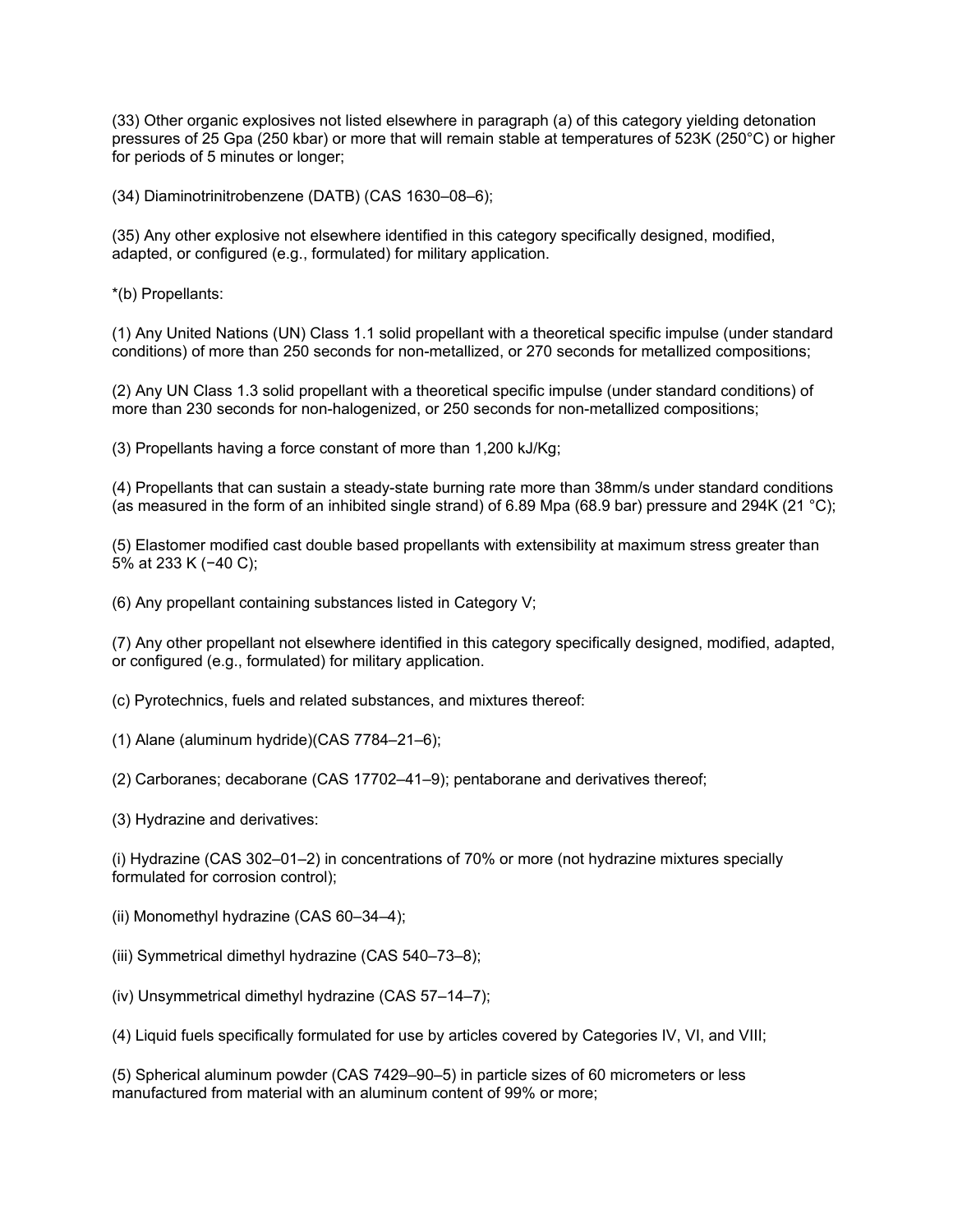(6) Metal fuels in particle form whether spherical, atomized, spheroidal, flaked or ground, manufactured from material consisting of 99% or more of any of the following:

(i) Metals and mixtures thereof:

(A) Beryllium (CAS 7440–41–7) in particle sizes of less than 60 micrometers;

(B) Iron powder (CAS 7439–89–6) with particle size of 3 micrometers or less produced by reduction of iron oxide with hydrogen;

(ii) Mixtures, which contain any of the following:

(A) Boron (CAS 7440–42–8) or boron carbide (CAS 12069–32–8) fuels of 85% purity or higher and particle sizes of less than 60 micrometers;

(B) Zirconium (CAS 7440–67–7), magnesium (CAS 7439–95–4) or alloys of these in particle sizes of less than 60 micrometers;

(iii) Explosives and fuels containing the metals or alloys listed in paragraphs (c)(6)(i) and (c)(6)(ii) of this category whether or not the metals or alloys are encapsulated in aluminum, magnesium, zirconium, or beryllium;

(7) Pyrotechnics and pyrophoric materials specifically formulated for military purposes to enhance or control the production of radiated energy in any part of the IR spectrum.

(8) Titanium subhydride (TiHn) of stoichiometry equivalent to n = 0.65–1.68;

(9) Military materials containing thickeners for hydrocarbon fuels specially formulated for use in flame throwers or incendiary munitions; metal stearates or palmates (also known as octol); and M1, M2 and M3 thickeners;

(10) Any other pyrotechnic, fuel and related substance and mixture thereof not elsewhere identified in this category specifically designed, modified, adapted, or configured (e.g., formulated) for military application.

- (d) Oxidizers, to include:
- (1) ADN (ammonium dinitramide or SR–12) (CAS 140456–78–6);
- (2) AP (ammonium perchlorate) (CAS 7790–98–9);
- (3) BDNPN (bis,2,2-dinitropropylnitrate) (CAS 28464–24–6);
- (4) DNAD (1,3-dinitro-1,3-diazetidine) (CAS 78246–06–7);
- (5) HAN (Hydroxylammonium nitrate) (CAS 13465–08–2);
- (6) HAP (hydroxylammonium perchlorate) (CAS 15588–62–2);
- (7) HNF (Hydrazinium nitroformate) (CAS 20773–28–8);
- (8) Hydrazine nitrate (CAS 37836–27–4);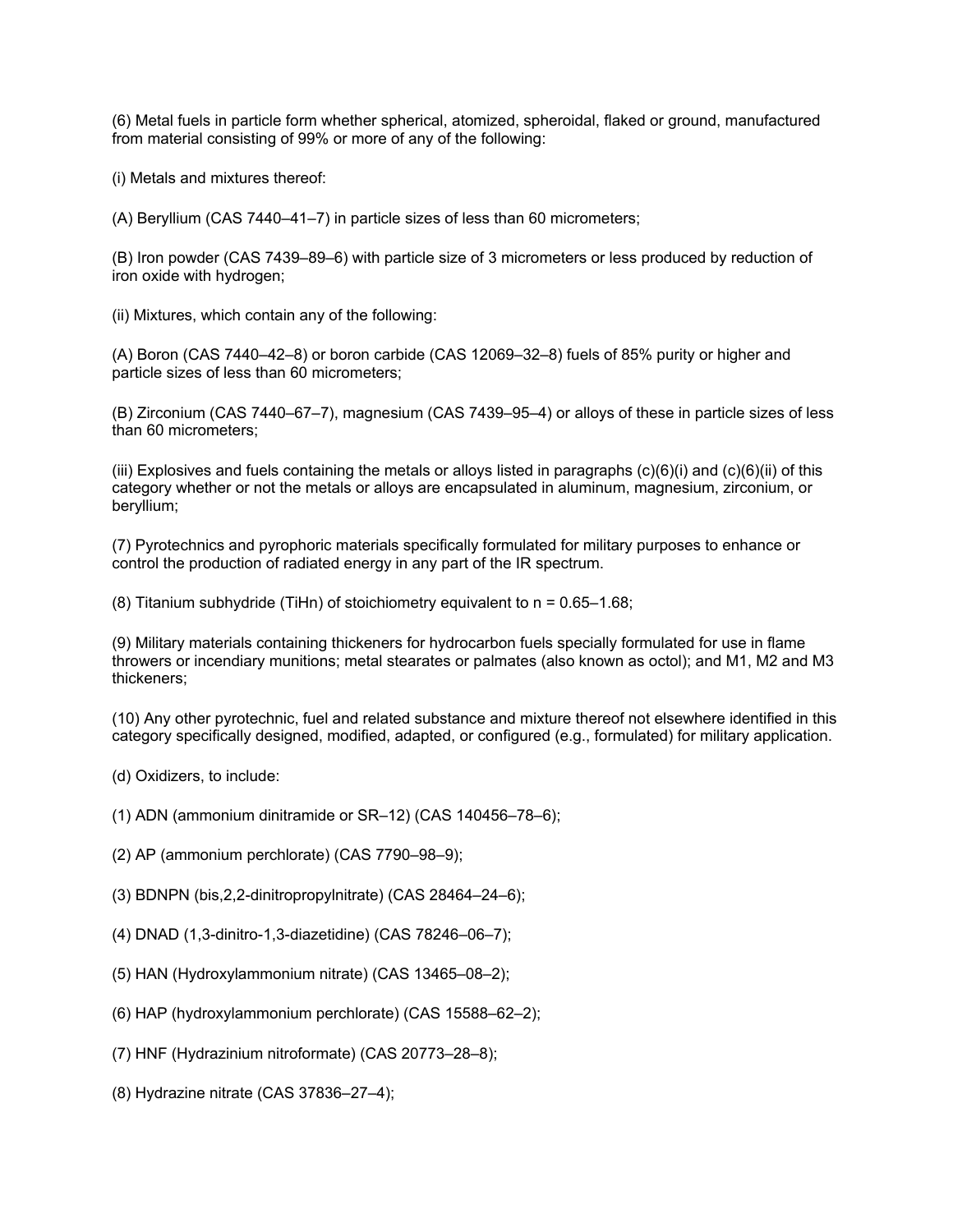(9) Hydrazine perchlorate (CAS 27978–54–7);

(10) Liquid oxidizers comprised of or containing inhibited red fuming nitric acid (IRFNA) (CAS 8007–58–7) or oxygen diflouride;

(11) Perchlorates, chlorates, and chromates composited with powdered metal or other high energy fuel components controlled by this category;

(12) Any other oxidizer not elsewhere identified in this category specifically designed, modified, adapted, or configured (e.g., formulated) for military application.

\*(e) Binders, and mixtures thereof:

(1) AMMO (azidomethylmethyloxetane and its polymers) (CAS 90683–29–7) (see paragraph (g)(1) of this category);

(2) BAMO (bisazidomethyloxetane and its polymers) (CAS 17607–20–4) (see paragraph (g)(1)of this category);

(3) BTTN (butanetrioltrinitrate) (CAS 6659–60–5) (see paragraph (g)(8) of this category);

(4) FAMAO (3-difluoroaminomethyl-3-azidomethyl oxetane) and its polymers;

(5) FEFO (bis-(2-fluoro-2,2-dinitroethyl)formal) (CAS 17003–79–1);

(6) GAP (glycidylazide polymer) (CAS 143178–24–9) and its derivatives;

(7) HTPB (hydroxyl terminated polybutadiene) with a hydroxyl functionality equal to or greater than 2.2 and less than or equal to 2.4, a hydroxyl value of less than 0.77 meq/g, and a viscosity at 30 °C of less than 47 poise (CAS 69102–90–5);

(8) NENAS (nitratoethylnitramine compounds) (CAS 17096–47–8, 85068-73–1 and 82486–82–6);

(9) Poly-NIMMO (poly nitratomethylmethyoxetane, poly-NMMO, (poly[3-nitratomethyl-3-methyl oxetane]) (CAS 84051–81–0);

(10) Energetic monomers, plasticizers and polymers containing nitro, azido nitrate, nitraza or difluoromaino groups specially formulated for military use;

(11) TVOPA 1,2,3-Tris [1,2-bis(difluoroamino) ethoxy]propane; tris vinoxy propane adduct; (CAS 53159– 39–0);

(12) Polynitrorthocarbonates;

(13) FPF–1 (poly-2,2,3,3,4,4-hexafluoro pentane-1,5-diolformal) (CAS 376–90–9);

(14) FPF–3 (poly-2,4,4,5,5,6,6-heptafluoro-2-trifluoromethyl-3-oxaheptane-1,7-diolformal);

(15) PGN (Polyglycidylnitrate or poly(nitratomethyl oxirane); poly-GLYN); (CAS 27814–48–8);

(16) N-methyl-p-nitroaniline;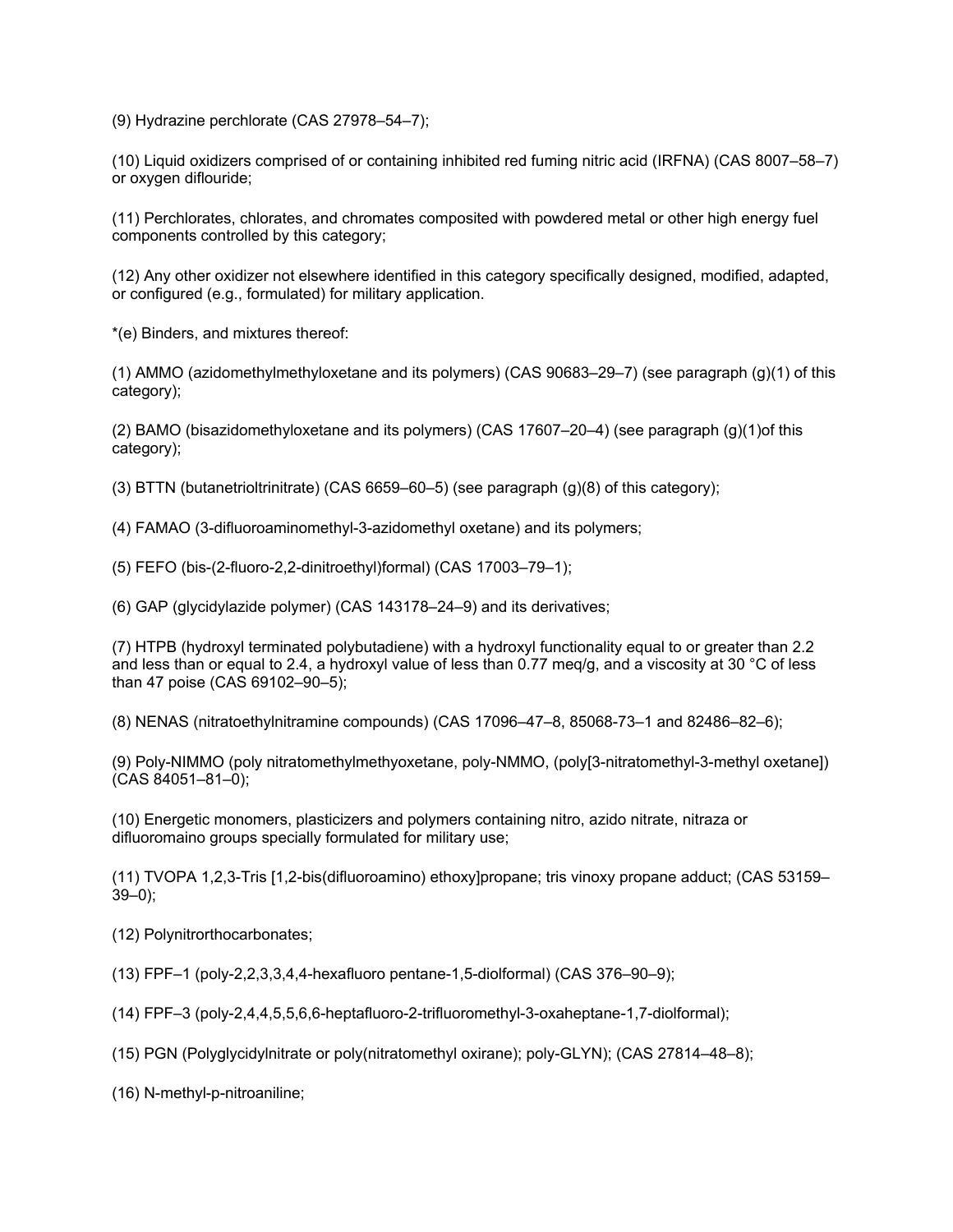(17) Low (less than 10,000) molecular weight, alcohol-functionalized, poly(epichlorohydrin); poly(epichlorohydrindiol); and triol;

(18) Bis(2,2-dinitropropyl) formal and acetal;

(19) Any other binder and mixture thereof not elsewhere identified in this category specifically designed, modified, adapted, or configured (e.g., formulated) for military application.

(f) Additives:

(1) Basic copper salicylate (CAS 62320–94–9);

- (2) BHEGA (Bis-(2-hydroxyethyl)glycolamide) (CAS 17409–41–5);
- (3) Ferrocene Derivatives:
- (i) Butacene (CAS 125856–62–4);
- (ii) Catocene (2,2-Bis-ethylferrocenyl propane) (CAS 37206–42–1);
- (iii) Ferrocene carboxylic acids;
- (iv) n-butyl-ferrocene (CAS 31904–29–7);
- (4) Lead beta-resorcylate (CAS 20936–32–7);
- (5) Lead citrate (CAS 14450–60–3);
- (6) Lead-copper chelates of beta-resorcylate or salicylates (CAS 68411–07–4);
- (7) Lead maleate (CAS 19136–34–6);
- (8) Lead salicylate (CAS 15748–73–9);
- (9) Lead stannate (CAS 12036–31–6);

(10) MAPO (tris-1-(2-methyl)aziridinyl phosphine oxide) (CAS 57–39–6); BOBBA–8 (bis(2-methyl aziridinyl) 2-(2-hydroxypropanoxy) propylamino phosphine oxide); and other MAPO derivatives;

(11) Methyl BAPO (Bis(2-methyl aziridinyl) methylamino phosphine oxide) (CAS 85068–72–0);

- (12) 3-Nitraza-1,5 pentane diisocyanate (CAS 7406–61–9);
- (13) Organo-metallic coupling agents, specifically:

(i) Neopentyl[diallyl]oxy, tri [dioctyl] phosphatotitanate (CAS 103850–22–2); also known as titanium IV, 2,2[bis 2-propenolato-methyl, butanolato, tris (dioctyl) phosphato] (CAS 110438–25–0), or LICA 12 (CAS 103850–22–2);

(ii) Titanium IV, [(2-propenolato-1) methyl, n-propanolatomethyl] butanolato-1, tris(dioctyl)pyrophosphate, or KR3538;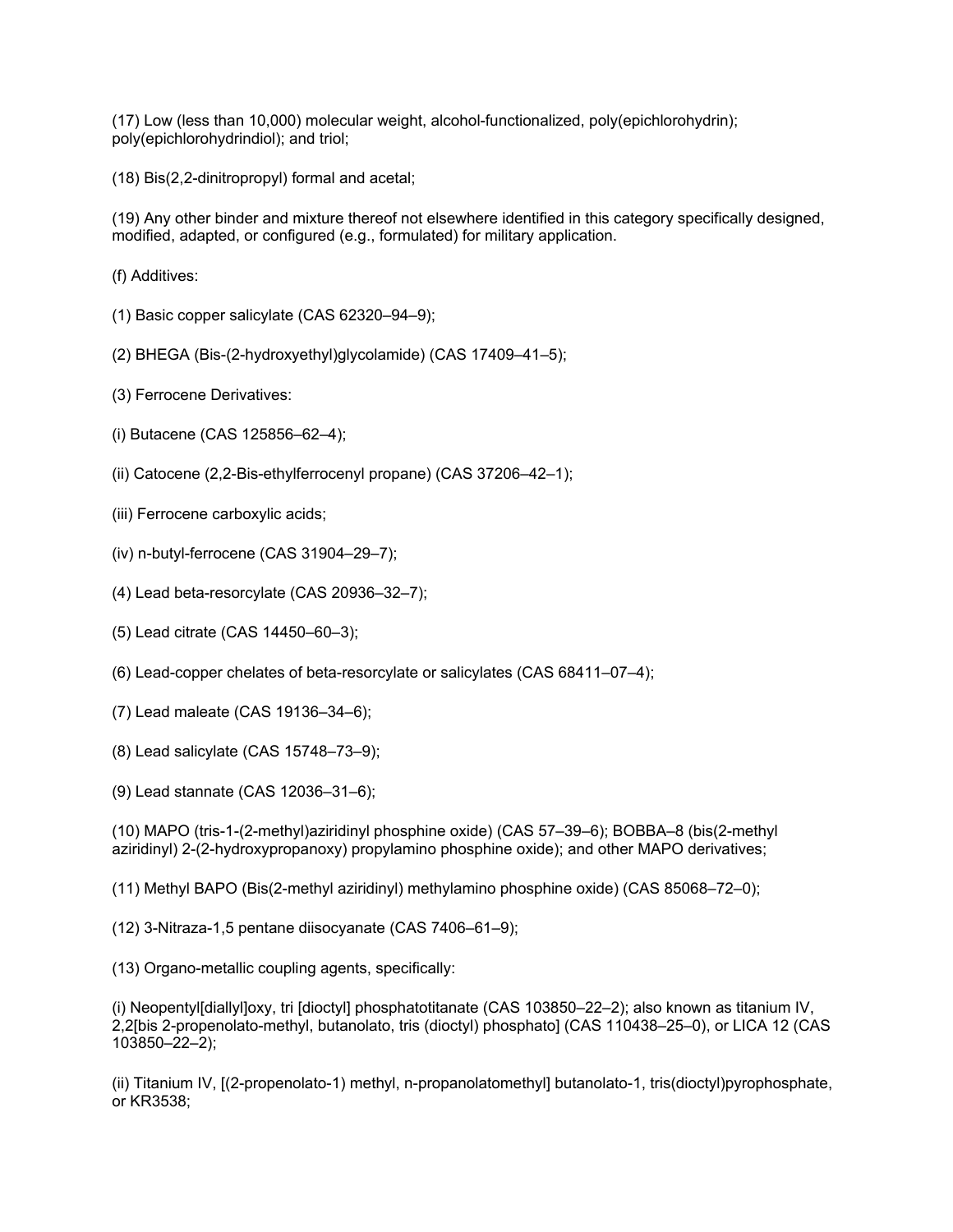(iii) Titanium IV, [2-propenolato-1)methyl, propanolatomethyl] butanolato-1, tris(dioctyl) phosphate;

(14) Polyfunctional aziridine amides with isophthalic, trimesic (BITA or butylene imine trimesamide), isocyanuric, or trimethyladipic backbone structures and 2-methyl or 2-ethyl substitutions on the aziridine ring and its polymers;

(15) Superfine iron oxide (Fe<sub>2</sub>O<sub>3</sub>hematite) with a specific surface area more than 250 m<sup>2</sup> /g and an average particle size of 0.003 [micro]m or less (CAS 1309–37–1);

(16) TEPAN (tetraethylenepentaamineacrylonitrile) (CAS 68412–45–3); cyanoethylated polyamines and their salts;

(17) TEPANOL (Tetraethylenepentaamineacrylo-nitrileglycidol) (CAS 110445–33–5); cyanoethylated polyamines adducted with glycidol and their salts;

(18) TPB (triphenyl bismuth) (CAS 603–33–8);

(19) PCDE (Polycyanodifluoroaminoethyleneoxide);

(20) BNO (Butadienenitrileoxide);

(21) Any other additive not elsewhere identified in this category specifically designed, modified, adapted, or configured (e.g., formulated) for military application.

(g) Precursors, as follows:

(1) BCMO (bischloromethyloxetane) (CAS 142173–26–0) (see paragraphs (e)(1) and (2) of this category);

(2) Dinitroazetidine-t-butyl salt (CAS 125735–38–8) (see paragraph (a)(27) of this category);

(3) HBIW (hexabenzylhexaazaisowurtzitane) (CAS 124782–15–6) (see paragraph (a)(4) of this category);

(4) TAIW (tetraacetyldibenzylhexa-azaisowurtzitane) (see paragraph (a)(4) of this category);

(5) TAT (1, 3, 5, 7-tetraacetyl-1, 3, 5, 7-tetraaza-cyclooctane) (CAS 41378–98–7) (see paragraph (a)(12) of this category);

(6) Tetraazadecalin (CAS 5409–42–7) (see paragraph (a)(26) of this category);

(7) 1,3,5-trichorobenzene (CAS 108–70–3) (see paragraph (a)(22) of this category);

(8) 1,2,4-trihydroxybutane (1,2,4-butanetriol) (CAS 3068–00–6) (see paragraph (e)(3) of this category);

(h) Technical data (as defined in §120.10 of this subchapter) and defense services (as defined in §120.9 of this subchapter) directly related to the defense articles numerated in paragraphs (a) through (g) of this category. (See §125.4 of this subchapter for exemptions.) Technical data directly related to the manufacture or production of any defense articles enumerated elsewhere in this category that are designated as Significant Military Equipment (SME) shall itself be designated SME.

(i) The following interpretations explain and amplify the terms used in this category and elsewhere in this subchapter.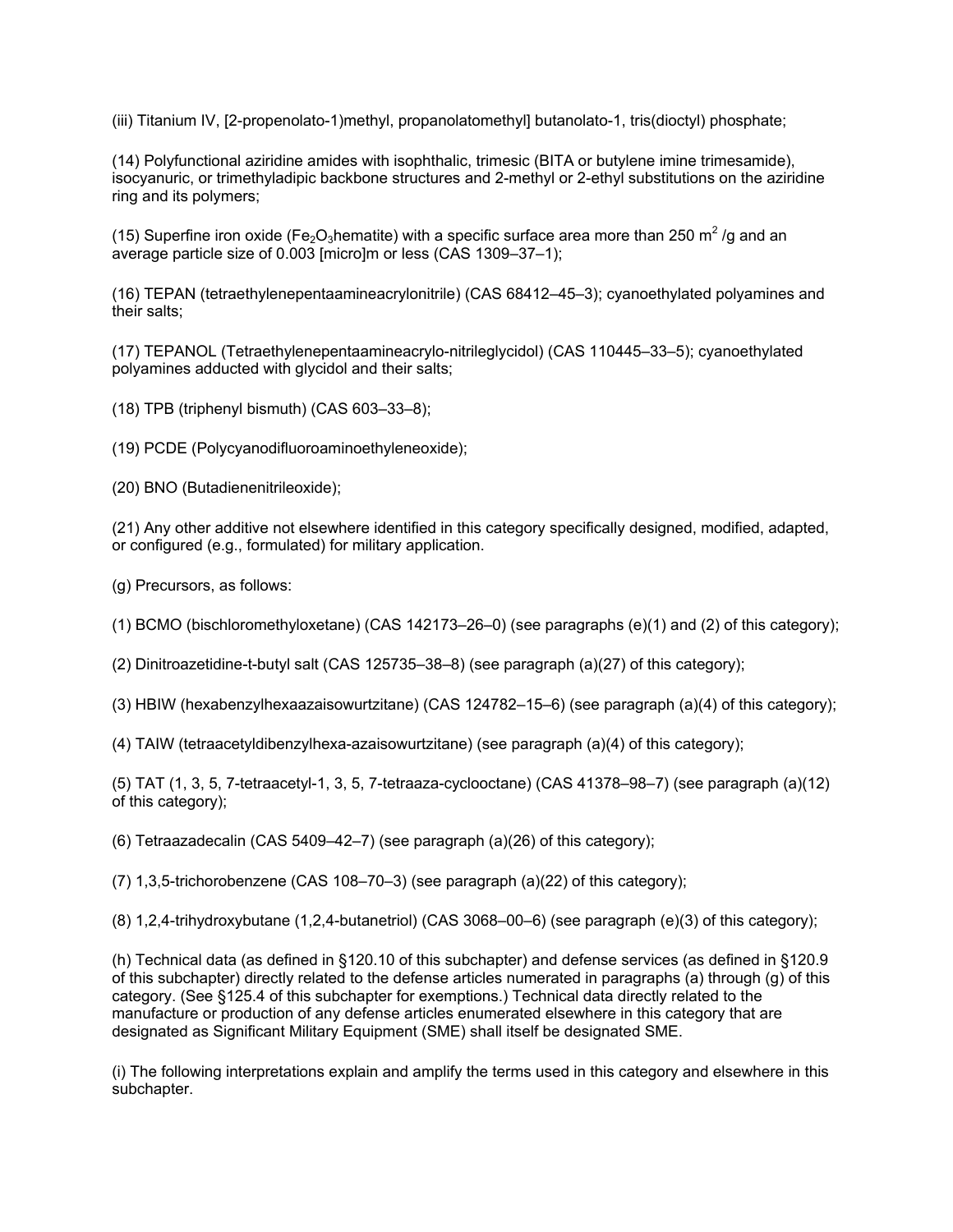(1) Category V contains explosives, energetic materials, propellants and pyrotechnics and specially formulated fuels for aircraft, missile and naval applications. Explosives are solid, liquid or gaseous substances or mixtures of substances, which, in their primary, booster or main charges in warheads, demolition or other military applications, are required to detonate.

(2) Paragraph (c)(6)(ii)(A) of this category does not control boron and boron carbide enriched with boron-10 (20% or more of total boron-10 content.

(3) The resulting product of the combination of any controlled or non-controlled substance compounded or mixed with any item controlled by this subchapter is also subject to the controls of this category.

Note 1: To assist the exporter, an item has been categorized by the most common use. Also, a reference has been provided to the related controlled precursors (e.g., see paragraph (a)(12) of this category). Regardless of where the item has been placed in the category, all exports are subject to the controls of this subchapter.

Note 2: Chemical Abstract Service (CAS) registry numbers do not cover all the substances and mixtures controlled by this category. The numbers are provided as examples to assist the government agencies in the license review process and the exporter when completing their license application and export documentation.

Category VI—Vessels of War and Special Naval Equipment.

\*(a) Warships, amphibious warfare vessels, landing craft, mine warfare vessels, patrol vessels and any vessels specifically designed or modified for military purposes. (See §121.15.)

(b) Patrol craft without armor, armament or mounting surfaces for weapon systems more significant than .50 caliber machine guns or equivalent and auxiliary vessels. (See §121.15.)

\*(c) Turrets and gun mounts, arresting gear, special weapons systems, protective systems, submarine storage batteries, catapults, mine sweeping equipment (including mine countermeasures equipment deployed by aircraft) and other significant naval systems specifically designed or modified for combatant vessels.

(d) Harbor entrance detection devices (magnetic, pressure, and acoustic) and controls therefor.

\*(e) Naval nuclear propulsion plants, their land prototypes, and special facilities for their construction, support, and maintenance. This includes any machinery, device, component, or equipment specifically developed, designed or modified for use in such plants or facilities. (See §123.20)

(f) All specifically designed or modified components, parts, accessories, attachments, and associated equipment for the articles in paragraphs (a) through (e) of this category.

(g) Technical data (as defined in §120.10) and defense services (as defined in §120.9) directly related to the defense articles enumerated in paragraphs (a) through (f) of this category. (See §125.4 for exemptions.) Technical data directly related to the manufacture or production of any defense articles enumerated elsewhere in this category that are designated as Significant Military Equipment (SME) shall itself be designated SME.

Category VII—Tanks and Military Vehicles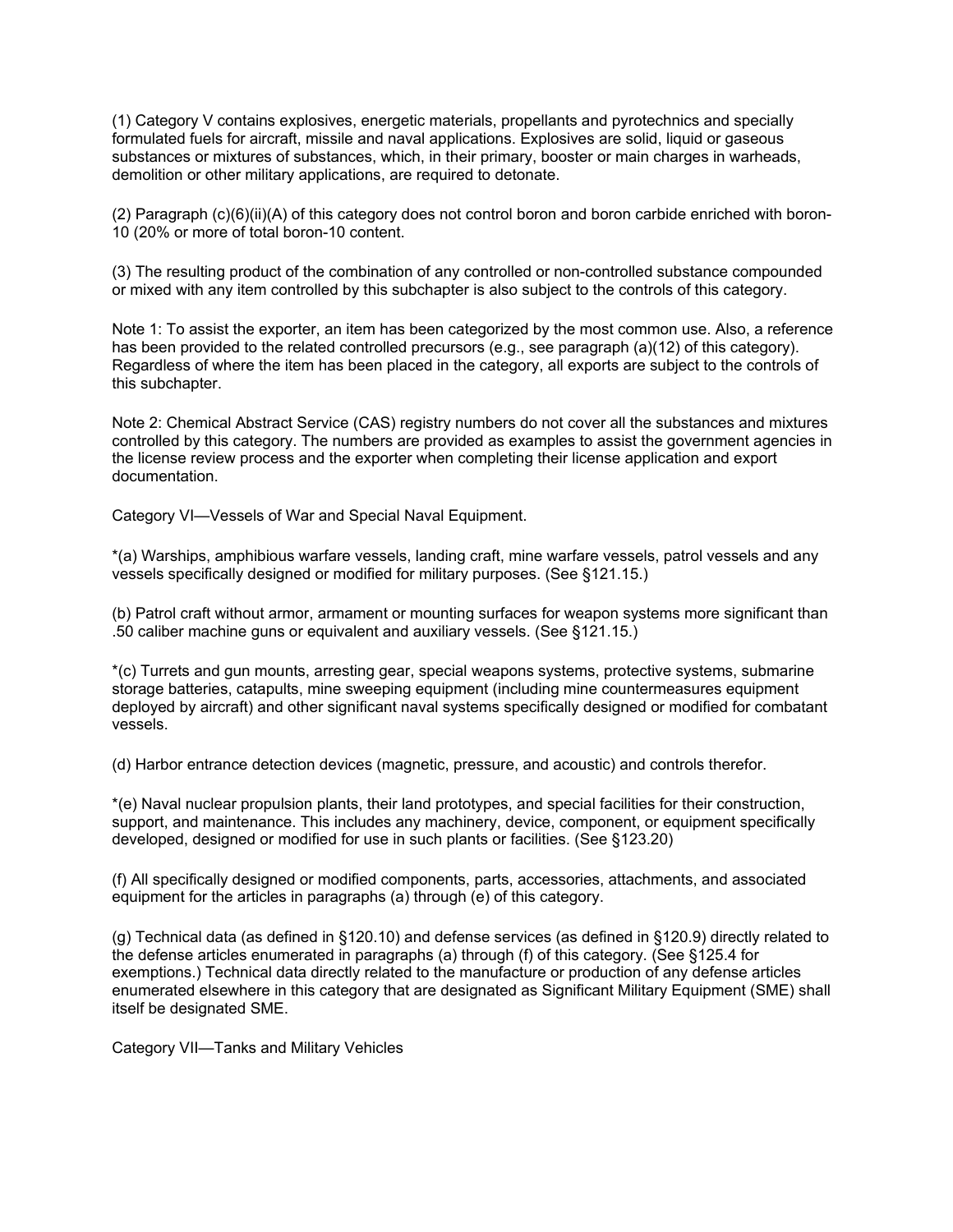\*(a) Military type armed or armored vehicles, military railway trains, and vehicles specifically designed or modified to accommodate mountings for arms or other specialized military equipment or fitted with such items.

\*(b) Military tanks, combat engineer vehicles, bridge launching vehicles, half-tracks and gun carriers.

(c) Military trucks, trailers, hoists, and skids specifically designed, modified, or equipped to mount or carry weapons of Categories I, II and IV of this section or for carrying and handling the articles in paragraph (a) of Categories III and IV of this section.

\*(d) Military recovery vehicles.

\*(e) Amphibious vehicles.

\*(f) Engines specifically designed or modified for the vehicles in paragraphs (a), (b), and (e) of this category.

(g) All specifically designed or modified components, parts, accessories, attachments, and associated equipment for the articles in this category, including but not limited to military bridges and deep water fording kits.

(h) Technical data (as defined in §120.10 of this subchapter) and defense services (as defined in §120.9 of this subchapter) directly related to the defense articles enumerated in paragraphs (a) through (g) of this category. Technical data directly related to the manufacture or production of any defense articles enumerated elsewhere in this category that are designated as Significant Military Equipment (SME) shall itself be designated SME.

(i) The following explains and amplifies the terms used in this category and elsewhere in this subchapter.

(1) An amphibious vehicle in paragraph (e) of this category is an automotive vehicle or chassis which embodies all-wheel drive, is equipped to meet special military requirements, and which has sealed electrical system or adaptation features for deep water fording.

(2) The articles in this category include any end item, component, accessory, attachment part, firmware, software or system that has been designed or manufactured using technical data and defense service controlled by this category.

Category VIII—Aircraft and Associated Equipment

\*(a) Aircraft, including but not limited to helicopters, non-expansive balloons, drones, and lighter-than-air aircraft, which are specifically designed, modified, or equipped for military purposes. This includes but is not limited to the following military purposes: Gunnery, bombing, rocket or missile launching, electronic and other surveillance, reconnaissance, refueling, aerial mapping, military liaison, cargo carrying or dropping, personnel dropping, airborne warning and control, and military training. (See §121.3.)

\*(b) Military aircraft engines, except reciprocating engines, specifically designed or modified for the aircraft in paragraph (a) of this category, and all specifically designed military hot section components ( *i.e.* , combustion chambers and liners; high pressure turbine blades, vanes, disks and related cooled structure; cooled low pressure turbine blades, vanes, disks and related cooled structure; cooled augmenters; and cooled nozzles) and digital engine controls (e.g., Full Authority Digital Engine Controls (FADEC) and Digital Electronic Engine Controls (DEEC)). However, if such military hot section components and digital engine controls are manufactured to engineering drawings dated on or before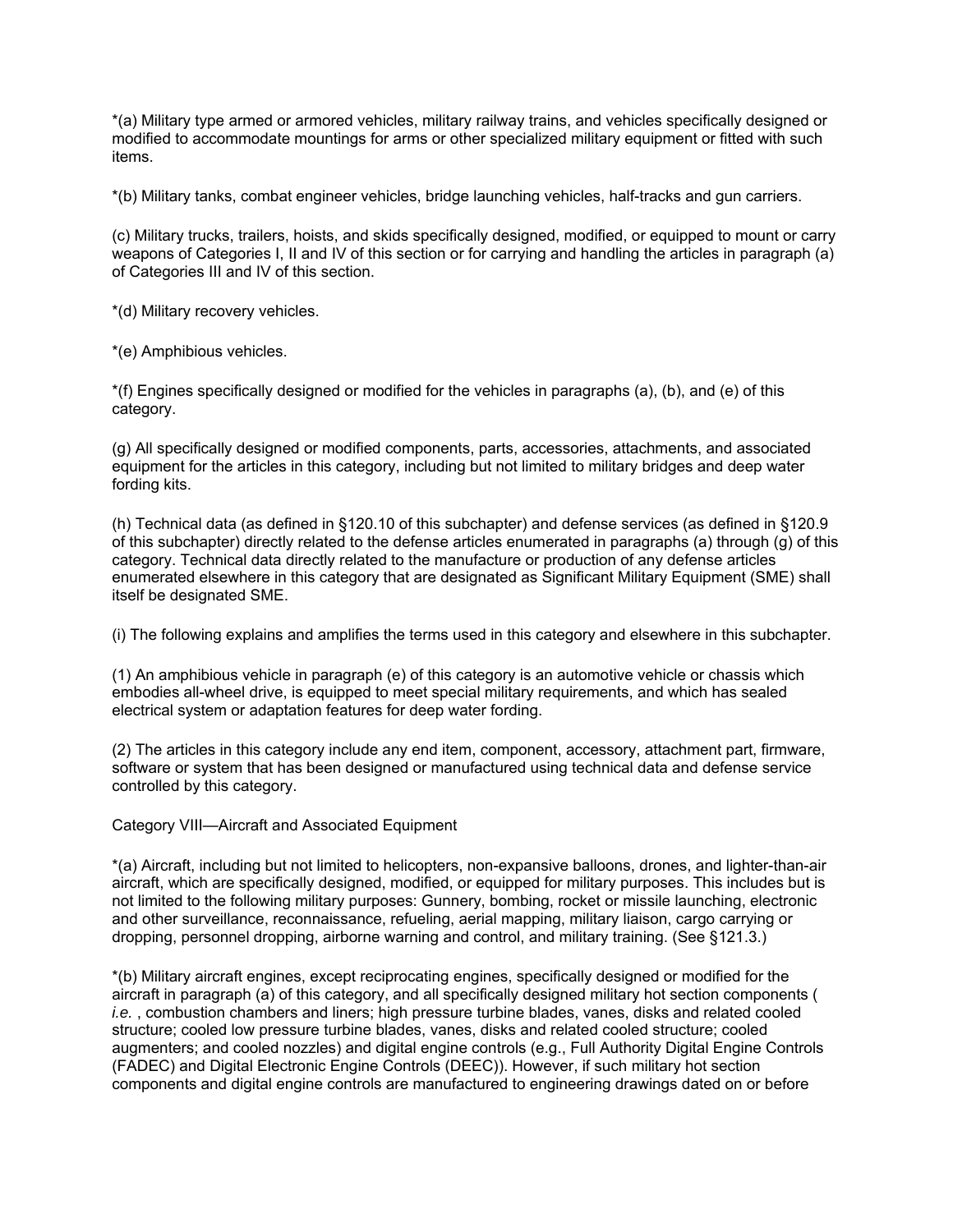January 1, 1970, with no subsequent changes or revisions to such drawings, they are controlled under Category VIII(h).

\*(c) Cartridge-actuated devices utilized in emergency escape of personnel and airborne equipment (including but not limited to airborne refueling equipment) specifically designed or modified for use with the aircraft and engines of the types in paragraphs (a) and (b) of this category.

(d) Launching and recovery equipment for the articles in paragraph (a) of this category, if the equipment is specifically designed or modified for military use. Fixed land-based arresting gear is not included in this category.

\*(e) Inertial navigation systems, aided or hybrid inertial navigation systems, Inertial Measurement Units (IMUs), and Attitude and Heading Reference Systems (AHRS) specifically designed, modified, or configured for military use and all specifically designed components, parts and accessories. For other inertial reference systems and related components refer to Category XII(d).

Note: (1) Category XII(d) or Category VIII(e) does not include quartz rate sensors if such items:

(i) Are integrated into and included as an integral part of a commercial primary or commercial standby instrument system for use on civil aircraft prior to export or exported solely for integration into such a commercial primary or standby instrument system, and

(ii) When the exporter has been informed in writing by the Department of State that a specific quartz rate sensor integrated into a commercial primary or standby instrument system has been determined to be subject to the licensing jurisdiction of the Department of Commerce in accordance with this section.

(2) For controls in these circumstances, see the Commerce Control List. In all other circumstances, quartz rate sensors remain under the licensing jurisdiction of the Department of State under Category XII(d) or Category VIII(e) of the U.S. Munitions List and subject to the controls of the ITAR.

(f) Developmental aircraft, engines, and components thereof specifically designed, modified, or equipped for military uses or purposes, or developed principally with U.S. Department of Defense funding, excluding such aircraft, engines, and components subject to the jurisdiction of the Department of Commerce.

Note: Developmental aircraft, engines, and components thereof, having no commercial application at the time of this amendment and which have been specifically designed for military uses or purposes, or developed principally with U.S. Department of Defense funding, will be considered eligible for a CCL license when actually applied to a commercial aircraft or commercial aircraft engine program. Exporters may seek to establish commercial application either on a case-by-case basis through submission of documentation demonstrating application to a commercial program in requesting an export license application from Commerce in respect of a specific export or, in the case of use for broad categories of aircraft, engines, or components, a commodity jurisdiction from State.

\*(g) Ground effect machines (GEMS) specifically designed or modified for military use, including but not limited to surface effect machines and other air cushion vehicles, and all components, parts, and accessories, attachments, and associated equipment specifically designed or modified for use with such machines.

(h) Components, parts, accessories, attachments, and associated equipment (including ground support equipment) specifically designed or modified for the articles in paragraphs (a) through (d) of this category, excluding aircraft tires and propellers used with reciprocating engines.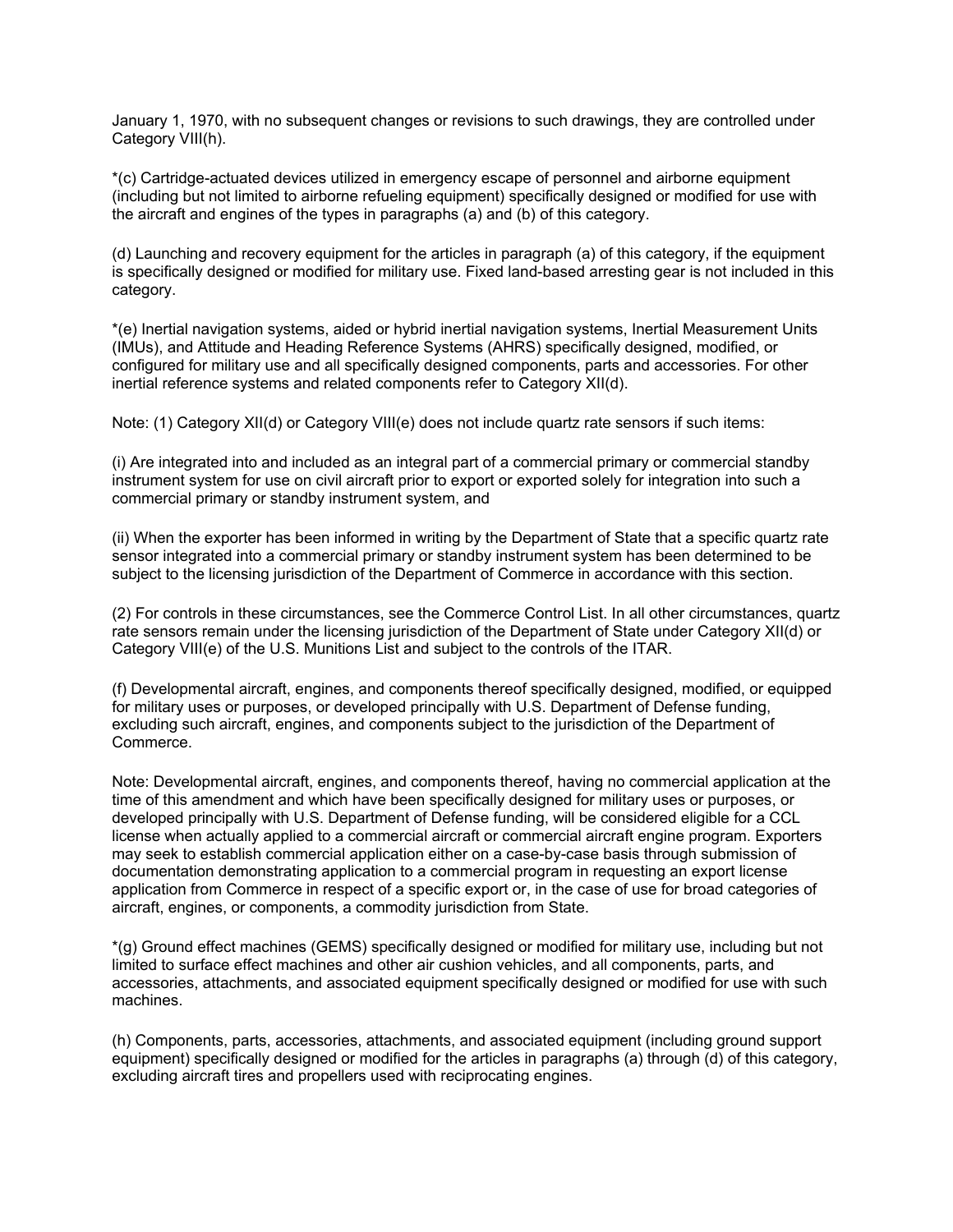Note: The Export Administration Regulations (EAR) administered by the Department of Commerce control any component, part, accessory, attachment, and associated equipment (including propellers) designed exclusively for civil, non-military aircraft (see §121.3 of this subchapter for the definition of military aircraft) and control any component, part, accessory, attachment, and associated equipment designed exclusively for civil, non-military aircraft engines. The International Traffic in Arms Regulations administered by the Department of State control any component, part, accessory, attachment, and associated equipment designed, developed, configured, adapted or modified for military aircraft, and control any component, part, accessory, attachment, and associated equipment designed, developed, configured, adapted or modified for military aircraft engines. For components and parts that do not meet the above criteria, including those that may be used on either civil or military aircraft, the following requirements apply. A non-SME component or part (as defined in §§121.8(b) and (d) of this subchapter) that is not controlled under another category of the USML, that: (a) Is standard equipment; (b) is covered by a civil aircraft type certificate (including amended type certificates and supplemental type certificates) issued by the Federal Aviation Administration for a civil, non-military aircraft (this expressly excludes military aircraft certified as restricted and any type certification of Military Commercial Derivative Aircraft); and (c) is an integral part of such civil aircraft, is subject to the jurisdiction of the EAR. In the case of any part or component designated as SME in this or any other USML category, a determination that such item may be excluded from USML coverage based on the three criteria above always requires a commodity jurisdiction determination by the Department of State under §120.4 of this subchapter. The only exception to this requirement is where a part or component designated as SME in this category was integral to civil aircraft prior to August 14, 2008. For such part or component, U.S. exporters are not required to seek a commodity jurisdiction determination from State, unless doubt exists as to whether the item meets the three criteria above (See §120.3 and §120.4 of this subchapter). Also, U.S. exporters are not required to seek a commodity jurisdiction determination from State regarding any non-SME component or part (as defined in §§121.8(b) and (d) of this subchapter) that is not controlled under another category of the USML, unless doubt exists as to whether the item meets the three criteria above (See §120.3 and §120.4 of this subchapter). These commodity jurisdiction determinations will ensure compliance with this section and the criteria of Section 17(c) of the Export Administration Act of 1979. In determining whether the three criteria above have been met, consider whether the same item is common to both civil and military applications without modification of the item's form, fit, or function. Some examples of parts or components that are not common to both civil and military applications are tail hooks, rotodomes, and low observable rotor blades. "Standard equipment" is defined as a part or component manufactured in compliance with an established and published industry specification or an established and published government specification (e.g., AN, MS, NAS, or SAE). Parts and components that are manufactured and tested to established but unpublished civil aviation industry specifications and standards are also "standard equipment," e.g., pumps, actuators, and generators. A part or component is not standard equipment if there are any performance, manufacturing or testing requirements beyond such specifications and standards. Simply testing a part or component to meet a military specification or standard for civil purposes does not in and of itself change the jurisdiction of such part or component. Integral is defined as a part or component that is installed in an aircraft. In determining whether a part or component may be considered as standard equipment and integral to a civil aircraft (e.g., latches, fasteners, grommets, and switches) it is important to carefully review all of the criteria noted above. For example, a part approved solely on a non-interference/provisions basis under a type certificate issued by the Federal Aviation Administration would not qualify. Similarly, unique application parts or components not integral to the aircraft would also not qualify.

(i) Technical data (as defined in §120.10) and defense services (as defined in §120.9) directly related to the defense articles enumerated in paragraphs (a) through (h) of this category (see §125.4 for exemptions), except for hot section technical data associated with commercial aircraft engines. Technical data directly related to the manufacture or production of any defense articles enumerated elsewhere in this category that are designated as Significant Military Equipment (SME) shall itself be designated SME.

Category IX—Military Training Equipment and Training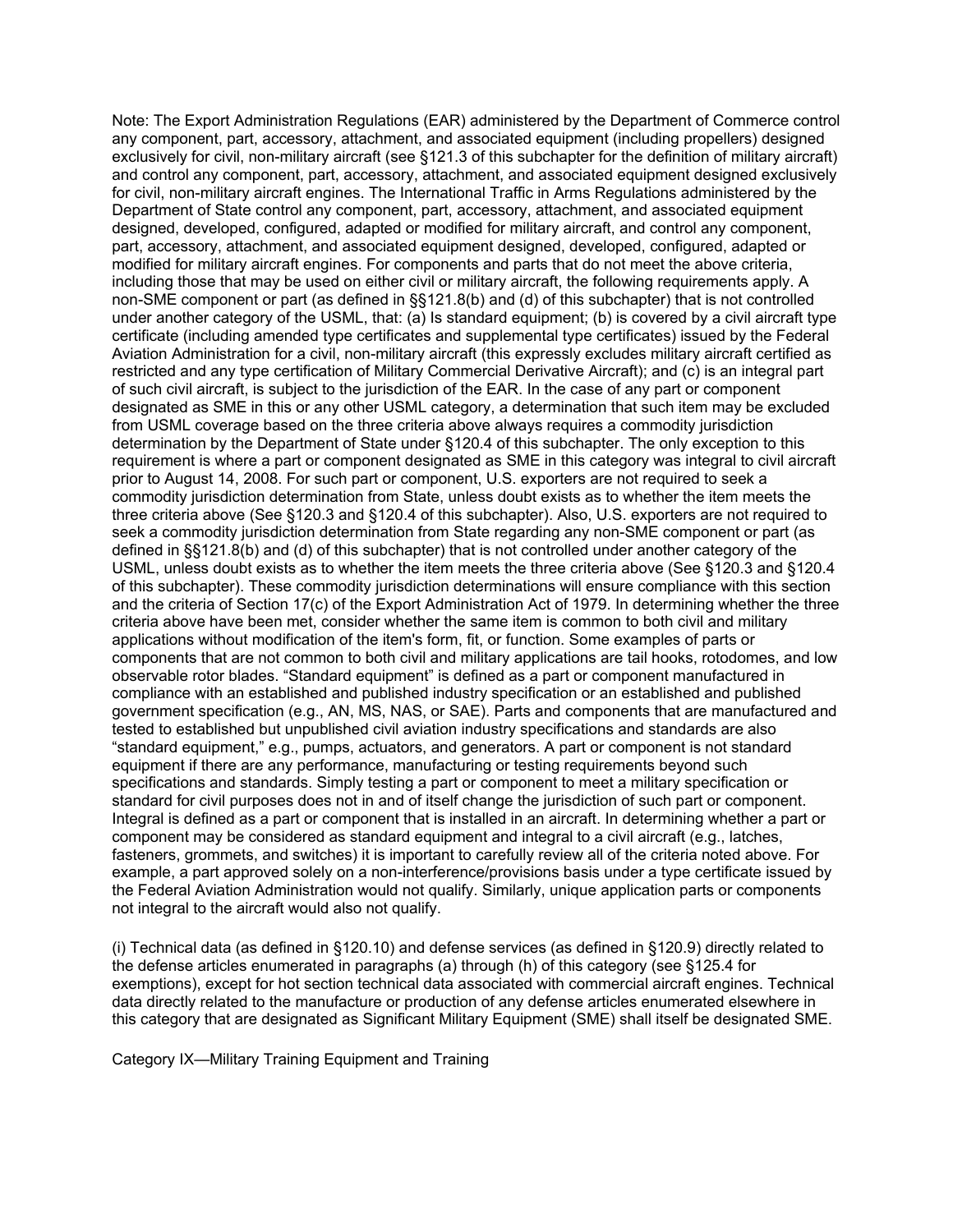(a) Training equipment specifically designed, modified, configured or adapted for military purposes, including but not limited to weapons system trainers, radar trainers, gunnery training devices, antisubmarine warfare trainers, target equipment, armament training units, pilot-less aircraft trainers, navigation trainers and human-rated centrifuges.

(b) Simulation devices for the items covered by this subchapter.

(c) Tooling and equipment specifically designed or modified for the production of articles controlled by this category.

(d) Components, parts, accessories, attachments, and associated equipment specifically designed, modified, configured, or adapted for the articles in paragraphs (a), (b) and (c) of this category.

(e) Technical data (as defined in §120.10 of this subchapter) and defense services (as defined in §120.9 of this subchapter) directly related to the defense articles enumerated in paragraphs (a) through (d) of this category.

(f) The following interpretations explain and amplify terms used in this category and elsewhere in this subchapter:

(1) The weapons systems trainers in paragraph (a) of this category include individual crew stations and system specific trainers;

(2) The articles in this category include any end item, components, accessory, part, firmware, software or system that has been designed or manufactured using technical data and defense services controlled by this category;

(3) The defense services and related technical data in paragraph (f) of this category include software and associated databases that can be used to simulate trainers, battle management, test scenarios/models, and weapons effects. In any instance when the military training transferred to a foreign person does not use articles controlled by the U.S. Munitions List, the training may nevertheless be a defense service that requires authorization in accordance with this subchapter. See e.g., §120.9 and §124.1 of this subchapter for additional information on military training.

Category X—Protective Personnel Equipment and Shelters

(a) Protective personnel equipment specifically designed, developed, configured, adapted, modified, or equipped for military applications. This includes but is not limited to:

(1) Body armor;

(2) Clothing to protect against or reduce detection by radar, infrared (IR) or other sensors at wavelengths greater than 900 nanometers, and the specially treated or formulated dyes, coatings, and fabrics used in its design, manufacture, and production;

(3) Anti-Gravity suits (G-suits);

(4) Pressure suits capable of operating at altitudes above 55,000 feet sea level;

(5) Atmosphere diving suits designed, developed, modified, configured, or adapted for use in rescue operations involving submarines controlled by this subchapter;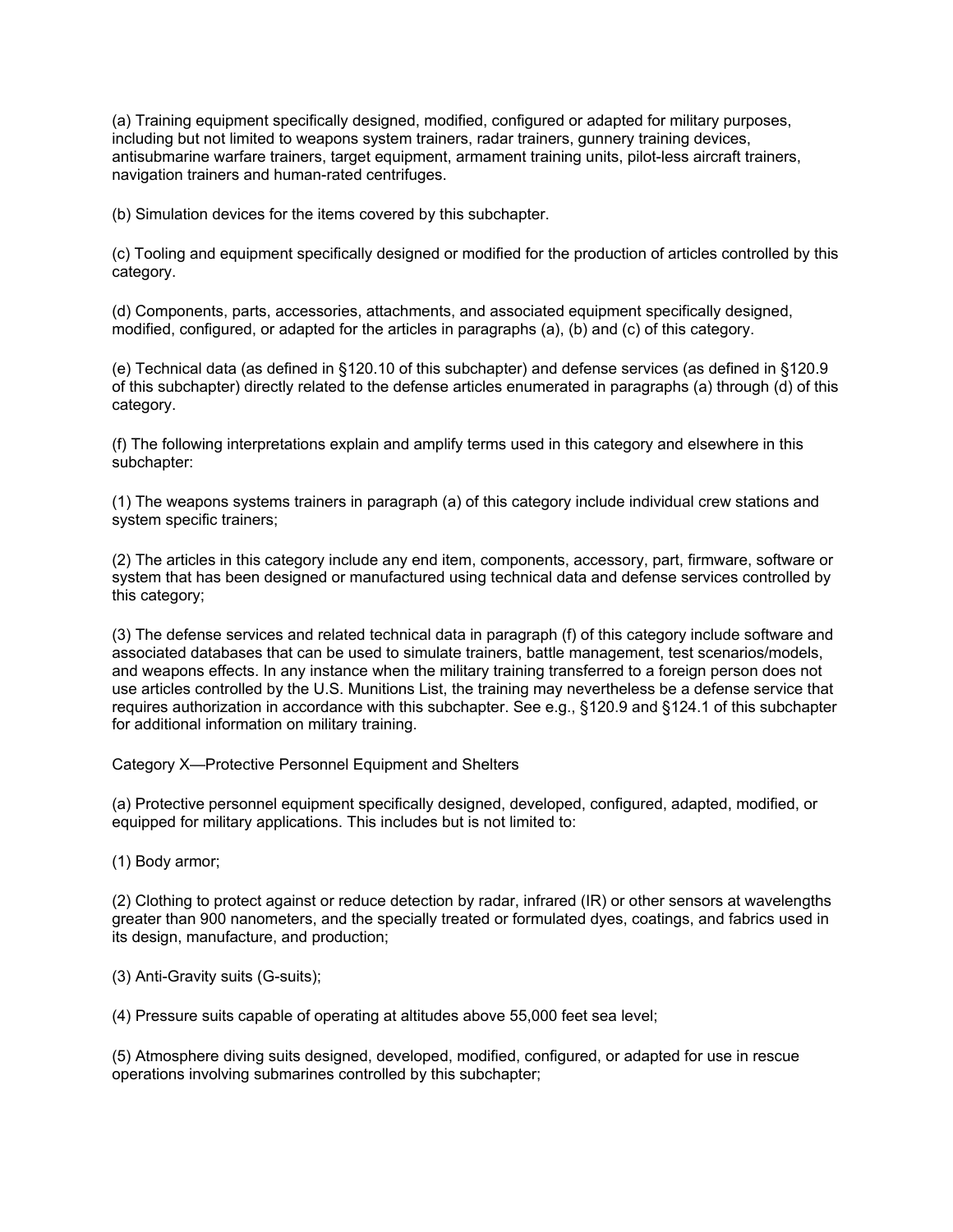(6) Helmets specially designed, developed, modified, configured, or adapted to be compatible with military communication hardware or optical sights or slewing devices;

(7) Goggles, glasses, or visors designed to protect against lasers or thermal flashes discharged by an article subject to this subchapter.

(b) Permanent or transportable shelters specifically designed and modified to protect against the effect of articles covered by this subchapter as follows:

(1) Ballistic shock or impact;

(2) Nuclear, biological, or chemical contamination.

(c) Tooling and equipment specifically designed or modified for the production of articles controlled by this category.

(d) Components, parts, accessories, attachments, and associated equipment specifically designed, modified, configured, or adapted for use with the articles in paragraphs (a) through (c) of this category.

(e) Technical data (as defined in §120.10 of this subchapter) and defense services (as defined in §120.9 of this subchapter) directly related to the defense articles enumerated in paragraphs (a) through (d) of this category.

(f) The following interpretations explain and amplify the terms used in this category and throughout this subchapter: (1) The body armor covered by this category does not include Type 1, Type 2, Type 2a, or Type 3a as defined by the National Institute of Justice Classification;

(2) The articles in this category include any end item, components, accessory, attachment, part, firmware, software or system that has been designed or manufactured using technical data and defense services controlled by this category;

(3) Pressure suits in paragraph (a) (4) of this category include full and partial suits used to simulate normal atmospheric pressure conditions at high altitude.

Category XI—Military Electronics

(a) Electronic equipment not included in Category XII of the U.S. Munitions List which is specifically designed, modified or configured for military application. This equipment includes but is not limited to:

\*(1) Underwater sound equipment to include active and passive detection, identification, tracking, and weapons control equipment.

\*(2) Underwater acoustic active and passive countermeasures and counter-countermeasures.

(3) Radar systems, with capabilities such as:

\*(i) Search,

\*(ii) Acquisition,

\*(iii) Tracking,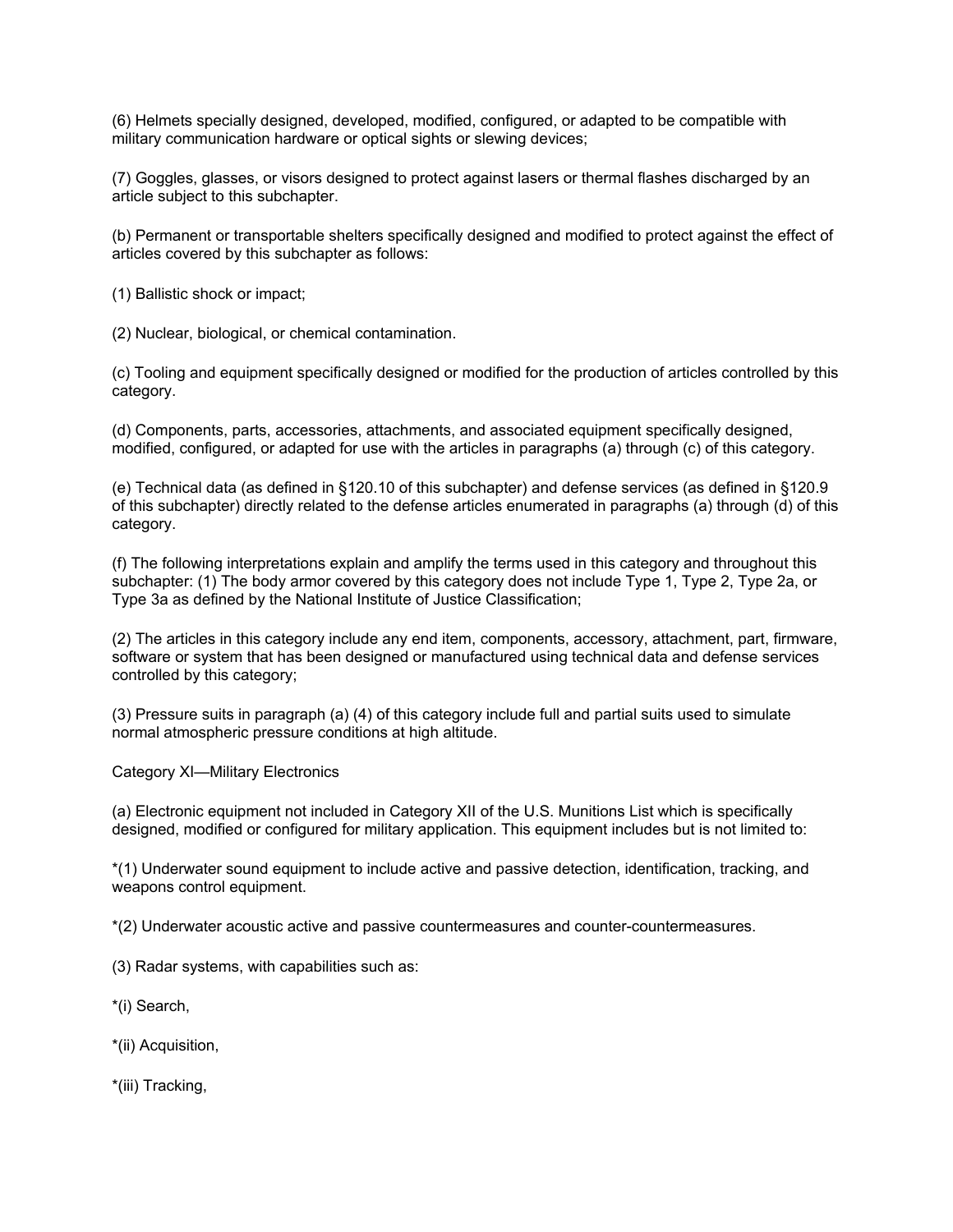\*(iv) Moving target indication,

\*(v) Imaging radar systems,

(vi) Any ground air traffic control radar which is specifically designed or modified for military application.

\*(4) Electronic combat equipment, such as:

(i) Active and passive countermeasures,

(ii) Active and passive counter-countermeasures, and

(iii) Radios (including transceivers) specifically designed or modified to interfere with other communication devices or transmissions.

\*(5) Command, control and communications systems to include radios (transceivers), navigation, and identification equipment.

(6) Computers specifically designed or developed for military application and any computer specifically modified for use with any defense article in any category of the U.S. Munitions List.

(7) Any experimental or developmental electronic equipment specifically designed or modified for military application or specifically designed or modified for use with a military system.

\*(b) Electronic systems or equipment specifically designed, modified, or configured for intelligence, security, or military purposes for use in search, reconnaissance, collection, monitoring, direction-finding, display, analysis and production of information from the electromagnetic spectrum and electronic systems or equipment designed or modified to counteract electronic surveillance or monitoring. A system meeting this definition is controlled under this subchapter even in instances where any individual pieces of equipment constituting the system may be subject to the controls of another U.S. Government agency. Such systems or equipment described above include, but are not limited to, those:

(1) Designed or modified to use cryptographic techniques to generate the spreading code for spread spectrum or hopping code for frequency agility. This does not include fixed code techniques for spread spectrum.

(2) Designed or modified using burst techniques (e.g., time compression techniques) for intelligence, security or military purposes.

(3) Designed or modified for the purpose of information security to suppress the compromising emanations of information-bearing signals. This covers TEMPEST suppression technology and equipment meeting or designed to meet government TEMPEST standards. This definition is not intended to include equipment designed to meet Federal Communications Commission (FCC) commercial electromagnetic interference standards or equipment designed for health and safety.

(c) Components, parts, accessories, attachments, and associated equipment specifically designed or modified for use with the equipment in paragraphs (a) and (b) of this category, except for such items as are in normal commercial use.

(d) Technical data (as defined in §120.10) and defense services (as defined in §120.9) directly related to the defense articles enumerated in paragraphs (a) through (c) of this category. (See §125.4 for exemptions.) Technical data directly related to the manufacture or production of any defense articles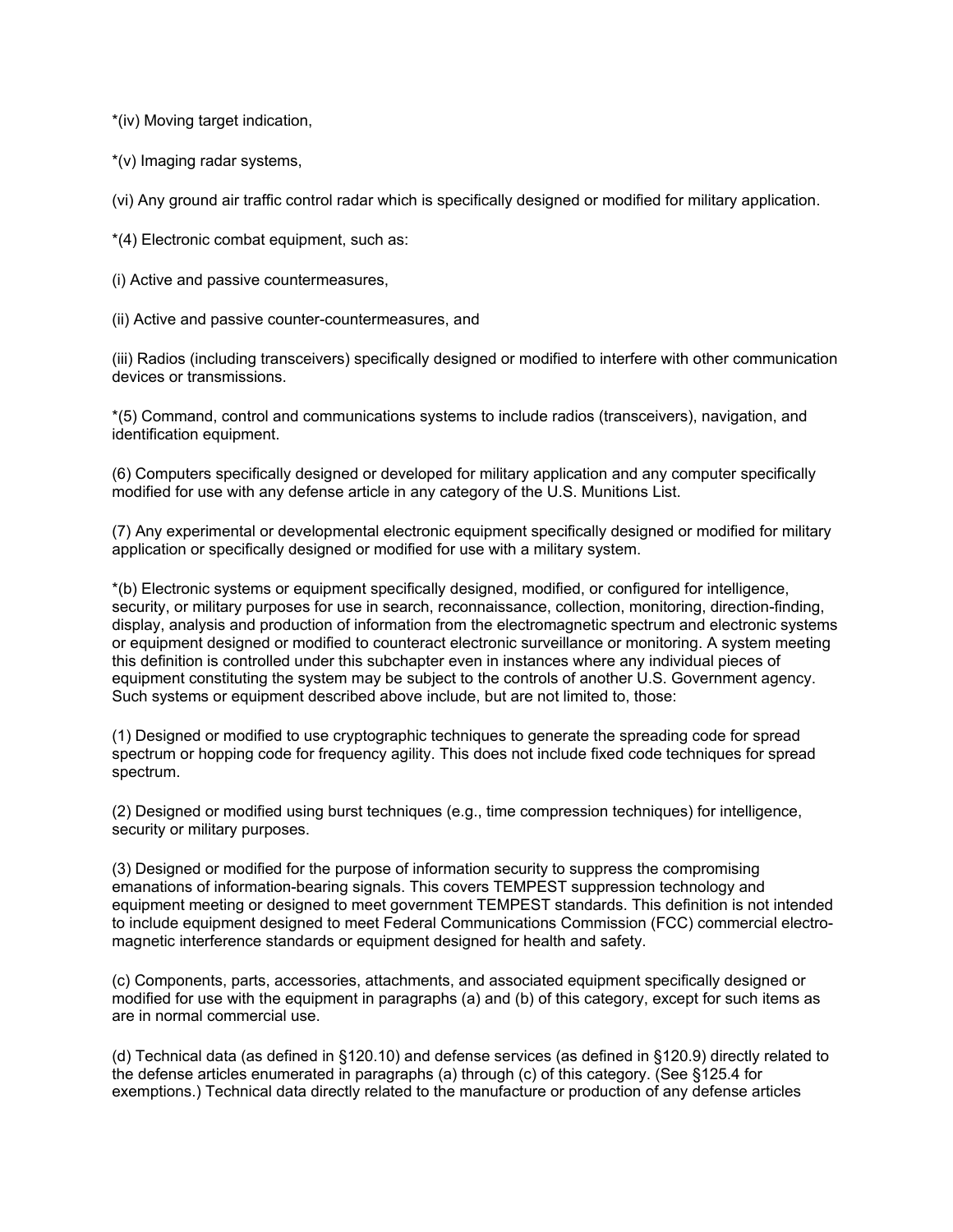enumerated elsewhere in this category that are designated as Significant Military Equipment (SME) shall itself be designated as SME.

Category XII—Fire Control, Range Finder, Optical and Guidance and Control Equipment

\*(a) Fire control systems; gun and missile tracking and guidance systems; gun range, position, height finders, spotting instruments and laying equipment; aiming devices (electronic, optic, and acoustic); bomb sights, bombing computers, military television sighting and viewing units, and periscopes for the articles of this section.

\*(b) Lasers specifically designed, modified or configured for military application including those used in military communication devices, target designators and range finders, target detection systems, and directed energy weapons.

\*(c) Infrared focal plane array detectors specifically designed, modified, or configured for military use; image intensification and other night sighting equipment or systems specifically designed, modified or configured for military use; second generation and above military image intensification tubes (defined below) specifically designed, developed, modified, or configured for military use, and infrared, visible and ultraviolet devices specifically designed, developed, modified, or configured for military application. Military second and third generation image intensification tubes and military infrared focal plane arrays identified in this subparagraph are licensed by the Department of Commerce (ECCN 6A002A and 6A003A)) when part of a commercial system ( *i.e.,* those systems originally designed for commercial use). This does not include any military system comprised of non-military specification components. Replacement tubes or focal plane arrays identified in this paragraph being exported for commercial systems are subject to the controls of the ITAR.

Note: *Special definition.* For purposes of this subparagraph, *second and third generation image intensification tubes* are defined as having: A peak response within the 0.4 to 1.05 micron wavelength range and incorporating a microchannel plate for electron image amplification having a hole pitch (centerto-center spacing) of less than 25 microns and having either:

(a) An S–20, S–25 or multialkali photocathode; or

(b) A GaAs, GaInAs, or other compound semiconductor photocathode.

\*(d) Inertial platforms and sensors for weapons or weapon systems; guidance, control and stabilization systems except for those systems covered in Category VIII; astro-compasses and star trackers and military accelerometers and gyros. For aircraft inertial reference systems and related components refer to Category VIII.

(e) Components, parts, accessories, attachments and associated equipment specifically designed or modified for the articles in paragraphs (a) through (d) of this category, except for such items as are in normal commercial use.

(f) Technical data (as defined in §120.10) and defense services (as defined in §120.9) directly related to the defense articles enumerated in paragraphs (a) through (e) of this category. (See §125.4 for exemptions.) Technical data directly related to manufacture and production of any defense articles enumerated elsewhere in this category that are designated as Significant Military Equipment (SME) shall itself be designated as SME.

Category XIII—Auxiliary Military Equipment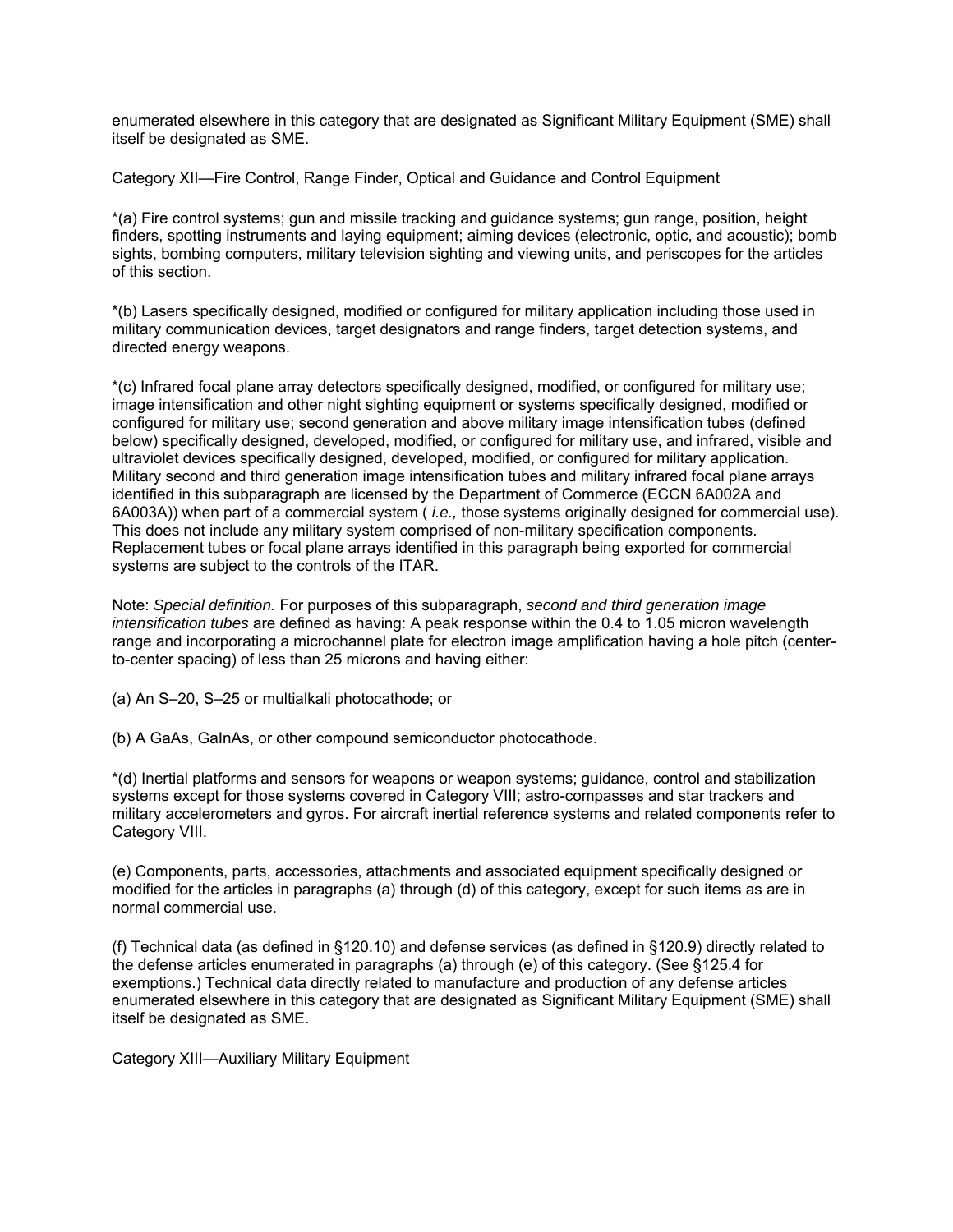(a) Cameras and specialized processing equipment therefor, photointerpretation, stereoscopic plotting, and photogrammetry equipment which are specifically designed, developed, modified, adapted, or configured for military purposes, and components specifically designed or modified therefor;

(b) Military Information Security Assurance Systems and equipment, cryptographic devices, software, and components specifically designed, developed, modified, adapted, or configured for military applications (including command, control and intelligence applications). This includes: (1) Military cryptographic (including key management) systems, equipment assemblies, modules, integrated circuits, components or software with the capability of maintaining secrecy or confidentiality of information or information systems, including equipment and software for tracking, telemetry and control (TT&C) encryption and decryption;

(2) Military cryptographic (including key management) systems, equipment, assemblies, modules, integrated circuits, components of software which have the capability of generating spreading or hopping codes for spread spectrum systems or equipment;

(3) Military cryptanalytic systems, equipment, assemblies, modules, integrated circuits, components or software;

(4) Military systems, equipment, assemblies, modules, integrated circuits, components or software providing certified or certifiable multi-level security or user isolation exceeding Evaluation Assurance Level (EAL) 5 of the Security Assurance Evaluation Criteria and software to certify such systems, equipment or software;

(5) Ancillary equipment specifically designed, developed, modified, adapted, or configured for the articles in paragraphs  $(b)(1)$ ,  $(2)$ ,  $(3)$ , and  $(4)$  of this category.

(c) Self-contained diving and underwater breathing apparatus as follows:

(1) Closed and semi-closed (rebreathing) apparatus;

(2) Specially designed components and parts for use in the conversion of open-circuit apparatus to military use; and,

(3) Articles exclusively designed for military use with self-contained diving and underwater swimming apparatus.

(d) Carbon/carbon billets and preforms not elsewhere controlled by this subchapter (e.g., Category IV) which are reinforced with continuous unidirectional tows, tapes, or woven cloths in three or more dimensional planes (e.g., 3D, 4D) specifically designed, developed, modified, configured or adapted for defense articles.

(e) Armor (e.g., organic, ceramic, metallic), and reactive armor and components, parts and accessories not elsewhere controlled by this subchapter which have been specifically designed, developed, modified, configured or adapted for a military application.

(f) Structural materials, including carbon/carbon and metal matrix composites, plate, forgings, castings, welding consumables and rolled and extruded shapes that have been specifically designed, developed, configured, modified or adapted for defense articles.

(g) Concealment and deception equipment specifically designed, developed, modified, configured or adapted for military application, including but not limited to special paints, decoys, smoke or obscuration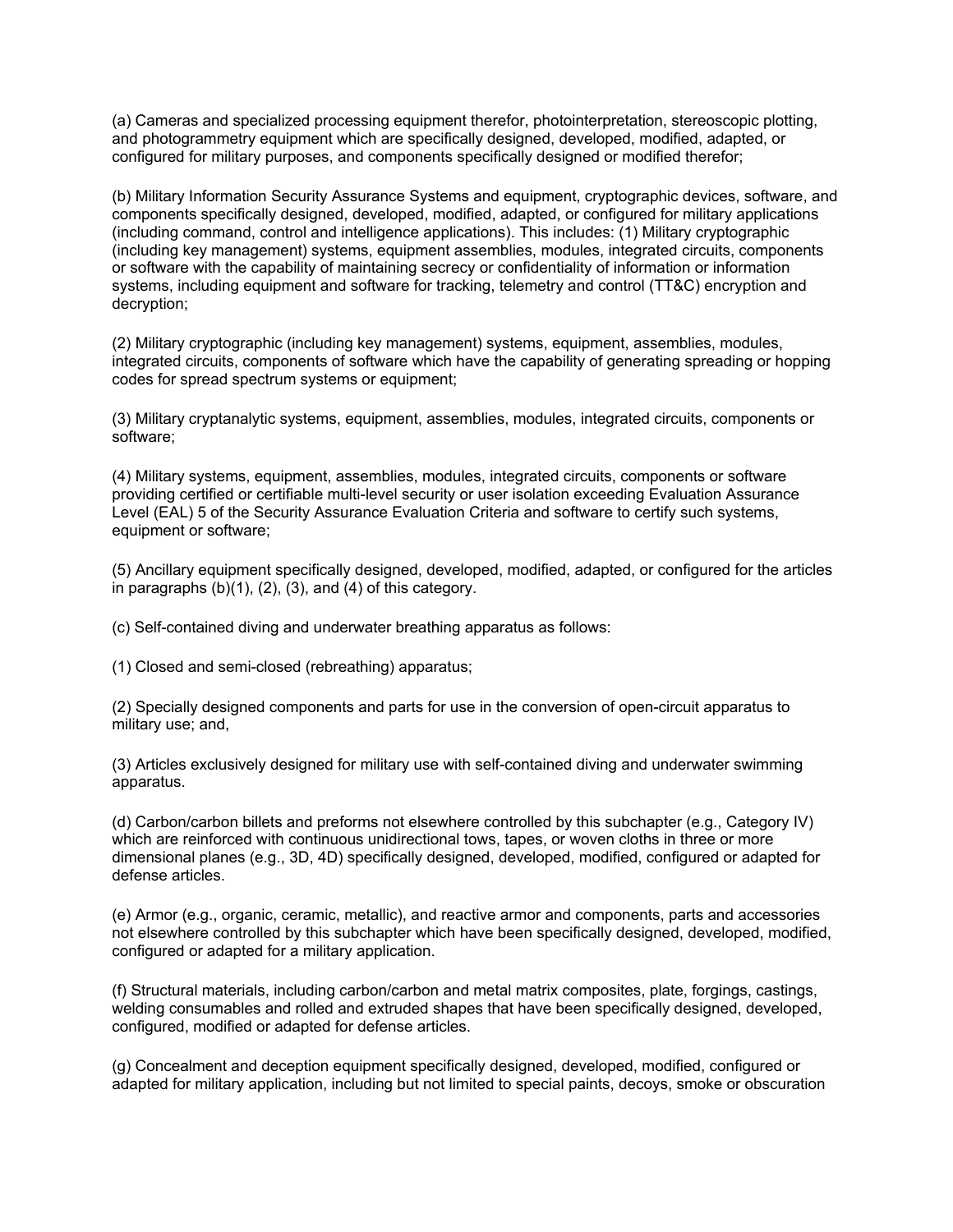equipment and simulators and components, parts and accessories specifically designed, developed, modified, configured or adapted therefor.

(h) Energy conversion devices for producing electrical energy from nuclear, thermal, or solar energy, or from chemical reaction that are specifically designed, developed, modified, configured or adapted for military application.

(i) Metal embrittling agents.

\*(j) Hardware and equipment, which has been specifically designed or modified for military applications, that is associated with the measurement or modification of system signatures for detection of defense articles. This includes but is not limited to signature measurement equipment; reduction techniques and codes; signature materials and treatments; and signature control design methodology.

(k) Tooling and equipment specifically designed or modified for the production of articles controlled by this category.

(l) Technical data (as defined in §120.10 of this subchapter), and defense services (as defined in §120.9 of this subchapter) directly related to the defense articles enumerated in paragraphs (a) through (k) of this category. (See also, §123.20 of this subchapter.) Technical data directly related to the manufacture or production of any defense articles enumerated elsewhere in this category that are designated as Significant Military Equipment (SME) shall itself be designed SME.

(m) The following interpretations explain and amplify terms used in this category and elsewhere in this subchapter:

(1) Paragraph (d) of this category does not control carbon/carbon billets and preforms where reinforcement in the third dimension is limited to interlocking of adjacent layers only, and carbon/carbon 3D, 4D, etc. end items that have not been specifically designed or modified for military applications (e.g., brakes for commercial aircraft or high speed trains);

(2) Metal embrittlement agents in paragraph (i) of this category are non-lethal weapon substances that alter the crystal structure of metals within a short time span. Metal embrittling agents severely weaken metals by chemically changing their molecular structure. These agents are compounded in various substances to include adhesives, liquids, aerosols, foams and lubricants.

Category XIV—Toxicological Agents, Including Chemical Agents, Biological Agents, and Associated Equipment

\*(a) Chemical agents, to include:

(1) Nerve agents:

(i) O-Alkyl (equal to or less than  $C_{10}$ , including cycloalkyl) alkyl (Methyl, Ethyl, n-Propyl or Isopropyl)phosphonofluoridates, such as: Sarin (GB): O-Isopropyl methylphosphonofluoridate (CAS 107– 44–8) (CWC Schedule 1A); and Soman (GD): O-Pinacolyl methylphosphonofluoridate (CAS 96–64–0) (CWC Schedule 1A);

(ii) O-Alkyl (equal to or less than  $C_{10}$ , including cycloalkyl) N,N-dialkyl (Methyl, Ethyl, n-Propyl or Isopropyl)phosphoramidocyanidates, such as: Tabun (GA): O-Ethyl N, Ndimethylphosphoramidocyanidate (CAS 77–81–6) (CWC Schedule 1A);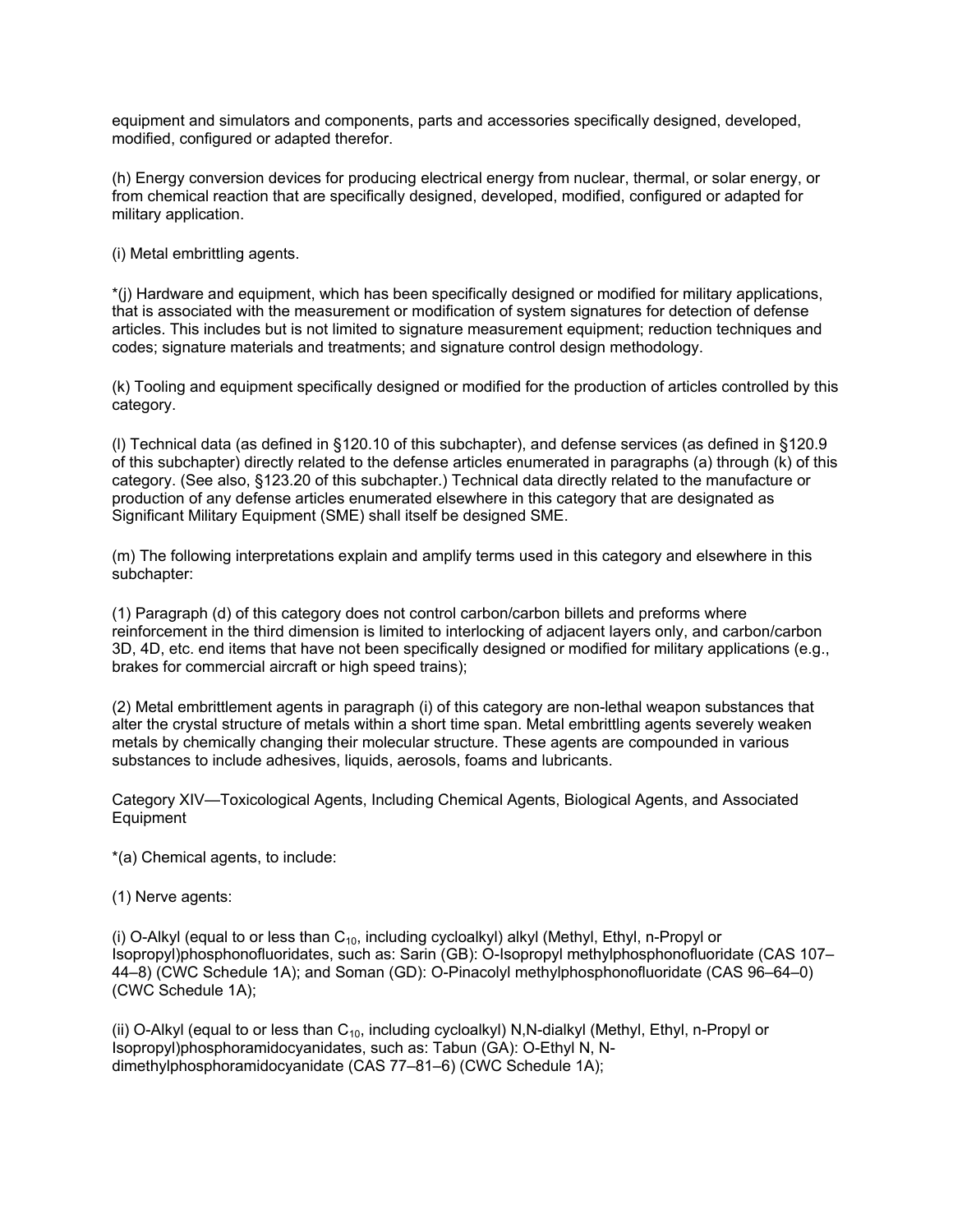(iii) O-Alkyl (H or equal to or less than  $C_{10}$ , including cycloalkyl) S-2-dialkyl (Methyl, Ethyl, n-Propyl or Isopropyl)aminoethyl alkyl (Methyl, Ethyl, n-Propyl or Isopropyl)phosphonothiolates and corresponding alkylated and protonated salts, such as: VX: O-Ethyl S-2-diisopropylaminoethyl methyl phosphonothiolate (CAS 50782–69–9) (CWC Schedule 1A);

(2) Amiton: O,O-Diethyl S-[2(diethylamino)ethyl] phosphorothiolate and corresponding alkylated or protonated salts (CAS 78–53–5) (CWC Schedule 2A);

(3) Vesicant agents:

(i) Sulfur mustards, such as: 2-Chloroethylchloromethylsulfide (CAS 2625–76–5) (CWC Schedule 1A); Bis(2-chloroethyl)sulfide (CAS 505–60–2) (CWC Schedule 1A); Bis(2-chloroethylthio)methane (CAS 63839–13–6) (CWC Schedule 1A); 1,2-bis (2-chloroethylthio)ethane (CAS 3563–36–8) (CWC Schedule 1A); 1,3-bis (2-chloroethylthio)-n-propane (CAS 63905–10–2) (CWC Schedule 1A); 1,4-bis (2 chloroethylthio)-n-butane (CWC Schedule 1A); 1,5-bis (2-chloroethylthio)-n-pentane (CWC Schedule 1A); Bis (2-chloroethylthiomethyl)ether (CWC Schedule 1A); Bis (2-chloroethylthioethyl)ether (CAS 63918–89– 8) (CWC Schedule 1A);

(ii) Lewisites, such as: 2-chlorovinyldichloroarsine (CAS 541–25–3) (CWC Schedule 1A); Tris (2 chlorovinyl) arsine (CAS 40334–70–1) (CWC Schedule 1A); Bis (2-chlorovinyl) chloroarsine (CAS 40334– 69–8) (CWC Schedule 1A);

(iii) Nitrogen mustards, such as: HN1: bis (2-chloroethyl) ethylamine (CAS 538–07–8) (CWC Schedule 1A); HN2: bis (2-chloroethyl) methylamine (CAS 51–75–2) (CWC Schedule 1A); HN3: tris (2 chloroethyl)amine (CAS 555–77–1) (CWC Schedule 1A);

- (iv) Ethyldichloroarsine (ED);
- (v) Methyldichloroarsine (MD);
- (4) Incapacitating agents, such as:
- (i) 3-Quinuclindinyl benzilate (BZ) (CAS 6581–06–2) (CWC Schedule 2A);
- (ii) Diphenylchloroarsine (DA) (CAS 712–48–1);

(iii) Diphenylcyanoarsine (DC);

\*(b) Biological agents and biologically derived substances specifically developed, configured, adapted, or modified for the purpose of increasing their capability to produce casualties in humans or livestock, degrade equipment or damage crops.

\*(c) Chemical agent binary precursors and key precursors, as follows:

(1) Alkyl (Methyl, Ethyl, n-Propyl or Isopropyl) phosphonyl diflourides, such as: DF: Methyl Phosphonyldifluoride (CAS 676–99–3) (CWC Schedule 1B); Methylphosphinyldiflouride;

(2) O-Alkyl (H or equal to or less than C10, including cycloalkyl) O–2-dialkyl (methyl, ethyl, n-Propyl or isopropyl)aminoethyl alkyl (methyl, ethyl, N-propyl or isopropyl)phosphonite and corresponding alkylated and protonated salts, such as: QL: O-Ethyl-2-di-isopropylaminoethyl methylphosphonite (CAS 57856–11– 8) (CWC Schedule 1B);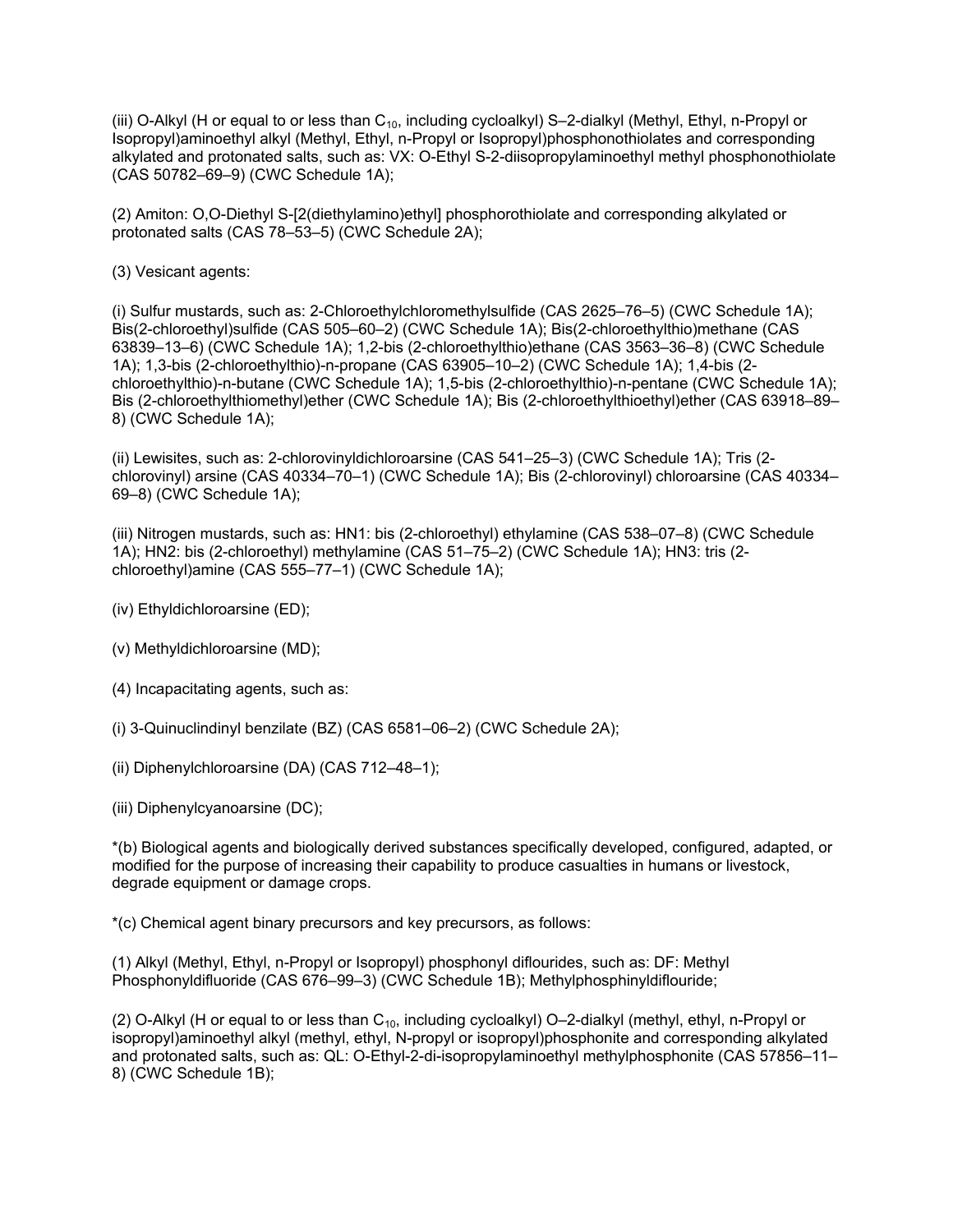- (3) Chlorosarin: O-Isopropyl methylphosphonochloridate (CAS 1445–76–7) (CWC Schedule 1B);
- (4) Chlorosoman: O-Pinakolyl methylphosphonochloridate (CAS 7040–57–5) (CWC Schedule 1B);
- (5) DC: Methlyphosphonyl dichloride (CAS 676–97–1) (CWC Schedule 2B); Methylphosphinyldichloride;
- (d) Tear gases and riot control agents including:
- (1) Adamsite (Diphenylamine chloroarsine or DM) (CAS 578–94–9);
- (2) CA (Bromobenzyl cyanide) (CAS 5798–79–8);
- (3) CN (Phenylacyl chloride or w-Chloroacetophenone) (CAS 532–27-4);
- (4) CR (Dibenz-(b,f)-1,4-oxazephine) (CAS 257–07–8);
- (5) CS (o-Chlorobenzylidenemalononitrile or o-Chlorobenzalmalononitrile) (CAS 2698–41–1);
- (6) Dibromodimethyl ether (CAS 4497–29–4);
- (7) Dichlorodimethyl ether (ClCi) (CAS 542–88–1);
- (8) Ethyldibromoarsine (CAS 683–43–2);
- (9) Bromo acetone;
- (10) Bromo methylethylketone;
- (11) Iodo acetone;
- (12) Phenylcarbylamine chloride;
- (13) Ethyl iodoacetate;
- (e) Defoliants, as follows:
- (1) Agent Orange (2,4,5–Trichlorophenoxyacetic acid mixed with 2,4-dichlorophenoxyacetic acid);
- (2) LNF (Butyl 2-chloro-4-fluorophenoxyacetate)

\*(f) Equipment and its components, parts, accessories, and attachments specifically designed or modified for military operations and compatibility with military equipment as follows:

(1) The dissemination, dispersion or testing of the chemical agents, biological agents, tear gases and riot control agents, and defoliants listed in paragraphs (a), (b), (d), and (e), respectively, of this category;

(2) The detection, identification, warning or monitoring of the chemical agents and biological agents listed in paragraph (a) and (b) of this category;

(3) Sample collection and processing of the chemical agents and biological agents listed in paragraph (a) and (b) of this category;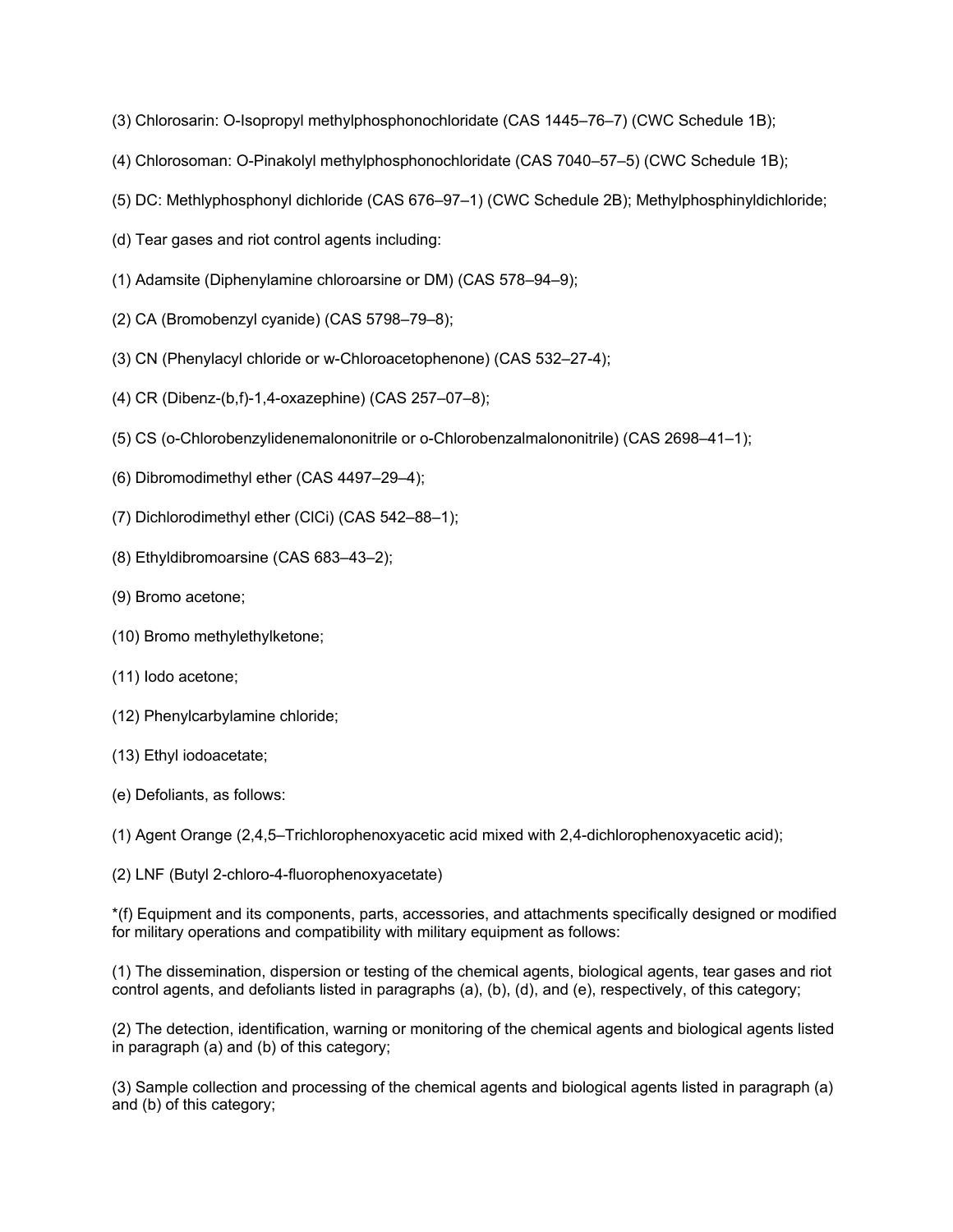(4) Individual protection against the chemical and biological agents listed in paragraphs (a) and (b) of this category.

(5) Collective protection against the chemical agents and biological agents listed in paragraph (a) and (b) of this category.

(6) Decontamination or remediation of the chemical agents and biological agents listed in paragraph (a) and (b) of this category.

(g) Antibodies, polynucleoides, biopolymers or biocatalysts specifically designed or modified for use with articles controlled in paragraph (f) of this category.

(h) Medical countermeasures, to include pre- and post-treatments, vaccines, antidotes and medical diagnostics, specifically designed or modified for use with the chemical agents listed in paragraph (a) of this category and vaccines with the sole purpose of protecting against biological agents identified in paragraph (b) of this category. Examples include: barrier creams specifically designed to be applied to skin and personal equipment to protect against vesicant agents controlled in paragraph (a) of this category; atropine auto injectors specifically designed to counter nerve agent poisoning.

(i) Modeling or simulation tools specifically designed or modified for chemical or biological weapons design, development or employment. The concept of modeling and simulation includes software covered by paragraph (m) of this category specifically designed to reveal susceptibility or vulnerability to biological agents or materials listed in paragraph (b) of this category.

(j) Test facilities specifically designed or modified for the certification and qualification of articles controlled in paragraph (f) of this category.

(k) Equipment, components, parts, accessories, and attachments, exclusive of incinerators (including those which have specially designed waste supply systems and special handling facilities), specifically designed or modified for destruction of the chemical agents in paragraph (a) or the biological agents in paragraph (b) of this category. This destruction equipment includes facilities specifically designed or modified for destruction operations.

(l) Tooling and equipment specifically designed or modified for the production of articles controlled by paragraph (f) of this category.

(m) Technical data (as defined in §120.10 of this subchapter) and defense services (as defined in §120.9 of this subchapter) related to the defense articles enumerated in paragraphs (a) through (l) of this category. (See §125.4 of this subchapter for exemptions.) Technical data directly related to the manufacture or production of any defense articles enumerated elsewhere in this Category that are designated as Significant Military Equipment (SME) shall itself be designated as SME.

(n) The following interpretations explain and amplify the terms used in this category and elsewhere in this subchapter.

(1) A chemical agent in category XIV(a) is a substance having military application, which by its ordinary and direct chemical action, produces a powerful physiological effect.

(2) The biological agents or biologically derived substances in paragraph (b) of this category are those agents and substances capable of producing casualties in humans or livestock, degrading equipment or damaging crops and which have been modified for the specific purpose of increasing such effects. Examples of such modifications include increasing resistance to UV radiation or improving dissemination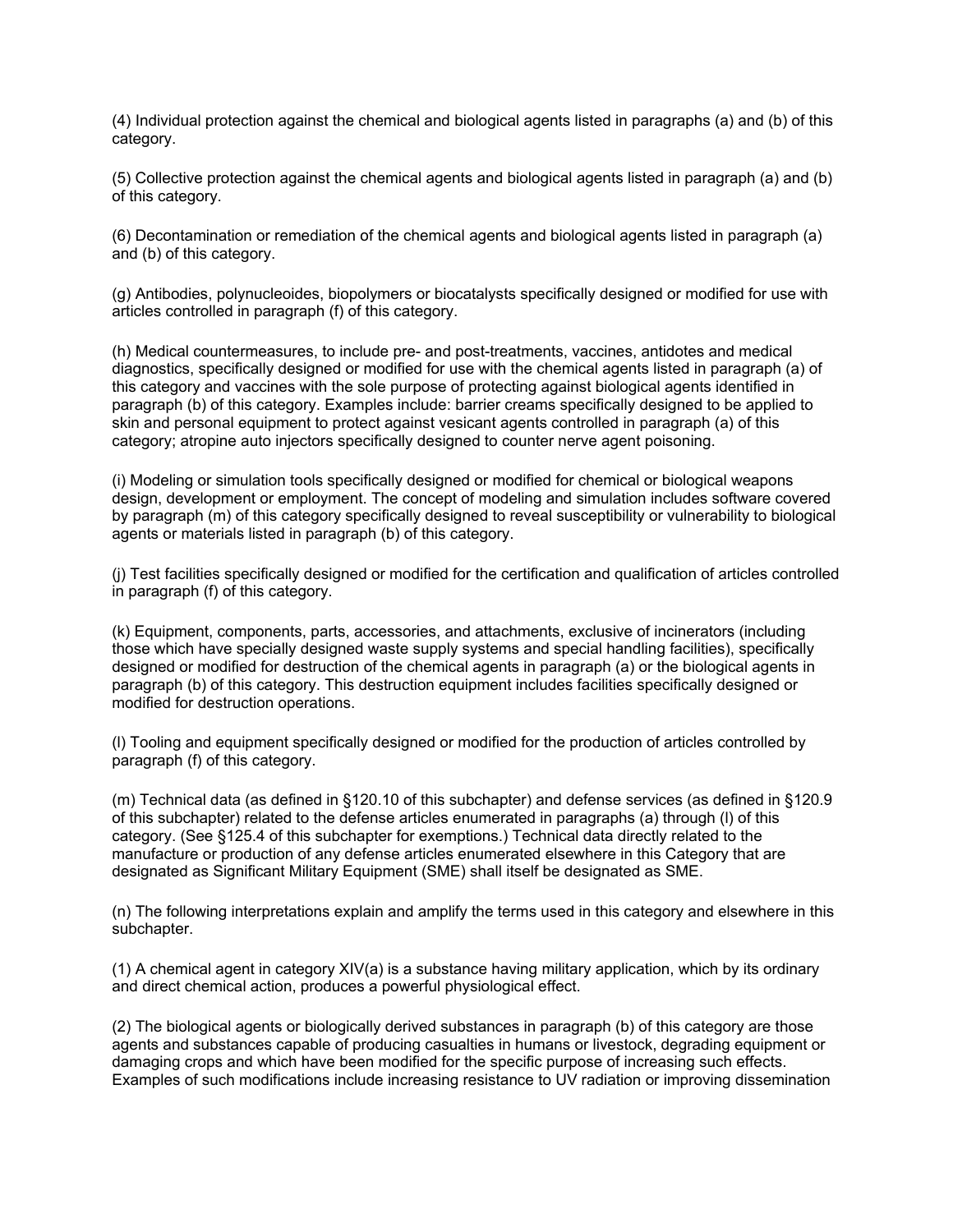characteristics. This does not include modifications made only for civil applications (e.g., medical or environmental use).

(3) The destruction equipment controlled by this category related to biological agents in paragraph (b) is that equipment specifically designed to destroy only the agents identified in paragraph (b) of this category.

(4)(i) The individual protection against the chemical and biological agents controlled by this category includes military protective clothing and masks, but not those items designed for domestic preparedness (e.g., civil defense). Domestic preparedness devices for individual protection that integrate components and parts identified in this subparagraph are licensed by the Department of Commerce when such components are:

(A) Integral to the device;

(B) inseparable from the device; and,

(C) incapable of replacement without compromising the effectiveness of the device.

(ii) Components and parts identified in this subparagraph exported for integration into domestic preparedness devices for individual protection are subject to the controls of the ITAR;

(5) Technical data and defense services in paragraph (l) include libraries, databases and algorithms specifically designed or modified for use with articles controlled in paragraph (f) of this category.

(6) The tooling and equipment covered by paragraph (l) of this category includes molds used to produce protective masks, over-boots, and gloves controlled by paragraph (f) and leak detection equipment specifically designed to test filters controlled by paragraph (f) of this category.

(7) The resulting product of the combination of any controlled or non-controlled substance compounded or mixed with any item controlled by this subchapter is also subject to the controls of this category.

Note 1: This Category does not control formulations containing 1% or less CN or CS or individually packaged tear gases or riot control agents for personal self-defense purposes.

Note 2: Categories XIV(a) and (d) do not include the following:

- (1) Cyanogen chloride;
- (2) Hydrocyanic acid;
- (3) Chlorine;
- (4) Carbonyl chloride (Phosgene);
- (5) Ethyl bromoacetate;
- (6) Xylyl bromide;
- (7) Benzyl bromide;
- (8) Benzyl iodide;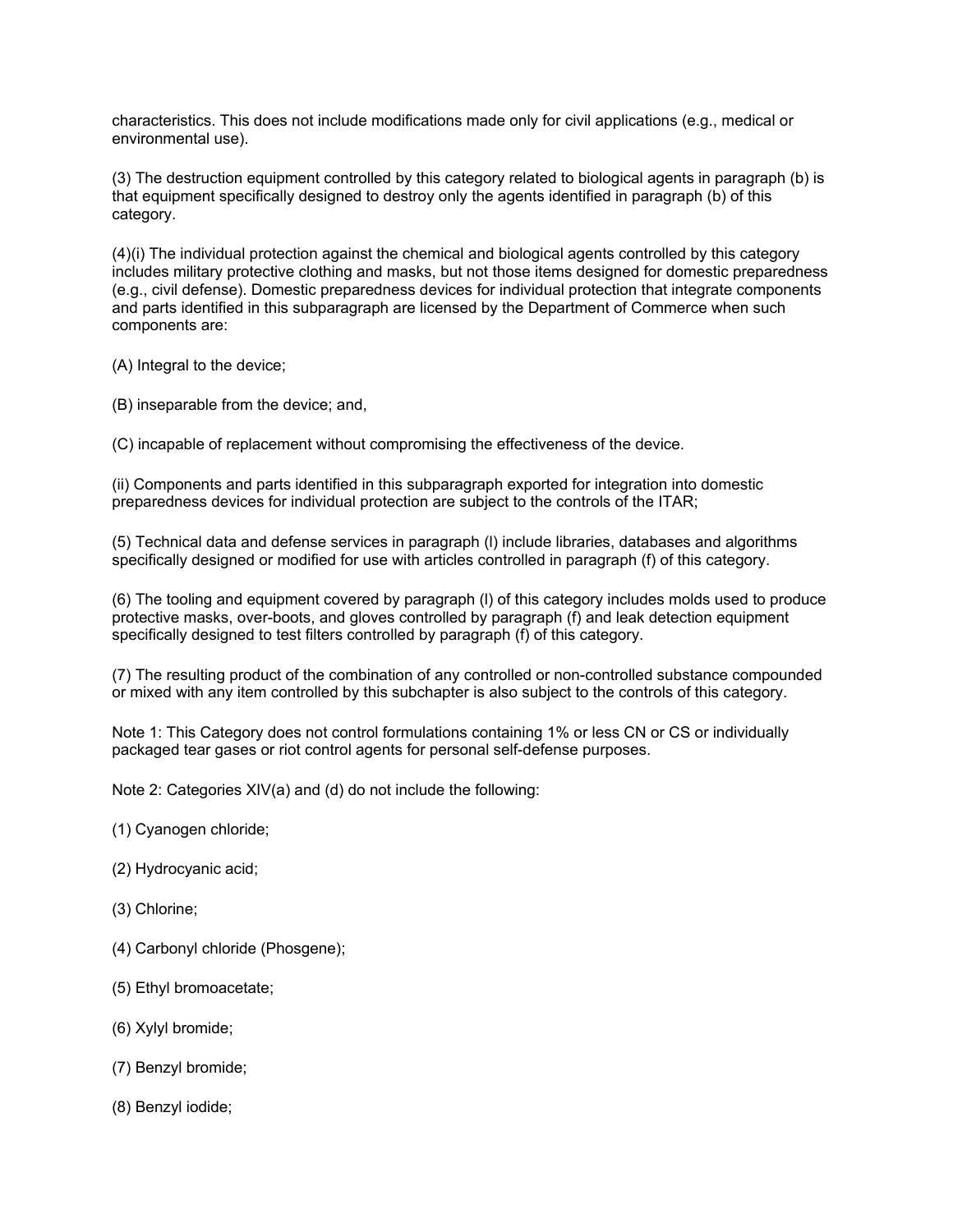(9) Chloro acetone;

(10) Chloropicrin (trichloronitromethane);

(11) Fluorine;

(12) Liquid pepper.

Note 3: Chemical Abstract Service (CAS) registry numbers do not cover all the substances and mixtures controlled by this category. The numbers are provided as examples to assist the government agencies in the license review process and the exporter when completing their license application and export documentation.

Note 4: With respect to U.S. obligations under the Chemical Weapons Convention (CWC), refer to Chemical Weapons Convention Regulations (CWCR) (15 CFR parts 710 through 722). As appropriate, the CWC schedule is provided to assist the exporter.

Note 5: Pharmacological formulations containing nitrogen mustards and certain reference standards for these drugs are not considered to be chemical agents and are licensed by the Department of Commerce when:

(1) The drug is in the form of a final medical product; or

(2) The reference standard contains salts of HN2 [bis(2-chloroethyl) methylamine], the quantity to be shipped is 150 milligrams or less, and individual shipments do not exceed twelve per calendar year per end user.

Technical data for the production of HN1 [bis(2-chloroethyl)ethylamine]; HN2 [bis(2 chloroethyl)methylamine], HN3 [tris(2-chloroethyl)amine]; or salts of these, such as tris (2 chloroethyl)amine hydrochloride, remains controlled under this Category.

Category XV—Spacecraft Systems and Associated Equipment

\*(a) Spacecraft, including communications satellites, remote sensing satellites, scientific satellites, research satellites, navigation satellites, experimental and multi-mission satellites.

\*Note to paragraph(a): Commercial communications satellites, scientific satellites, research satellites and experimental satellites are designated as SME only when the equipment is intended for use by the armed forces of any foreign country.

(b) Ground control stations for telemetry, tracking and control of spacecraft or satellites, or employing any of the cryptographic items controlled under category XIII of this subchapter.

(c) Global Positioning System (GPS) receiving equipment specifically designed, modified or configured for military use; or GPS receiving equipment with any of the following characteristics:

(1) Designed for encryption or decryption (e.g., Y-Code) of GPS precise positioning service (PPS) signals;

(2) Designed for producing navigation results above 60,000 feet altitude and at 1,000 knots velocity or greater;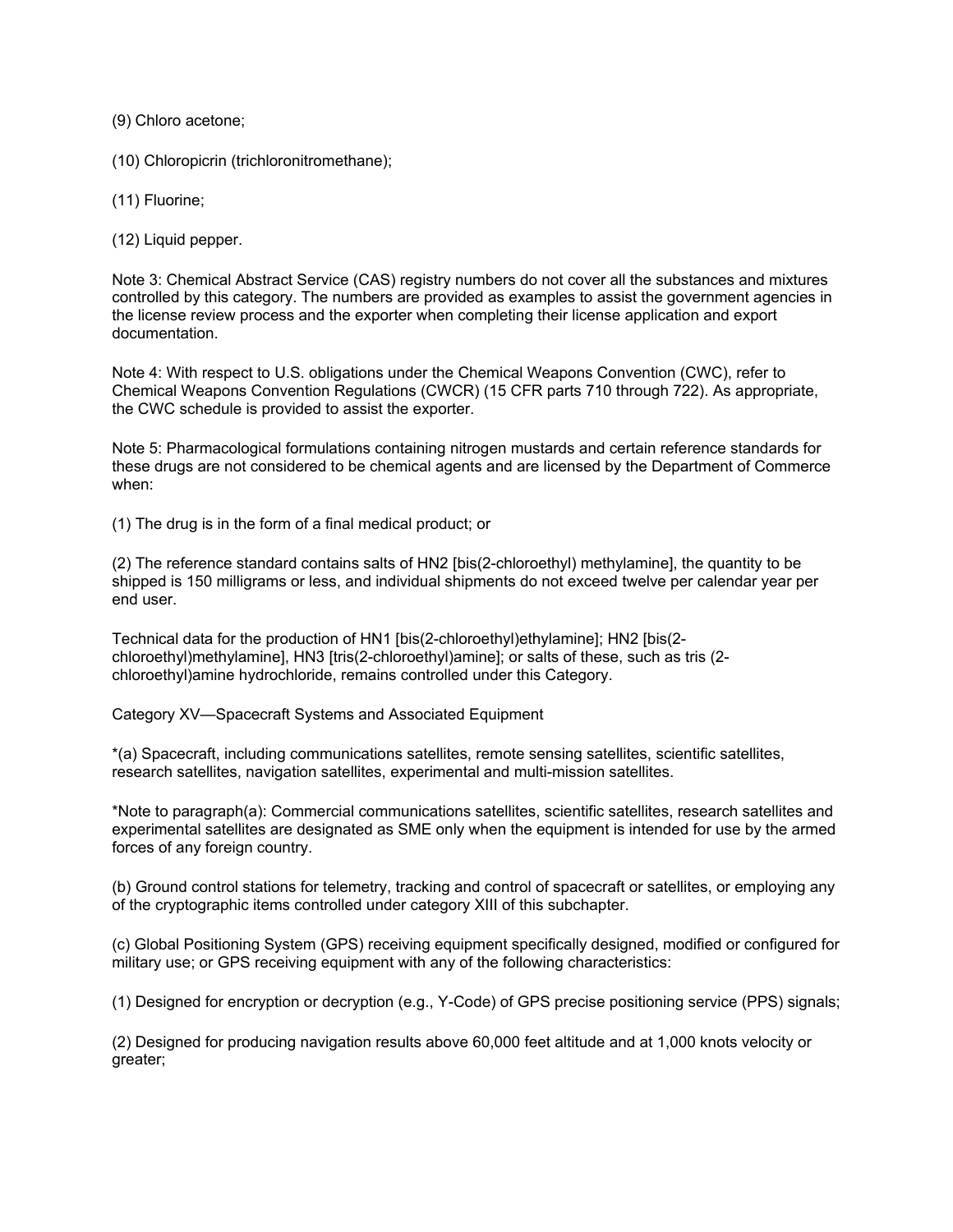(3) Specifically designed or modified for use with a null steering antenna or including a null steering antenna designed to reduce or avoid jamming signals;

(4) Designed or modified for use with unmanned air vehicle systems capable of delivering at least a 500 kg payload to a range of at least 300 km.

Note: GPS receivers designed or modified for use with military unmanned air vehicle systems with less capability are considered to be specifically designed, modified or configured for military use and therefore covered under this paragraph (d)(4).)

Any GPS equipment not meeting this definition is subject to the jurisdiction of the Department of Commerce (DOC). Manufacturers or exporters of equipment under DOC jurisdiction are advised that the U.S. Government does not assure the availability of the GPS P-Code for civil navigation. It is the policy of the Department of Defense (DOD) that GPS receivers using P-Code without clarification as to whether or not those receivers were designed or modified to use Y-Code will be presumed to be Y-Code capable and covered under this paragraph. The DOD policy further requires that a notice be attached to all P-Code receivers presented for export. The notice must state the following: "ADVISORY NOTICE: This receiver uses the GPS P-Code signal, which by U.S. policy, may be switched off without notice."

(d) Radiation-hardened microelectronic circuits that meet or exceed all five of the following characteristics:

(1) A total dose of  $5 \times 10^5$  Rads (Si);

(2) A dose rate upset threshold of  $5 \times 10^8$  Rads (Si)/sec;

(3) A neutron dose of  $1 \times 10^{14}$  n/cm<sup>2</sup> (1 MeV equivalent);

(4) A single event upset rate of 1×10<sup>-10</sup>errors/bit-day or less, for the CREME96 geosynchronous orbit, Solar Minimum Environment;

(5) Single event latch-up free and having a dose rate latch-up threshold of  $5 \times 10^8$  Rads (Si).

(e) All specifically designed or modified systems or subsystems, components, parts, accessories, attachments, and associated equipment for the articles in this category, including the articles identified in section 1516 of Public Law 105–261: satellite fuel, ground support equipment, test equipment, payload adapter or interface hardware, replacement parts, and non-embedded solid propellant orbit transfer engines (see also Categories IV and V in this section).

Note: This coverage by the U.S. Munitions List does not include the following unless specifically designed or modified for military application (see §120.3 of this subchapter): (For controls on these items see the Export Administration Regulations, Commerce Control List (15 CFR Parts 730 through 799).)

(1) Space qualified travelling wave tubes (also known as helix tubes or TWTs), microwave solid state amplifiers, microwave assemblies, and travelling wave tube amplifiers operating at frequencies equal to or less than 31GHz.

(2) Space qualified photovoltaic arrays having silicon cells or having single, dual, triple junction solar cells that have gallium arsenide as one of the junctions.

(3) Space qualified tape recorders.

(4) Atomic frequency standards that are not space qualified.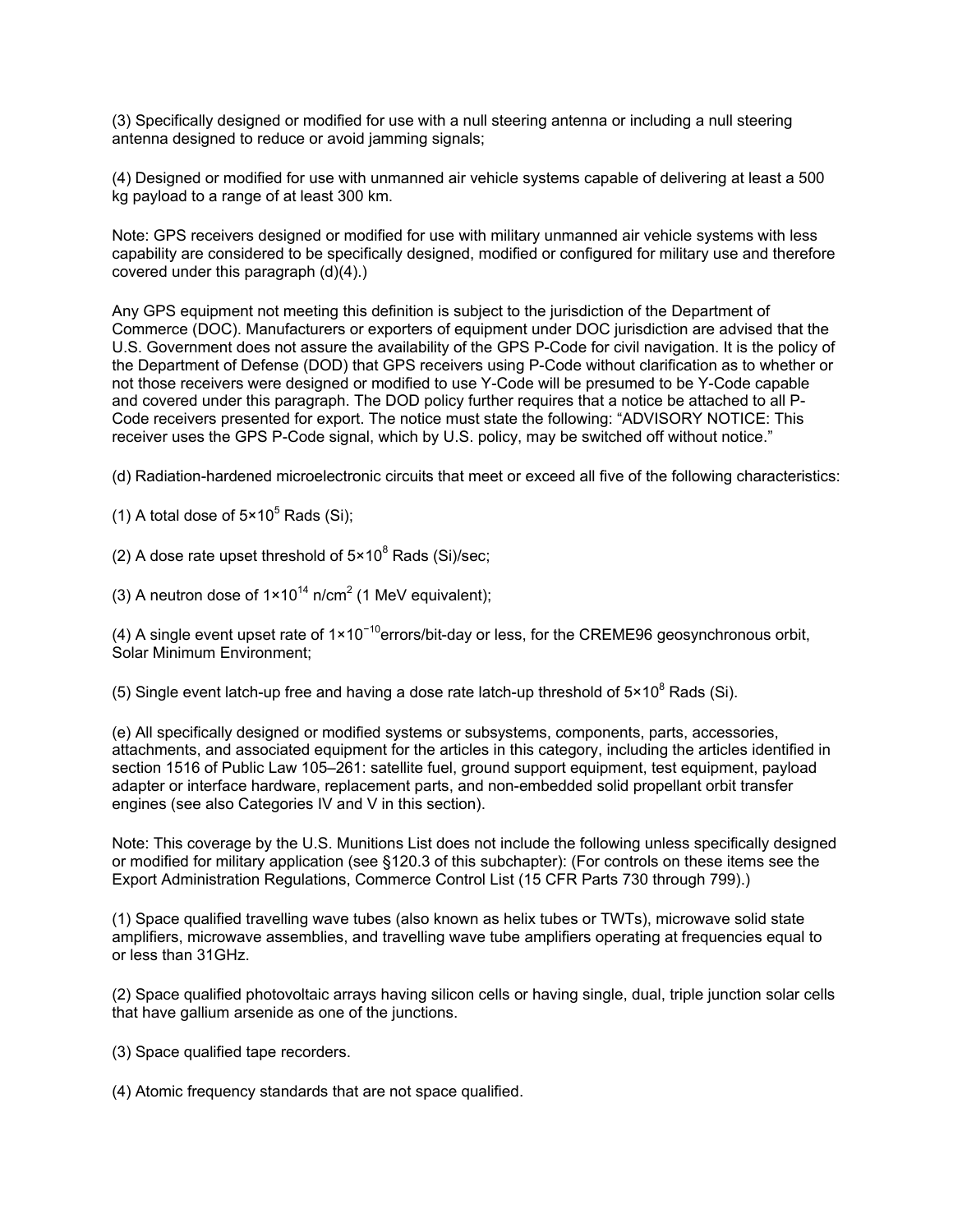(5) Space qualified data recorders.

(6) Space qualified telecommunications systems, equipment and components not designed or modified for satellite uses.

(7) Technology required for the development or production of telecommunications equipment specifically designed for non-satellite uses.

(8) Space qualified focal plane arrays having more than 2048 elements per array and having a peak response in the wavelength range exceeding 300nm but not exceeding 900nm.

(9) Space qualified laser radar or Light Detection and Ranging (LIDAR) equipment.

(f) Technical data (as defined in §120.10 of this subchapter) and defense services (as defined in §120.9 of this subchapter) directly related to the articles enumerated in paragraphs (a) through (e) of this category, as well as detailed design, development, manufacturing or production data for all spacecraft and specifically designed or modified components for all spacecraft systems. This paragraph includes all technical data, without exception, for all launch support activities (e.g., technical data provided to the launch provider on form, fit, function, mass, electrical, mechanical, dynamic, environmental, telemetry, safety, facility, launch pad access, and launch parameters, as well as interfaces for mating and parameters for launch.) (See §124.1 for the requirements for technical assistance agreements before defense services may be furnished even when all the information relied upon by the U.S. person in performing the defense service is in the public domain or is otherwise exempt from the licensing requirements of this subchapter.) Technical data directly related to the manufacture or production of any article enumerated elsewhere in this category that is designated as Significant Military Equipment (SME) shall itself be designated SME. Further, technical data directly related to the manufacture or production of all spacecraft, notwithstanding the nature of the intended end use (e.g., even where the hardware is not SME), is designated SME.

Note to paragraph(f): The special export controls contained in §124.15 of this subchapter are always required before a U.S. person may participate in a launch failure investigation or analysis and before the export of any article or defense service in this category for launch in, or by nationals of, a country that is not a member of the North Atlantic Treaty Organization or a major non-NATO ally of the United States. Such special export controls also may be imposed with respect to any destination as deemed appropriate in furtherance of the security and foreign policy of the United States.

Category XVI—Nuclear Weapons, Design and Testing Related Items

\*(a) Any article, material, equipment, or device which is specifically designed or modified for use in the design, development, or fabrication of nuclear weapons or nuclear explosive devices. (See §123.20 of this subchapter and Department of Commerce Export Administration Regulations, 15 CFR 742.3 and 744.2).

\*(b) Any article, material, equipment, or device which is specifically designed or modified for use in the devising, carrying out, or evaluating of nuclear weapons tests or any other nuclear explosions (including for modeling or simulating the employment of nuclear weapons or the integrated operational use of nuclear weapons), except such items as are in normal commercial use for other purposes.

\*(c) Nuclear radiation detection and measurement devices specifically designed or modified for military applications.

(d) All specifically designed or modified components and parts, accessories, attachments, and associated equipment for the articles in this category.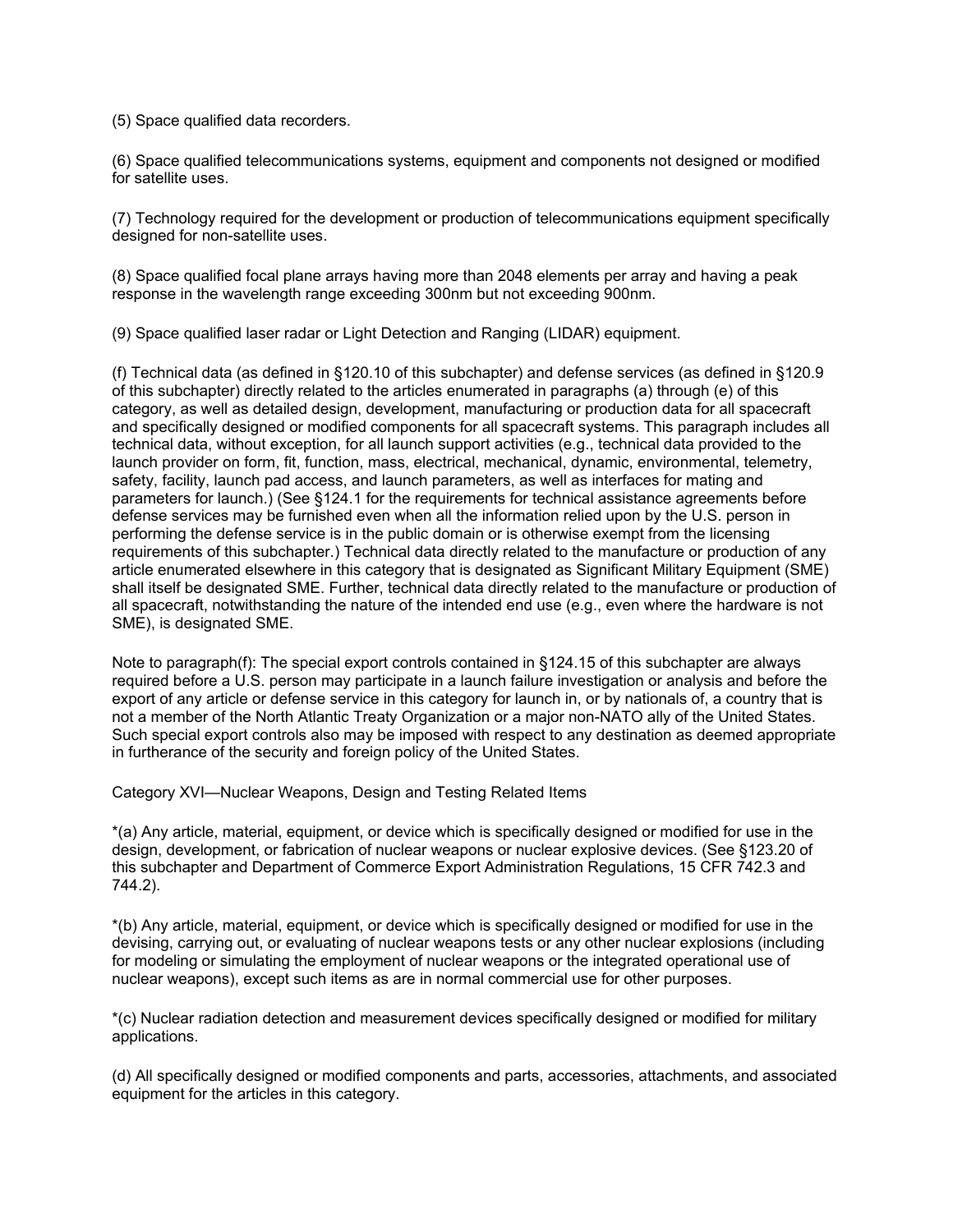(e) Technical data (as defined in §120.10 of this subchapter), and defense services (as defined in §120.9 of this subchapter) directly related to the defense articles enumerated in paragraphs (a) through (d) of this category. (See also, §123.20 of this subchapter.) Technical data directly related to the manufacture or production of any defense articles enumerated elsewhere in this category that are designated as Significant Military Equipment (SME) shall itself be designated SME.

Category XVII—Classified Articles, Technical Data and Defense Services Not Otherwise Enumerated

(a) All articles, technical data (as defined in §120.10 of this subchapter) and defense services (as defined in §120.9 of this subchapter) relating thereto which are classified in the interests of national security and which are not otherwise enumerated in the U.S. Munitions List.

Category XVIII—Directed Energy Weapons

\*(a) Directed energy weapon systems specifically designed or modified for military applications (e.g., destruction, degradation or rendering mission-abort of a target). These include, but are not limited to:

(1) Laser systems, including continuous wave or pulsed laser systems, specifically designed or modified to cause blindness;

(2) Lasers of sufficient continuous wave or pulsed power to effect destruction similar to the manner of conventional ammunition;

(3) Particle beam systems;

(4) Particle accelerators that project a charged or neutral particle beam with destructive power;

(5) High power radio-frequency (RF) systems;

(6) High pulsed power or high average power radio frequency beam transmitters that produce fields sufficiently intense to disable electronic circuitry at distant targets;

(7) Prime power generation, energy storage, switching, power conditioning, thermal management or fuelhandling equipment;

(8) Target acquisition or tracking systems;

(9) Systems capable or assessing target damage, destruction or mission-abort;

- (10) Beam-handling, propagation or pointing equipment;
- (11) Equipment with rapid beam slew capability for rapid multiple target operations;
- (12) Negative ion beam funneling equipment; and,
- (13) Equipment for controlling and slewing a high-energy ion beam.

\*(b) Equipment specifically designed or modified for the detection or identification of, or defense against, articles controlled in paragraph (a) of this category.

(c) Tooling and equipment specifically designed or modified for the production of defense articles controlled by this category.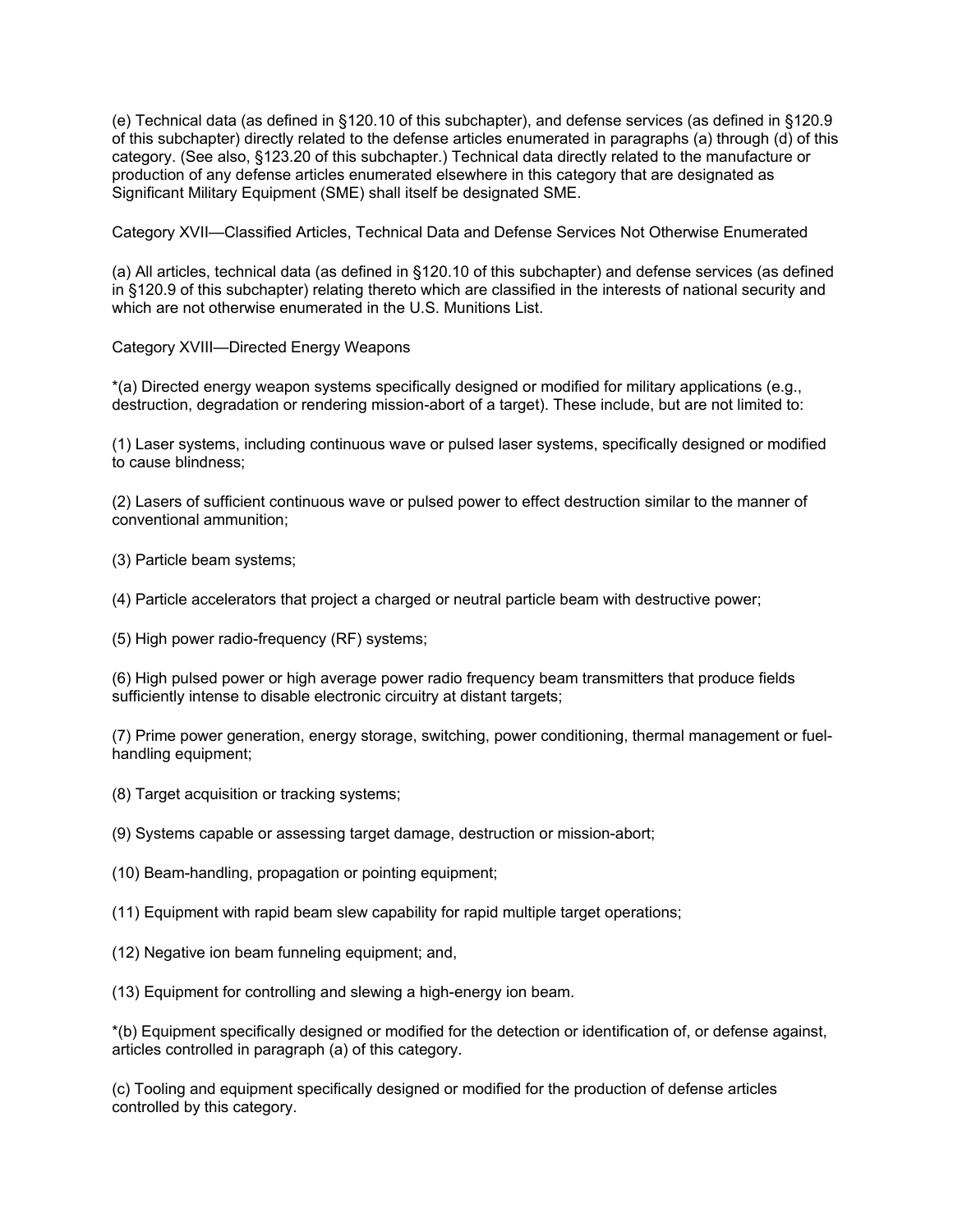(d) Test and evaluation equipment and test models specifically designed or modified for the defense articles controlled by this category. This includes, but is not limited to, diagnostic instrumentation and physical test models.

(e) Components, parts, accessories, attachments and associated equipment specifically designed or modified for the articles in paragraphs (a) through (d) of this category.

(f) Technical data (as defined in §120.10 of this subchapter) and defense services (as defined in §120.9 of this subchapter) directly related to the defense articles enumerated in paragraphs (a) through (e) of this category. Technical data directly related to the manufacture or production of any defense articles enumerated in this category that are designated as Significant Military Equipment (SME) shall itself be designated SME.

(g) The following interpretations explain and amplify terms used in this category and elsewhere in this subchapter:

(1) The components, parts, accessories, attachments and associated equipment include, but are not limited to adaptive optics and phase conjugators components, space-qualified accelerator components, targets and specifically designed target diagnostics, current injectors for negative hydrogen ion beams, and space-qualified foils for neutralizing negative hydrogen isotope beams.

(2) The particle beam systems in paragraph (a)(3) of this category include devices embodying particle beam and electromagnetic pulse technology and associated components and subassemblies (e.g., ion beam current injectors, particle accelerators for neutral or charged particles, beam handling and projection equipment, beam steering, fire control, and pointing equipment, test and diagnostic instruments, and targets) which are specifically designed or modified for directed energy weapon applications.

(3) The articles controlled in this category include any end item, component, accessory, attachment, part, firmware, software or system that has been designed or manufactured using technical data and defense services controlled by this category.

(4) The articles specifically designed or modified for military application controlled in this category include any articles specifically developed, configured, or adapted for military application.

Category XIX [Reserved]

Category XX—Submersible Vessels, Oceanographic and Associated Equipment

\*(a) Submersible vessels, manned or unmanned, tethered or untethered, designed or modified for military purposes, or powered by nuclear propulsion plants.

\*(b) Swimmer delivery vehicles designed or modified for military purposes.

(c) Equipment, components, parts, accessories, and attachments specifically designed or modified for any of the articles in paragraphs (a) and (b) of this category.

(d) Technical data (as defined in §120.10 of this subchapter) and defense services (as defined in §120.9 of this subchapter) directly related to the defense articles enumerated in paragraphs (a) through (c) of this category. (See §125.4 of this subchapter for exemptions.) Technical data directly related to the manufacture or production of any defense articles enumerated elsewhere in this Category that are designated as Significant Military Equipment (SME) shall itself be designated as SME.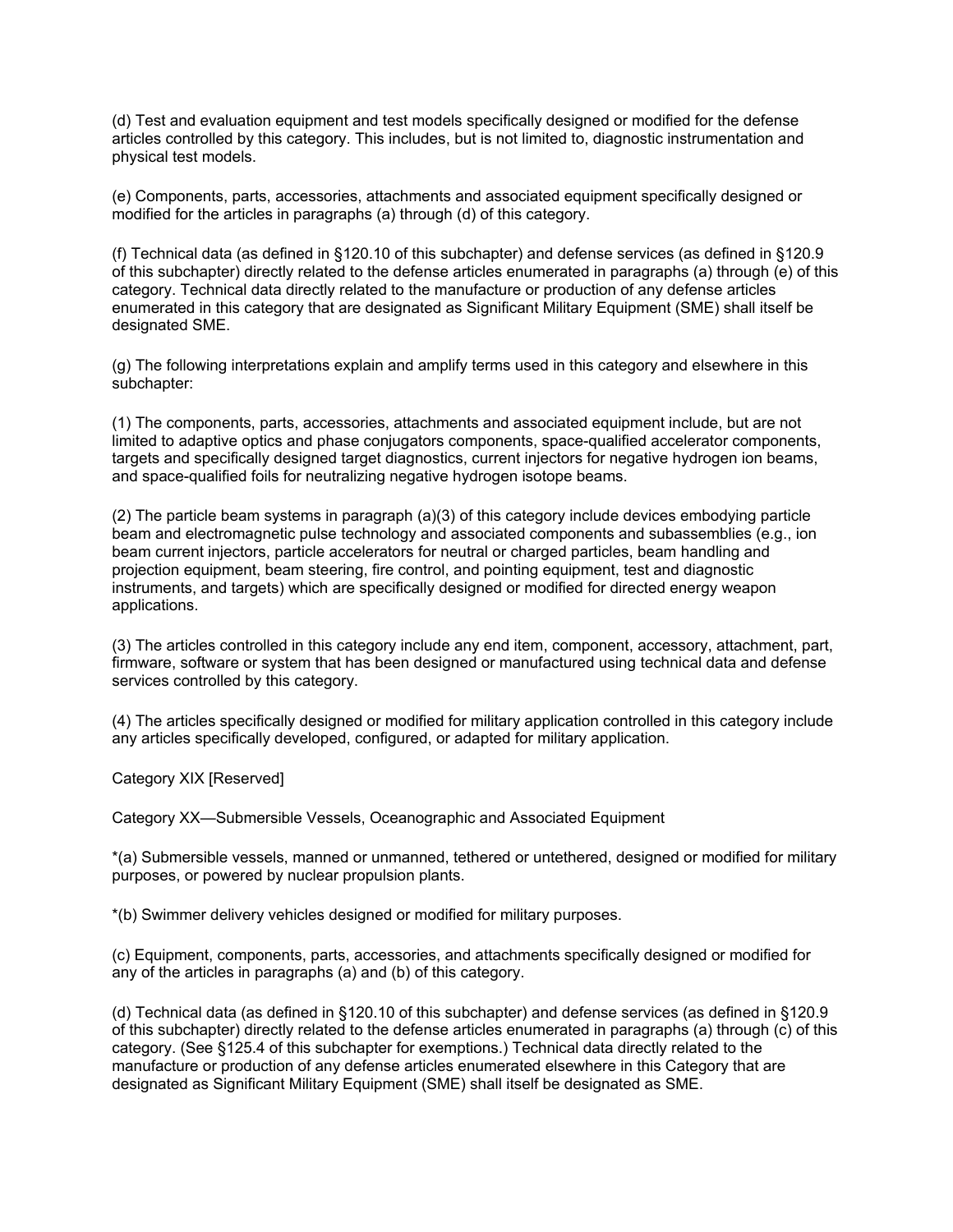### Category XXI—Miscellaneous Articles

(a) Any article not specifically enumerated in the other categories of the U.S. Munitions List which has substantial military applicability and which has been specifically designed, developed, configured, adapted, or modified for military purposes. The decision on whether any article may be included in this category shall be made by the Director, Office of Defense Trade Controls Policy.

(b) Technical data (as defined in §120.10 of this subchapter) and defense services (as defined in §120.9 of this subchapter) directly related to the defense articles enumerated in paragraph (a) of this category.

[58 FR 39287, July 22, 1993]

### **§ 121.2 Interpretations of the U.S. Munitions List and the Missile Technology Control Regime Annex.**

The following interpretations (listed alphabetically) explain and amplify the terms used in §121.1. These interpretations have the same force as if they were a part of the U.S. Munitions List (USML) category to which they refer. In addition, all the items listed in §121.16 shall constitute all items on the United States Munitions List which are Missile Technology Control Regime Annex items in accordance with section 71(a) of the Arms Export Control Act.

### **§ 121.3 Aircraft and related articles.**

In Category VIII, *aircraft* means aircraft designed, modified, or equipped for a military purpose, including aircraft described as "demilitarized." All aircraft bearing an original military designation are included in Category VIII. However, the following aircraft are not included so long as they have not been specifically equipped, re-equipped, or modified for military operations:

(a) Cargo aircraft bearing "C" designations and numbered C–45 through C–118 inclusive, C–121 through C–125 inclusive, and C–131, using reciprocating engines only.

(b) Trainer aircraft bearing "T" designations and using reciprocating engines or turboprop engines with less than 600 horsepower (s.h.p.)

(c) Utility aircraft bearing "U" designations and using reciprocating engines only.

(d) All liaison aircraft bearing an "L" designation.

(e) All observation aircraft bearing "O" designations and using reciprocating engines.

# **§ 121.4 [Reserved]**

### **§ 121.5 Apparatus and devices under Category IV(c).**

Category IV includes but is not limited to the following: Fuzes and components specifically designed, modified or configured for items listed in that category, bomb racks and shackles, bomb shackle release units, bomb ejectors, torpedo tubes, torpedo and guided missile boosters, guidance systems equipment and parts, launching racks and projectors, pistols (exploders), ignitors, fuze arming devices, intervalometers, thermal batteries, hardened missile launching facilities, guided missile launchers and specialized handling equipment, including transporters, cranes and lifts designed to handle articles in paragraphs (a) and (b) of this category for preparation and launch from fixed and mobile sites. The equipment in this category includes robots, robot controllers and robot end-effectors specially designed or modified for military applications.

# **§§ 121.6-121.7 [Reserved]**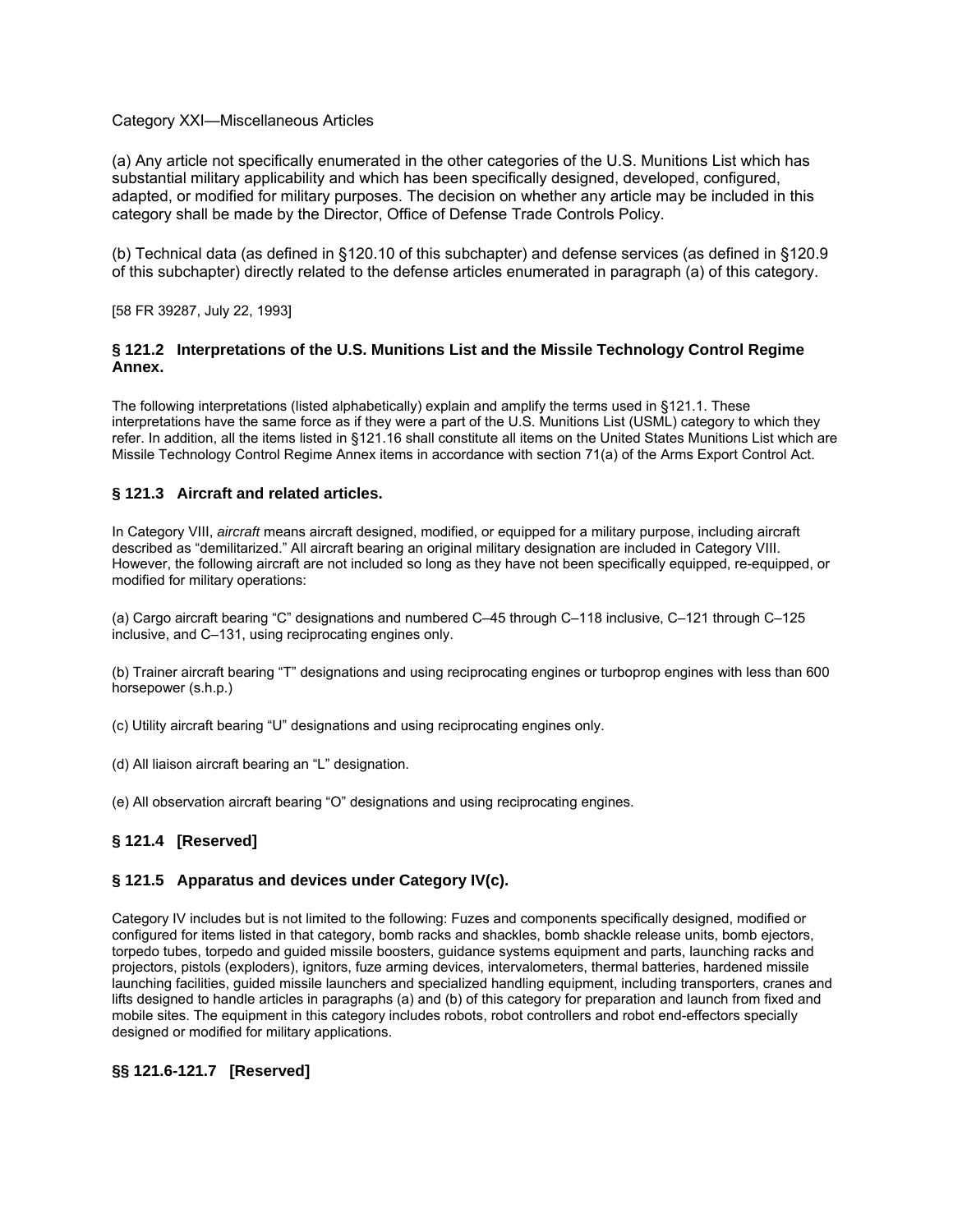### **§ 121.8 End-items, components, accessories, attachments, parts, firmware, software and systems.**

(a) An *end-item* is an assembled article ready for its intended use. Only ammunition, fuel or another energy source is required to place it in an operating state.

(b) A *component* is an item which is useful only when used in conjunction with an end-item. A major component includes any assembled element which forms a portion of an end-item without which the end-item is inoperable. (Example:Airframes, tail sections, transmissions, tank treads, hulls, etc.) A minor component includes any assembled element of a major component.

(c) *Accessories* and *attachments* are associated equipment for any component, end-item or system, and which are not necessary for their operation, but which enhance their usefulness or effectiveness. (Examples:Military riflescopes, special paints, etc.)

(d) A *part* is any single unassembled element of a major or a minor component, accessory, or attachment which is not normally subject to disassembly without the destruction or the impairment of design use. (Examples:Rivets, wire, bolts, etc.)

(e) Firmware and any related unique support tools (such as computers, linkers, editors, test case generators, diagnostic checkers, library of functions and system test diagnostics) specifically designed for equipment or systems covered under any category of the U.S. Munitions List are considered as part of the end-item or component. *Firmware* includes but is not limited to circuits into which software has been programmed.

(f) *Software* includes but is not limited to the system functional design, logic flow, algorithms, application programs, operating systems and support software for design, implementation, test, operation, diagnosis and repair. A person who intends to export software only should, unless it is specifically enumerated in §121.1 (e.g., XIII(b)), apply for a technical data license pursuant to part 125 of this subchapter.

(g) A *system* is a combination of end-items, components, parts, accessories, attachments, firmware or software, specifically designed, modified or adapted to operate together to perform a specialized military function.

# **§ 121.9 [Reserved]**

### **§ 121.10 Forgings, castings and machined bodies.**

Articles on the U.S. Munitions List include articles in a partially completed state (such as forgings, castings, extrusions and machined bodies) which have reached a stage in manufacture where they are clearly identifiable as defense articles. If the end-item is an article on the U.S. Munitions List (including components, accessories, attachments and parts as defined in §121.8), then the particular forging, casting, extrusion, machined body, etc., is considered a defense article subject to the controls of this subchapter, except for such items as are in normal commercial use.

### **§ 121.11 Military demolition blocks and blasting caps.**

Military demolition blocks and blasting caps referred to in Category IV(a) do not include the following articles:

- (a) Electric squibs.
- (b) No. 6 and No. 8 blasting caps, including electric ones.
- (c) Delay electric blasting caps (including No. 6 and No. 8 millisecond ones).
- (d) Seismograph electric blasting caps (including SSS, Static-Master, Vibrocap SR, and SEISMO SR).
- (e) Oil well perforating devices.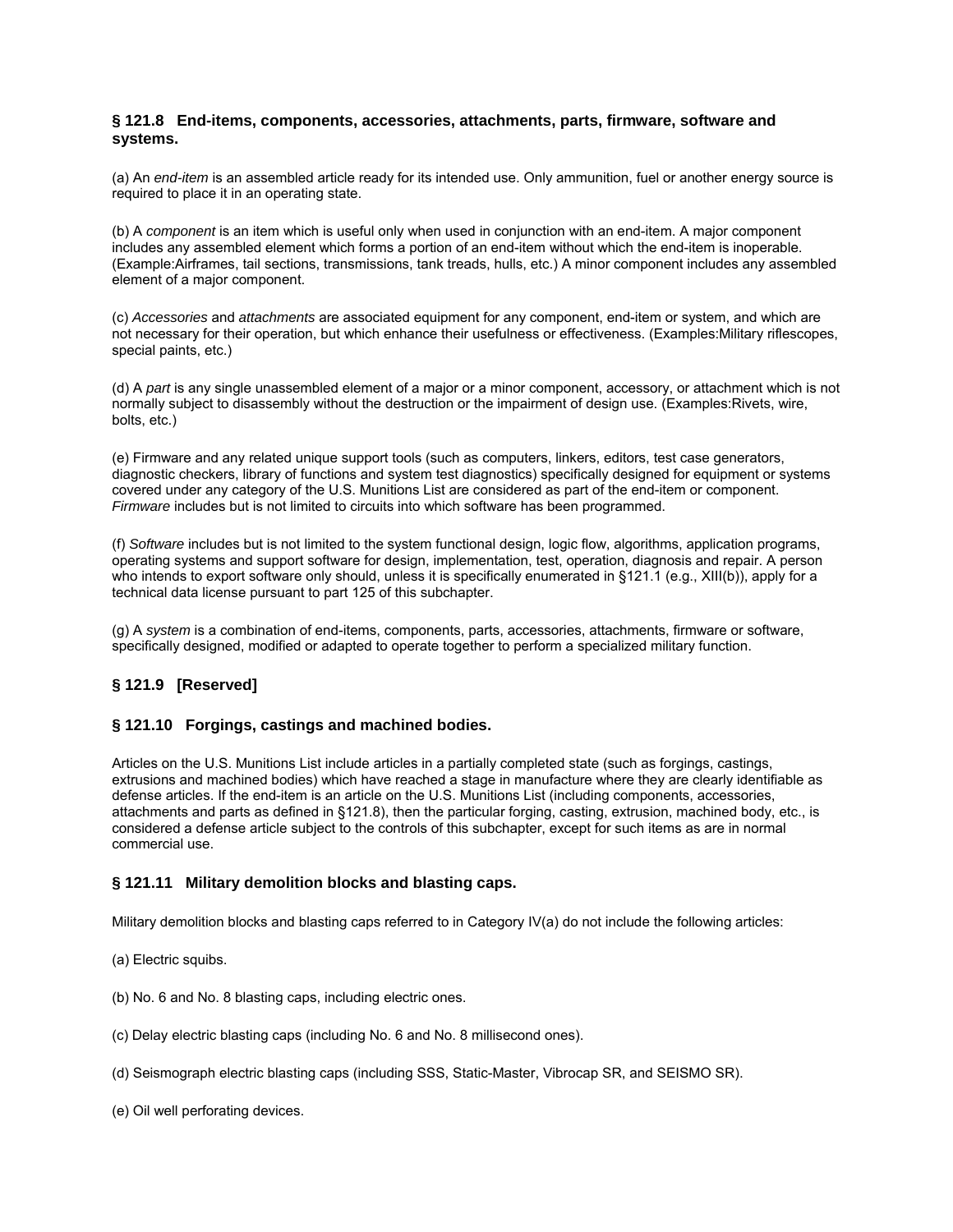# **§§ 121.12-121.14 [Reserved]**

#### **§ 121.15 Vessels of war and special naval equipment.**

Vessels of war means vessels, waterborne or submersible, designed, modified or equipped for military purposes, including vessels described as developmental, "demilitarized" or decommissioned. Vessels of war in Category VI, whether developmental, "demilitarized" and/or decommissioned or not, include, but are not limited to, the following:

- (a) Combatant vessels: (1) Warships (including nuclear-powered versions):
- (i) Aircraft carriers.
- (ii) Battleships.
- (iii) Cruisers.
- (iv) Destroyers.
- (v) Frigates.
- (vi) Submarines.
- (2) Other Combatants:
- (i) Patrol Combatants (e.g., including but not limited to PHM).
- (ii) Amphibious Aircraft/Landing Craft Carriers.
- (iii) Amphibious Materiel/Landing Craft Carriers.
- (iv) Amphibious Command Ships.
- (v) Mine Warfare Ships.
- (vi) Coast Guard Cutters (e.g., including but not limited to: WHEC, WMEC).

(b) Combatant Craft: (1) Patrol Craft (patrol craft described in §121.1, Category VI, paragraph (b) are considered noncombatant):

- (i) Coastal Patrol Combatants.
- (ii) River, Roadstead Craft (including swimmer delivery craft).
- (iii) Coast Guard Patrol Craft (e.g., including but not limited to WPB).
- (2) Amphibious Warfare Craft:
- (i) Landing Craft (e.g., including but not limited to LCAC).
- (ii) Special Warfare Craft (e.g., including but not limited to: LSSC, MSSC, SDV, SWCL, SWCM).
- (3) Mine Warfare Craft and Mine Countermeasures Craft (e.g., including but not limited to: MCT, MSB).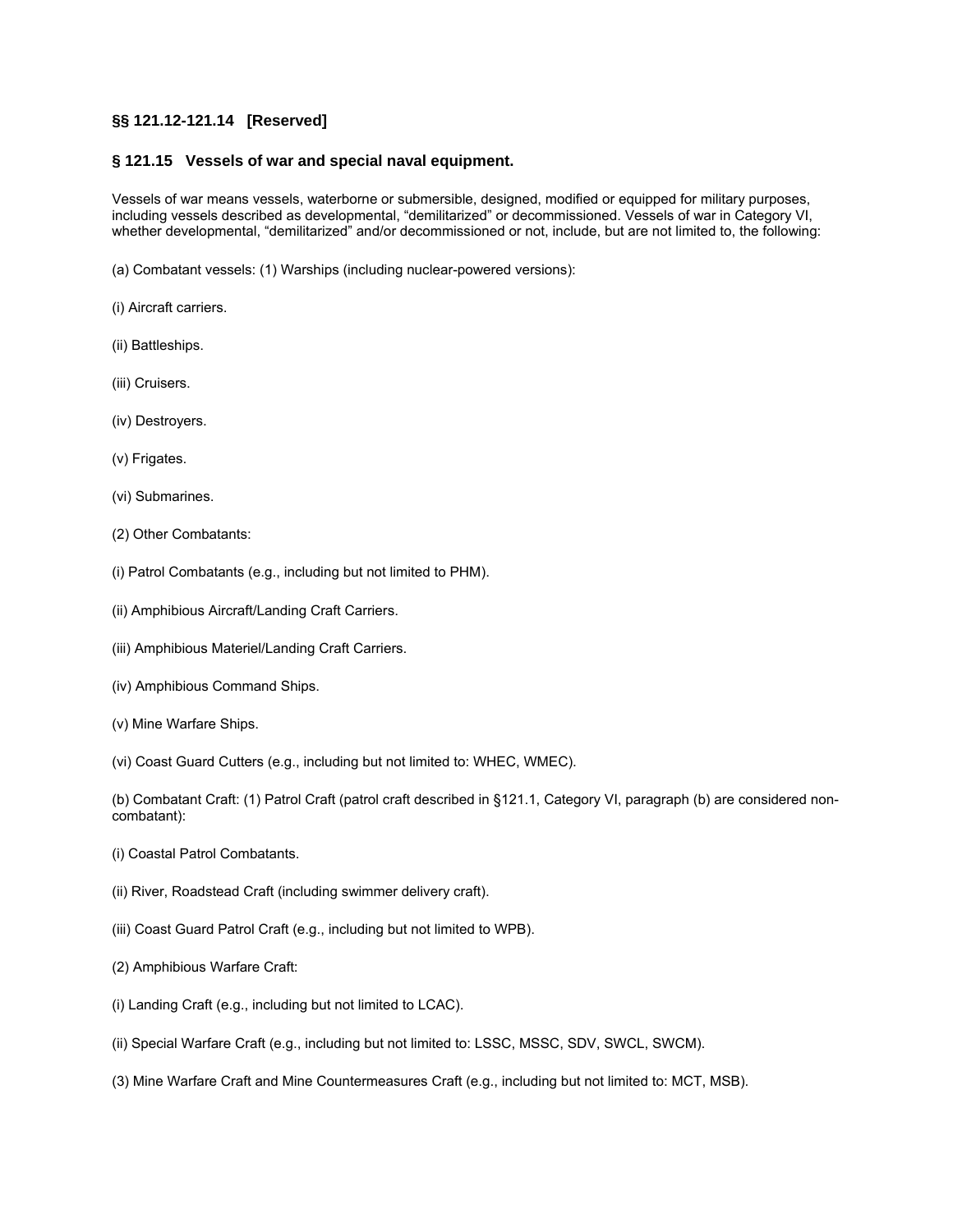(c) Non-Combatant Auxiliary Vessels and Support Ships:

(1) Combat Logistics Support:

(i) Underway Replenishment Ships.

(ii) Surface Vessel and Submarine Tender/Repair Ships.

(2) Support Ships:

(i) Submarine Rescue Ships.

(ii) Other Auxiliaries (e.g., including but not limited to: AGDS, AGF, AGM, AGOR, AGOS, AH, AP, ARL, AVB, AVM, AVT).

(d) Non-Combatant Support, Service and Miscellaneous Vessels (e.g., including but not limited to: DSRV, DSV, NR, YRR).

[58 FR 60115, Nov. 15, 1993]

#### **§ 121.16 Missile Technology Control Regime Annex.**

Some of the items on the Missile Technology Control Regime Annex are controlled by both the Department of Commerce on the Commodity Control List and by the Department of State on the United States Munitions List. To the extent an article is on the United States Munitions List, a reference appears in parentheses listing the U.S. Munitions List category in which it appears. The following items constitute all items on the Missile Technology Control Regime Annex which are covered by the U.S. Munitions List:

Item 1—Category I

Complete rocket systems (including ballistic missile systems, space launch vehicles, and sounding rockets (see §121.1, Cat. IV(a) and (b))) and unmanned air vehicle systems (including cruise missile systems, see §121.1, Cat. VIII (a), target drones and reconnaissance drones (see §121.1, Cat. VIII (a))) capable of delivering at least a 500 kg payload to a range of at least 300 km.

Item 2—Category I

Complete subsystems usable in the systems in Item 1 as follows:

(a) Individual rocket stages (see §121.1, Cat. IV(h));

(b) Reentry vehicles (see §121.1, Cat. IV(g)), and equipment designed or modified therefor, as follows, except as provided in Note (1) below for those designed for non-weapon payloads;

(1) Heat shields and components thereof fabricated of ceramic or ablative materials (see §121.1, Cat.  $IV(f)$ );

(2) Heat sinks and components thereof fabricated of light-weight, high heat capacity materials;

(3) Electronic equipment specially designed for reentry vehicles (see §121.1, Cat. XI(a)(7));

(c) Solid or liquid propellant rocket engines, having a total impulse capacity of 1.1×10 N-sec (2.5×10 lbsec) or greater (see §121.1, Cat. IV, (h)).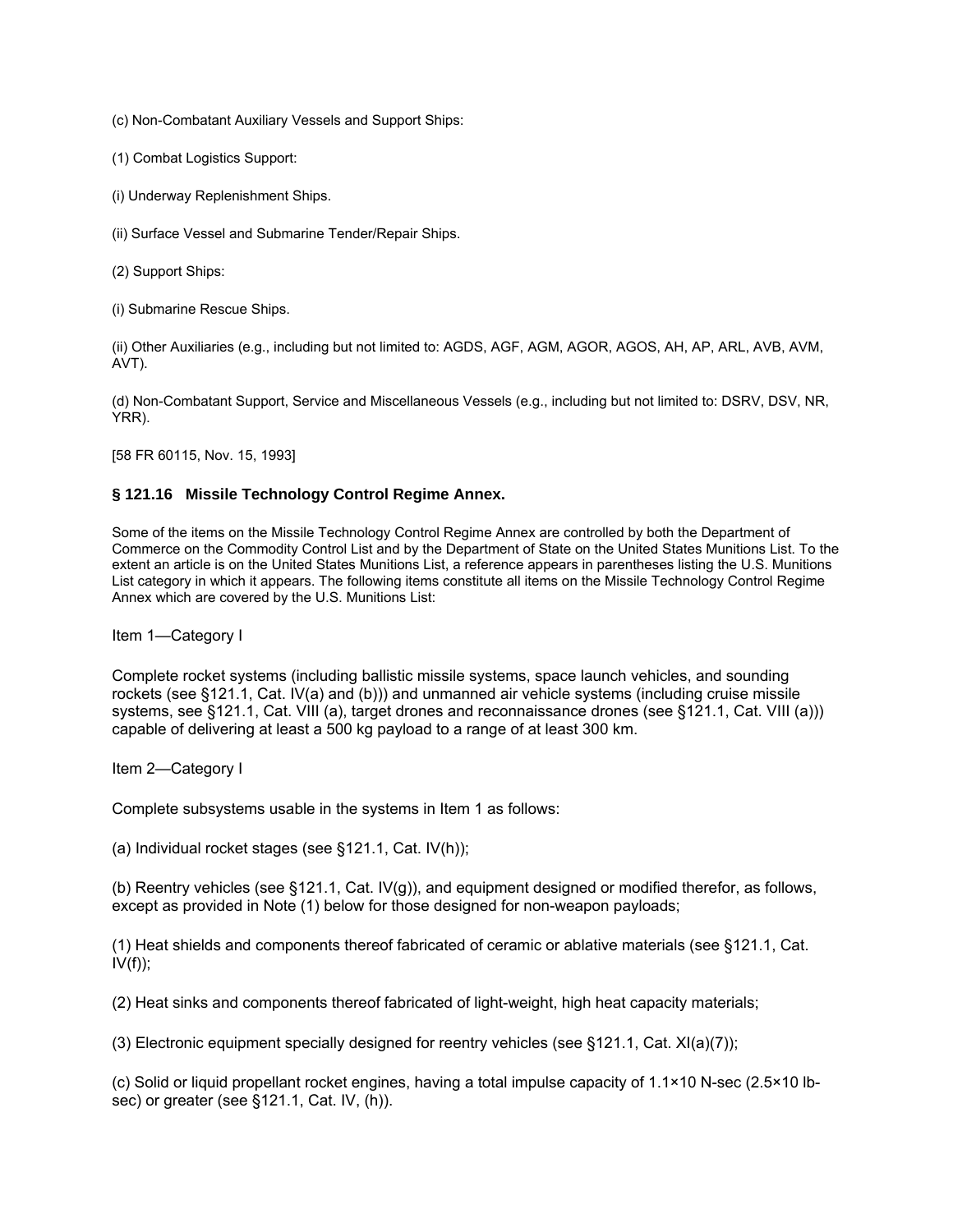(d) "Guidance sets" capable of achieving system accuracy of 3.33 percent or less of the range (e.g., a CEP of 1 j,. or less at a range of 300 km), except as provided in Note (1) below for those designed for missiles with a range under 300 km or manned aircraft (see §121.1, Cat. XII(d));

(e) Thrust vector control sub-systems, except as provided in Note (1) below for those designed for rocket systems that do not exceed the range/payload capability of Item 1 (see §121.1, Cat. IV);

(f) Warhead safing, arming, fuzing, and firing mechanisms, except as provided in Note (1) below for those designed for systems other than those in Item 1 (see §121.1, Cat. IV(h)).

Notes to Item 2

(1) The exceptions in (b), (d), (e), and (f) above may be treated as Category II if the subsystem is exported subject to end use statements and quantity limits appropriate for the excepted end use stated above.

(2) CEP (circle of equal probability) is a measure of accuracy, and defined as the radius of the circle centered at the target, at a specific range, in which 50 percent of the payloads impact.

(3) A "guidance set" integrates the process of measuring and computing a vehicle's position and velocity ( *i.e.* , navigation) with that of computing and sending commands to the vehicle's flight control systems to correct the trajectory.

(4) Examples of methods of achieving thrust vector control which are covered by (e) include:

(i) Flexible nozzle;

(ii) Fluid or secondary gas injection;

(iii) Movable engine or nozzle; Deflection of exhaust gas stream (jet vanes or probes); or

(v) Use of thrust tabs.

Item 3—Category II

Propulsion components and equipment usable in the systems in Item 1, as follows:

(a) Lightweight turbojet and turbofan engines (including) turbocompound engines) that are small and fuel efficient (see §121.1, both Cat. IV(h) and VIII(b));

(b) Ramjet/Scramjet/pulse jet/combined cycle engines, including devices to regulate combustion, and specially designed components therefor (see §121.1, both Cat. IV(h) and Cat. VIII(b));

(c) Rocket motor cases, "interior lining", "insulation" and nozzles therefor (see §121.1, Cat. IV(h) and Cat.  $V(c)$ ;

(d) Staging mechanisms, separation mechanisms, and interstages therefor (see §121.1, Cat. IV(c) and (h));

(e) Liquid and slurry propellant (including oxidizers) control systems, and specially designed components therefor, designed or modified to operate in vibration environments of more than 100 g RMS between 20 Hz and,000 Hz (see §121.1, Cat. IV(c) and (h));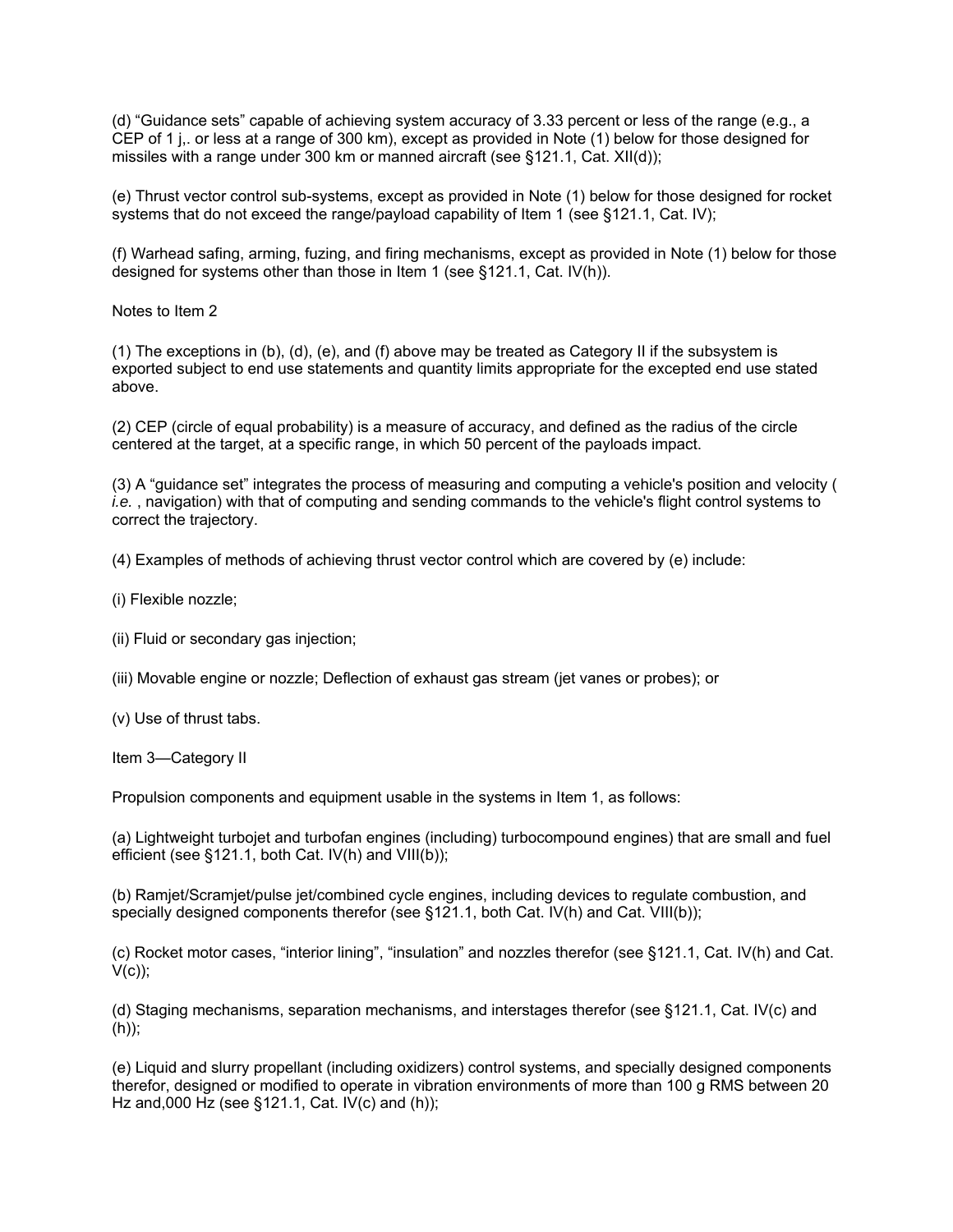(f) Hybrid rocket motors and specially designed components therefor (see §121.1, Cat. IV(h)).

Notes to Item 3

(1) Item 3(a) engines may be exported as part of a manned aircraft or in quantities appropriate for replacement parts for manned aircraft.

(2) In Item 3(C), "interior lining" suited for the bond interface between the solid propellant and the case or insulating liner is usually a liquid polymer based dispersion of refractory or insulating materials, e.g., carbon filled HTPB or other polymer with added curing agents to be sprayed or screeded over a case interior (see §121.1, Cat. V(c)).

(3) In Item 3(c), "insulation" intended to be applied to the components of a rocket motor, *i.e.* , the case, nozzle inlets, case closures, includes cured or semi-cured compounded rubber sheet stock containing an insulating or refractory material. It may also be incorporated as stress relief boots or flaps.

(4) The only servo valves and pumps covered in (e) above, are the following:

(i) Servo valves designed for flow rates of 24 liters per minute or greater, at an absolute pressure of 7,000 kPa (1,000 psi) or greater, that have an actuator response time of less than 100 msec;

(ii) Pumps, for liquid propellants, with shaft speeds equal to or greater than 8,000 RPM or with discharge pressures equal to or greater than 7,000 kPa (1,000 psi).

(5) Item 3(e) systems and components may be exports as part of a satellite.

Item 4—Category II

Propellants and constituent chemicals for propellants as follows:

(a) Propulsive substances:

(1) Hydrazine with a concentration of more than 70 percent and its derivatives including monomethylhydrazine (MMH);

(2) Unsymmetric dimethylhydrazine (UDHM);

(3) Ammonium perchlorate;

(4) Sphercical aluminum powder with particle of uniform diameter of less than 500 × 10<sup>-6</sup>M (500 microns) and an aluminum content of 97 percent or greater;

(5) Metal fuels in particle sizes less than 500  $\times$  10<sup>-6</sup>M (500 microns), whether spherical, atomized, spheriodal, flaked or ground, consisting of 97 percent or more of any of the following: zirconium, beryllium, boron, magnesium, zinc, and alloys of these;

(6) Nitroamines (cyclotetramethylenetetranitramene (HMX), cyclotrimethylenetrinitramine (RDX);

(7) Percholrates, chlorates or chromates mixed with powdered metals or other high energy fuel components;

(8) Carboranes, decaboranes, pentaboranes and derivatives thereof;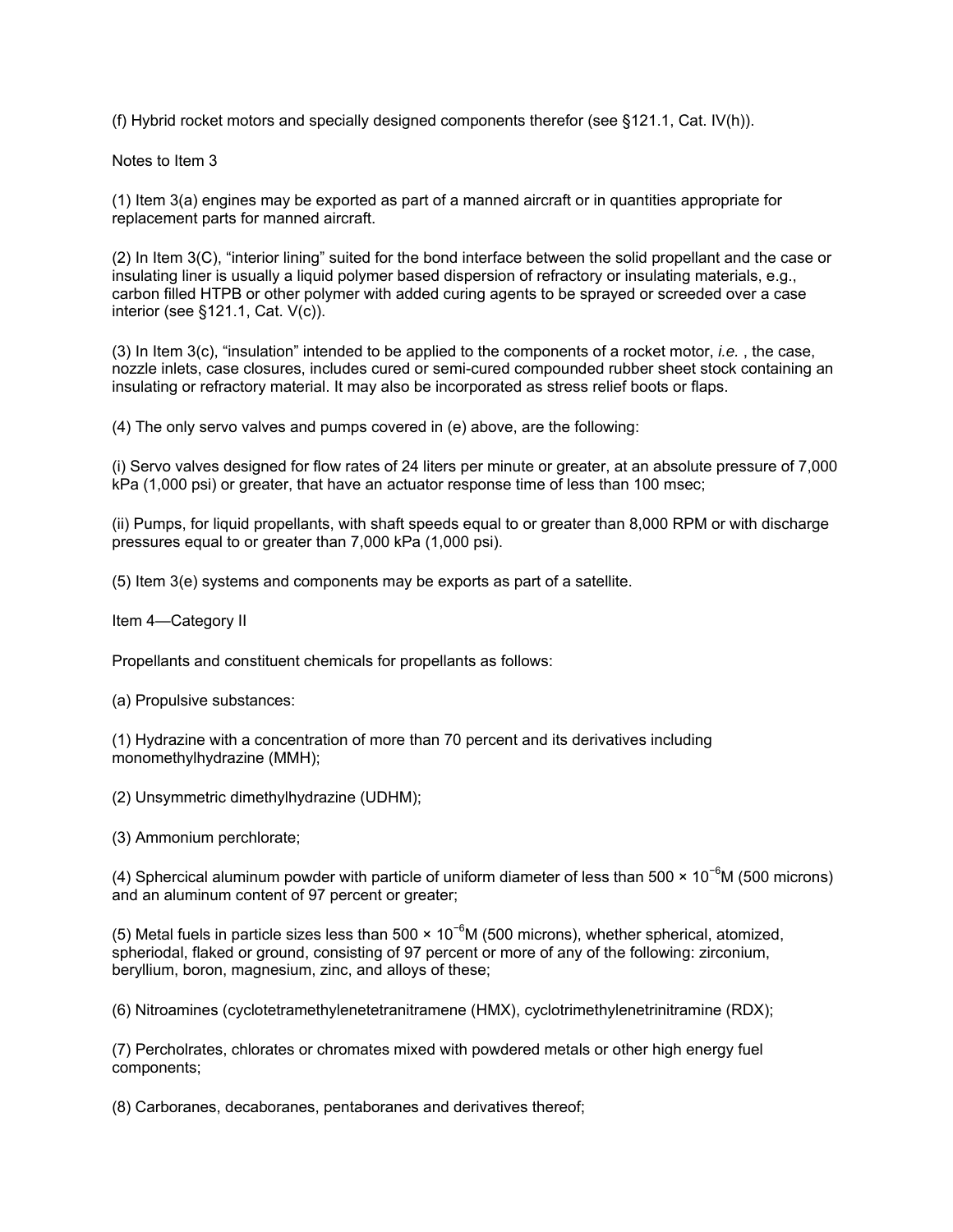- (9) Liquid oxidizers, as follows:
- (i) Nitrogen dioxide/dinitrogen tetroxide;
- (ii) Inhibited Red Fuming Nitric Acid (IRFNA);
- (iii) Compounds composed of fluorine and one or more of other halogens, oxygen or nitrogen.
- (b) Polymeric substances:
- (1) Hydroxyterminated polybutadiene (HTPB);
- (2) Glycidylazide polymer (GAP).

(c) Other high energy density propellants such a Boron Slurry having an energy density of 40 × 10 joules/kg or greater.

- (d) Other propellants additives and agents:
- (1) Bonding agents as follows:
- (i) Tris (1(2methyl)aziridinyl phosphine oxide (MAPO);
- (ii) Trimesol 1(2)ethyl)aziridine (HX868, BITA);
- (iii) "Tepanol" (HX878), reaction product of tetraethylenepentamine, acrylonitrile and glycidol;
- (iv) "Tepan" (HX879), reaction product of tet enepentamine and acrylonitrile;

(v) Polyfunctional aziridene amides with isophthalic, trimesic, isocyanuric, or trimethyladipic backbone also having a 2methyl or 2ethyl aziridine group (HX752, HX872 and HX877).

- (2) Curing agents and catalysts as follows:
- (i) Triphenyl bismuth (TPB);
- (ii) Burning rate modifiers as follows:
- (iii) Catocene;
- (iv) Nbutylferrocene;
- (v) Other ferrocene derivatives.
- (3) Nitrate esters and nitrato plasticizers as follows:
- (i) 1,2,4butanetriol trinitrate (BTTN).
- (4) Stabilizers as follows:
- (i) Nmethylpnitroaniline.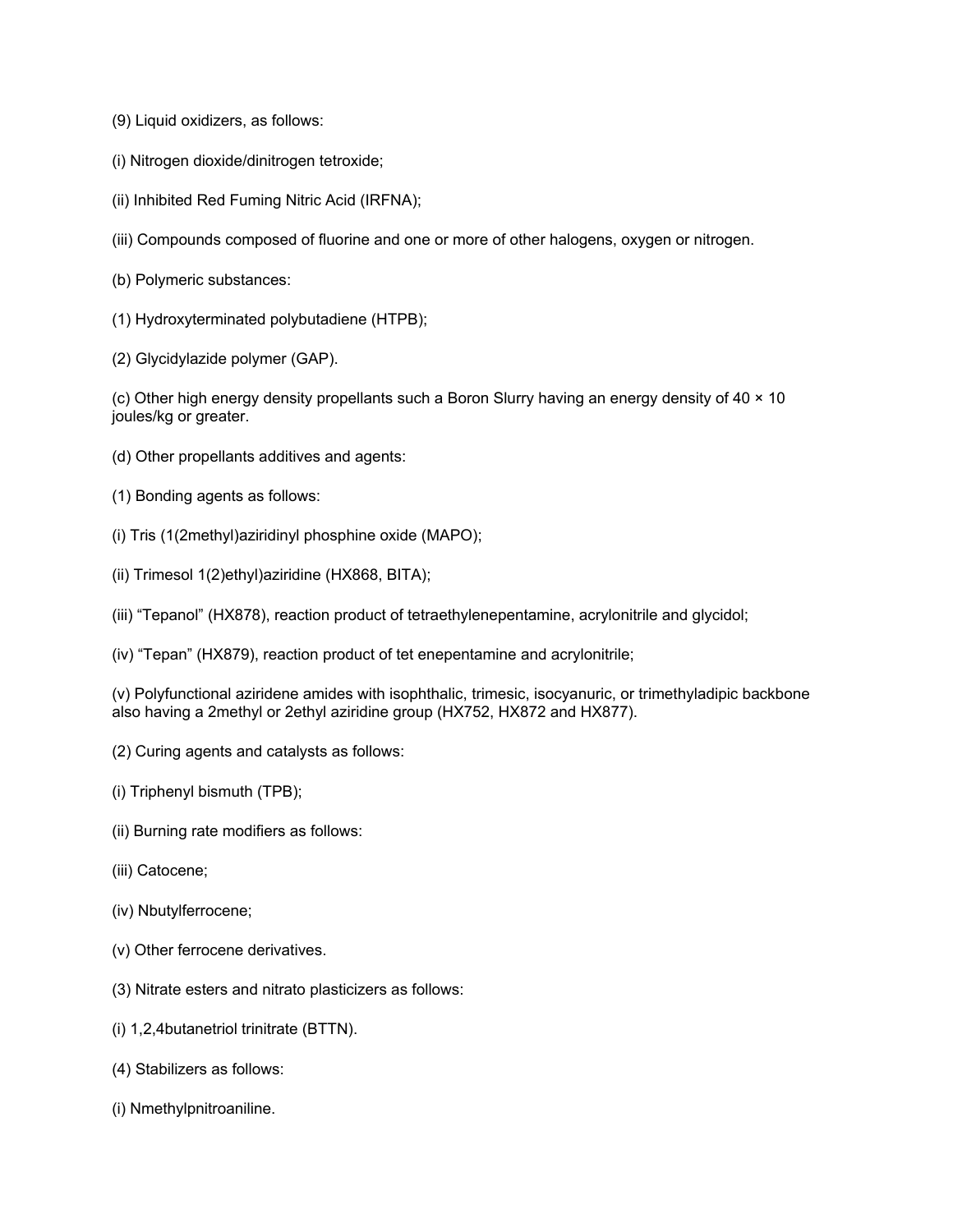Item 8—Category II

Structural materials usable in the systems in Item 1, as follows:

(a) Composite structures, laminates, and manufactures thereof, including resin impregnated fibre prepregs and metal coated fibre preforms therefor, specially designed for use in the systems in Item 1 and the subsystems in Item 2 made either with organix matrix or metal matrix utilizing fibrous or filamentary reinforcements having a specific tensile strength greater than 7.62×10<sup>4</sup> m (3×10<sup>6</sup> inches) and a specific modules greater than  $3.18 \times 10^6$  m (1.25 $\times$ 10 $^8$  inches), (see §121.1, Category IV (f), and Category XIII (d));

(b) Resaturated pyrolized ( *i.e.* , carbon-carbon) materials designed for rocket systems, (see §121.1 Category IV (f));

(c) Fine grain recrystallized bulk graphites (with a bulk density of at least 1.72 g/cc measured at 15 degrees C), pyrolytic, or fibrous reinforced graphites useable for rocket nozzles and reentry vehicle nose tips (see §121.1, Category IV (f) and Category XIII;

(d) Ceramic composites materials (dielectric constant less than 6 at frequencies from 100 Hz to 10,000 MHz) for use in missile radomes, and bulk machinable silicon-carbide reinforced unfired ceramic useable for nose tips (see §121.1, Category IV (f));

Item 9—Category II

Instrumentation, navigation and direction finding equipment and systems, and associated production and test equipment as follows; and specially designed components and software therefor:

(a) Integrated flight instrument systems, which include gyrostabilizers or automatic pilots and integration software therefor; designed or modified for use in the systems in Item 1 (See §121.1, Category XII(d));

(b) Gyro-astro compasses and other devices which derive position or orientation by means of automatically tracking celestial bodies or satellites (see §121.1, Category XV(d));

(c) Accelerometers with a threshold of 0.05 g or less, or a linearity error within 0.25 percent of full scale output, or both, which are designed for use in inertial navigation systems or in guidance systems of all types (see §121.1, Category VIII(e) and Category XII (d));

(d) All types of gyros usable in the systems in Item 1, with a rated drift rate stability of less than 0.5 degree (1 sigma or rms) per hour in a 1 q environment (see §121.1, Category VIII(e) and Category XII(d));

(e) Continuous output accelerometers or gyros of any type, specified to function at acceleration levels greater than 100 g (see §121.1, Category XII(d));

(f) Inertial or other equipment using accelerometers described by subitems (c) and (e) above, and systems incorporating such equipment, and specially designed integration software therefor (see §121.1, Category VIII (e) and Category XII(d));

Notes to Item 9

(1) Items (a) through (f) may be exported as part of a manned aircraft or satellite or in quantities appropriate for replacement parts for manned aircraft.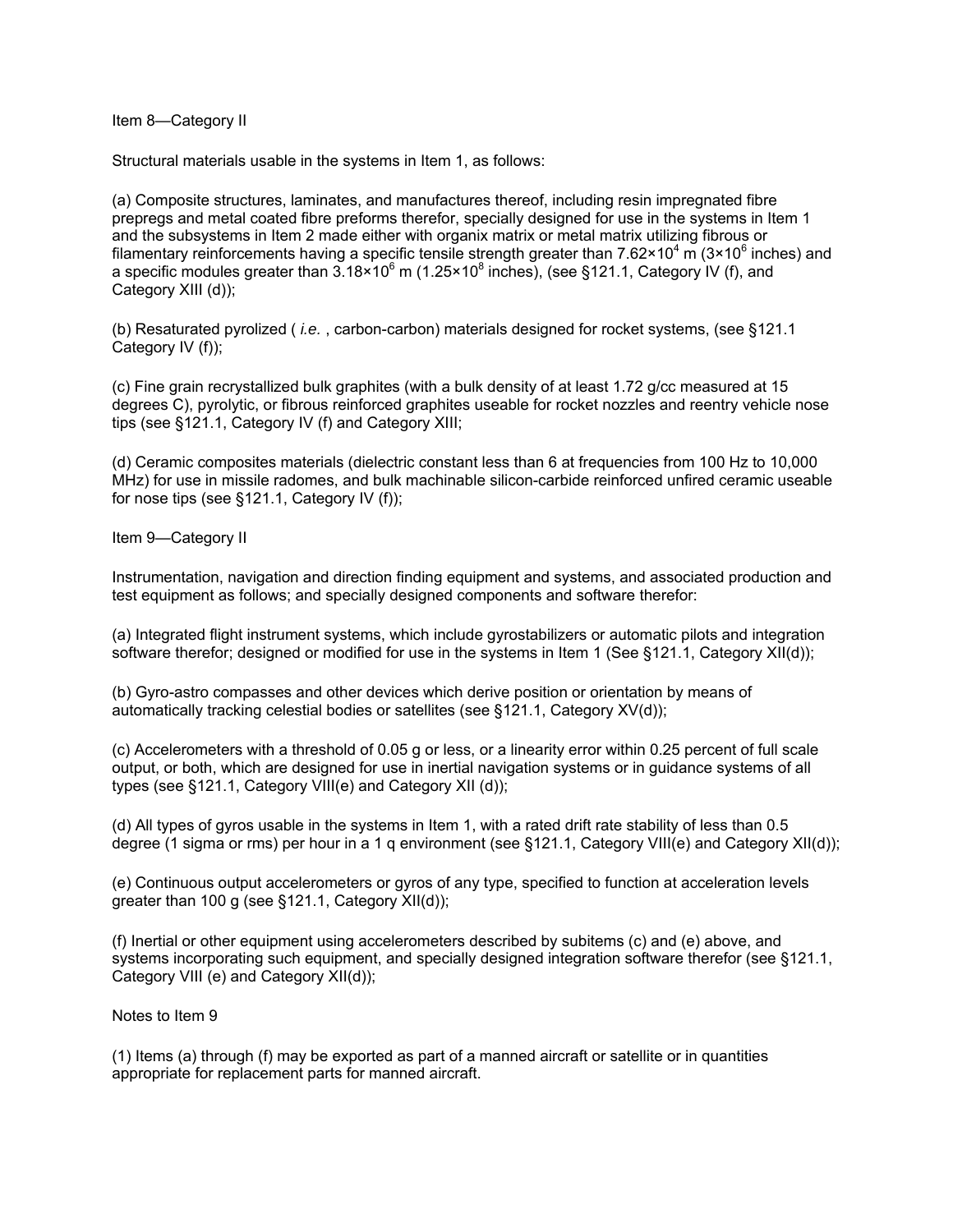(2) In subitem (d):

(i) Drift rate is defined as the time rate of output deviation from the desired output. It consists of random and systematic components and is expressed as an equivalent angular displacement per unit time with respect to inertial space.

(ii) Stability is defined as standard deviation (1 sigma) of the variation of a particular parameter from its calibrated value measured under stable temperature conditions. This can be expressed as a function of time.

Item 10—Category II

Flight control systems and "technology" as follows; designed or modified for the systems in Item 1.

(a) Hydraulic, mechanical, electro-optical, or electro-mechanical flight control systems (including fly-bywire systems), (see §121.1, Category IV (h));

(b) Attitude control equipment, (see §121.1, Category IV, (c) and (h));

(c) Design technology for integration of air vehicle fuselage, propulsion system and lifting control surfaces to optimize aerodynamic performance throughout the flight regime of an unmanned air vehicle, (see §121.1, Category VIII (k));

(d) Design technology for integration of the flight control, guidance, and propulsion data into a flight management system for optimization of rocket system trajectory, (see §121.1, Category IV (i)).

Note to Item 10

Items (a) and (b) may be exported as part of a manned aircraft or satellite or in quantities appropriate for replacement parts for manned aircraft.

Item 11—Category II

Avionics equipment, "technology" and components as follows; designed or modified for use in the systems in Item 1, and specially designed software therefor:

(a) Radar and laser radar systems, including altimeters (see  $\S$ 121.1, Category XI(a)(3));

(b) Passive sensors for determining bearings to specific electromagnetic sources (direction finding equipment) or terrain characteristics (see §121.1, Category XI(b) and (d));

(c) Global Positioning System (GPS) or similar satellite receivers;

(1) Capable of providing navigation information under the following operational conditions:

(i) At speeds in excess of 515 m/sec (1,000 nautical miles/hours); and

(ii) At altitudes in excess of 18 km (60,000 feet), (see §121.1, Category  $XV(d)(2)$ ; or

(2) Designed or modified for use with unmanned air vehicles covered by Item 1 (see §121.1, Category  $XV(d)(4)$ ).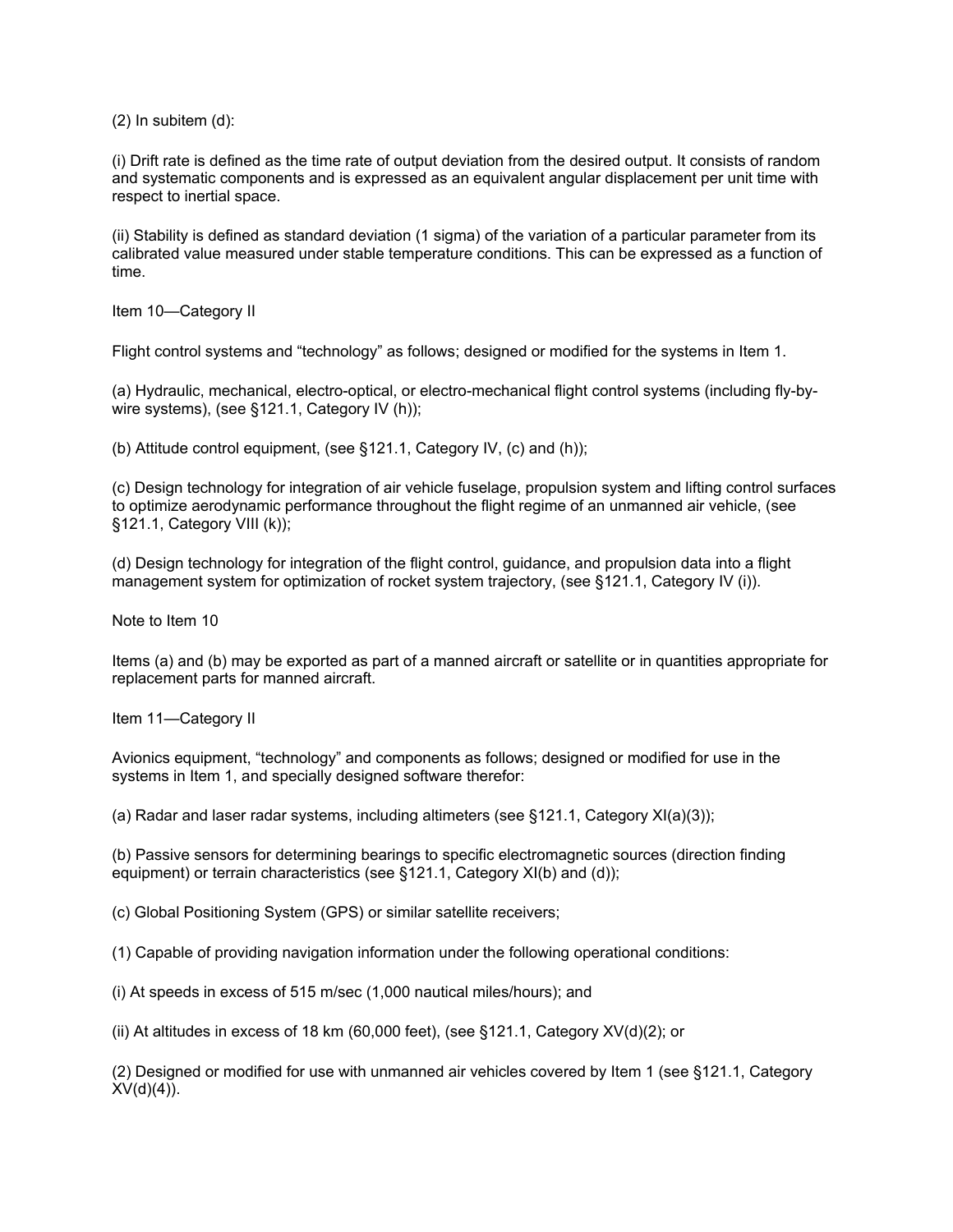(d) Electronic assemblies and components specifically designed for military use and operation at temperatures in excess of 125 degrees C, (see §121.1, Category XI(a)(7)).

(e) Design technology for protection of avionics and electrical subsystems against electromagnetic pulse (EMP) and electromagnetic interference (EMI) hazards from external sources, as follows, (see §121.1, Category XI (b)).

(1) Design technology for shielding systems;

(2) Design technology for the configuration of hardened electrical circuits and subsystems;

(3) Determination of hardening criteria for the above.

Notes to Item 11

(1) Item 11 equipment may be exported as part of a manned aircraft or satellite or in quantities appropriate for replacement parts for manned aircraft.

(2) Examples of equipment included in this Item:

(i) Terrain contour mapping equipment;

- (ii) Scene mapping and correlation (both digital and analog) equipment;
- (iii) Doppler navigation radar equipment;
- (iv) Passive interferometer equipment;

(v) Imaging sensor equipment (both active and passive);

(3) In subitem (a), laser radar systems embody specialized transmission, scanning, receiving and signal processing techniques for utilization of lasers for echo ranging, direction finding and discrimination of targets by location, radial speed and body reflection characteristics.

Item 12—Category II

Launch support equipment, facilities and software for the systems in Item 1, as follows:

(a) Apparatus and devices designed or modified for the handling, control, activation and launching of the systems in Item 1, (see §121.1, Category IV(c));

(b) Vehicles designed or modified for the transport, handling, control, activation and launching of the systems in Item 1, (see §121.1, Category VII(d));

(c) Telemetering and telecontrol equipment usable for unmanned air vehicles or rocket systems, (see §121.1, Category XI(a));

(d) Precision tracking systems:

(1) Tracking systems which use a translb nv installed on the rocket system or unmanned air vehicle in conjunction with either surface or airborne references or navigation satellite systems to provide real-time measurements of in-flight position and velocity, (see §121.1, Category XI(a));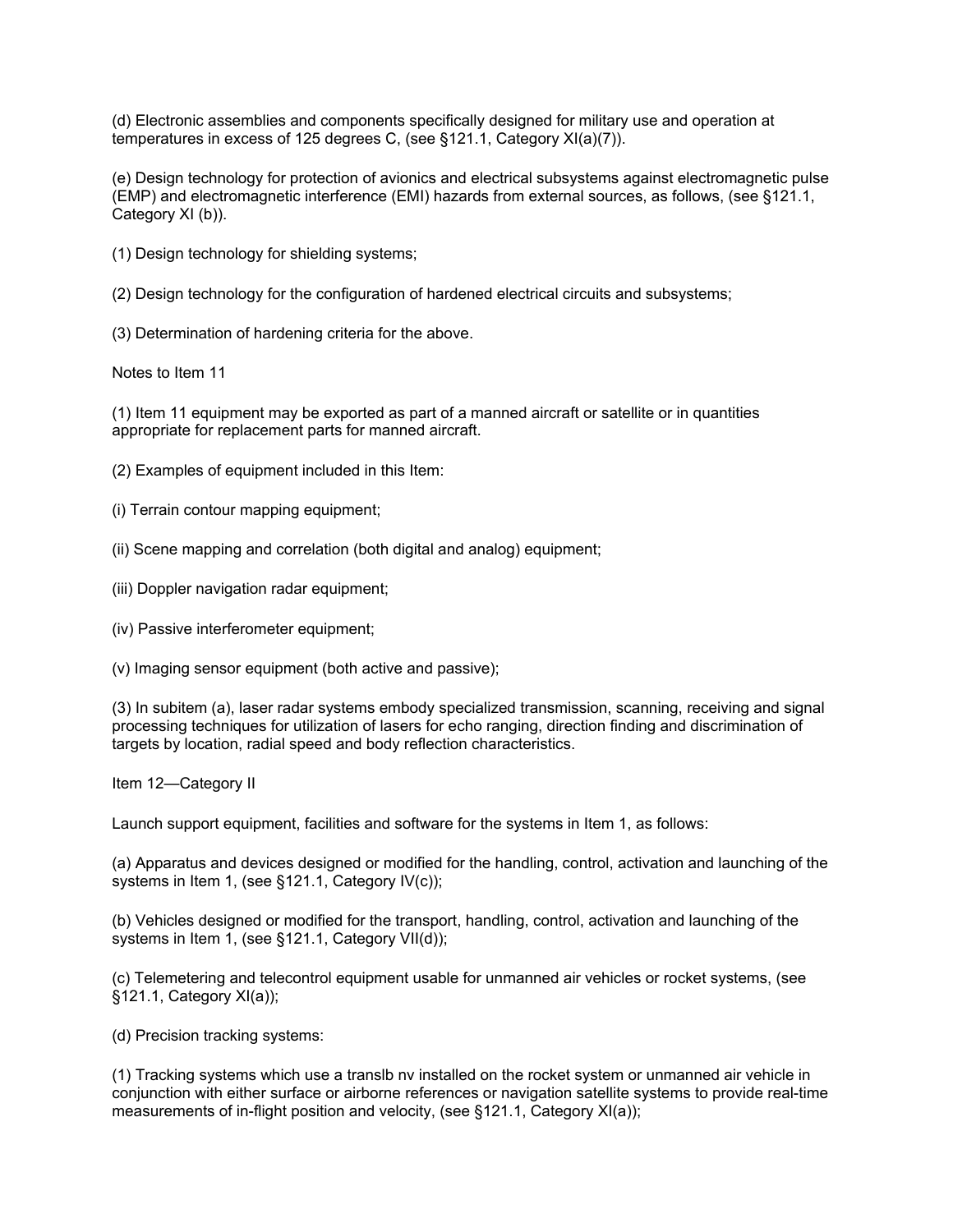(2) Range instrumentation radars including associated optical/infrared trackers and the specially designed software therefor with all of the following capabilities (see  $\S$ 121.1, Category XI(a)(3)):

(i) angular resolution better than 3 milli-radians (0.5 mils);

(ii) range of 30 km or greater with a range resolution better than 10 meters RMS;

(iii) velocity resolution better than 3 meters per second.

(3) Software which processes post-flight, recorded data, enabling determination of vehicle position throughout its flight path (see §121.1, Category IV(i)).

Item 13—Category II

Analog computers, digital computers, or digital differential analyzers designed or modified for use in the systems in Item 1 (see §121.1, Category XI (a)(6), having either of the following characteristics:

(a) Rated for continuous operation at temperature from below minus 45 degrees C to above plus 55 degrees C; or

(b) Designed as ruggedized or "radiation hardened".

Note to Item 13

Item 13 equipment may be exported as part of a manned aircraft or satellite or in quantities appropriate for replacement parts for manned aircraft.

Item 14—Category II

Analog-to-digital converters, usable in the system in Item 1, having either of the following characteristics:

(a) Designed to meet military specifications for ruggedized equipment (see §121.1, Category XI(d)); or,

(b) Designed or modified for military use (see §121.1, Category XI(d)); and being one of the following types:

(1) Analog-to-digital converter "microcircuits," which are "radiation hardened" or have all of the following characteristics:

(i) Having a resolution of 8 bits or more;

(ii) Rated for operation in the temperature range from below minus 54 degrees C to above plus 125 degrees C; and

(iii) Hermetically sealed.

(2) Electrical input type analog-to-digital converter printed circuit boards or modules, with all of the following characteristics:

(i) Having a resolution of 8 bits or more;